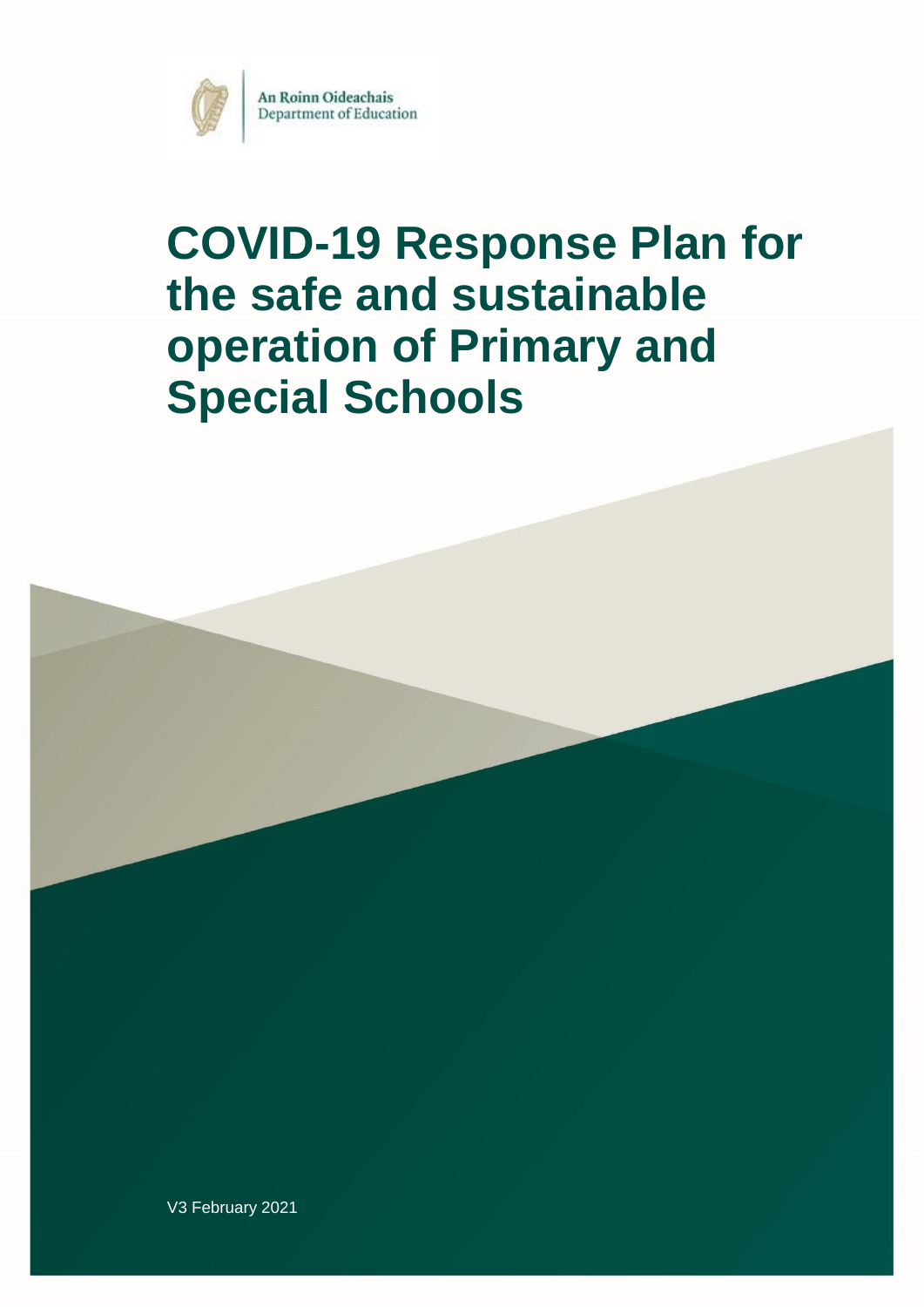### **Table of Contents:**

- 1) Introduction
- 2) What is a School COVID-19 Response Plan?
- 3) School COVID-19 Policy
- 4) Planning and Preparing for Return to School
	- 4.1) Induction Training
	- 4.2) Procedure for Returning to Work (RTW)
	- 4.3) Lead Worker Representative (LWR)
	- 4.4) Display signage
	- 4.5) Making changes to school layout
	- 4.6) Update Safety and Risk Assessment
	- 4.7) Access to the School and Contact Log
- 5) Control Measures To prevent Introduction and Spread of COVID-19 in Schools
	- 5.1) Know the Symptoms of COVID-19
	- 5.2) Respiratory Hygiene
	- 5.3) Hand Hygiene
	- 5.4) Physical Distancing
	- 5.5) Use of PPE in Schools
- 6) Impact of COVID-19 on certain school activities
- 7) Hygiene and Cleaning in School
- 8) Dealing with a suspected case
- 9) Special Educational Needs
- 10) Staff Duties
- 11) Absence Management
- 12) Employee Assistance and Wellbeing Programme

This is a living document and may be reviewed and amended to take into account new guidance from [www.Gov.ie,](http://www.gov.ie/) www.dbei.ie, [www.hse.ie,](http://www.hse.ie/) [www.hpsc.ie,](http://www.hpsc.ie/) [www.hsa.ie;](http://www.hsa.ie/) [www.education.ie o](http://www.education.ie/)r agreements with education partners as appropriate for primary and special schools.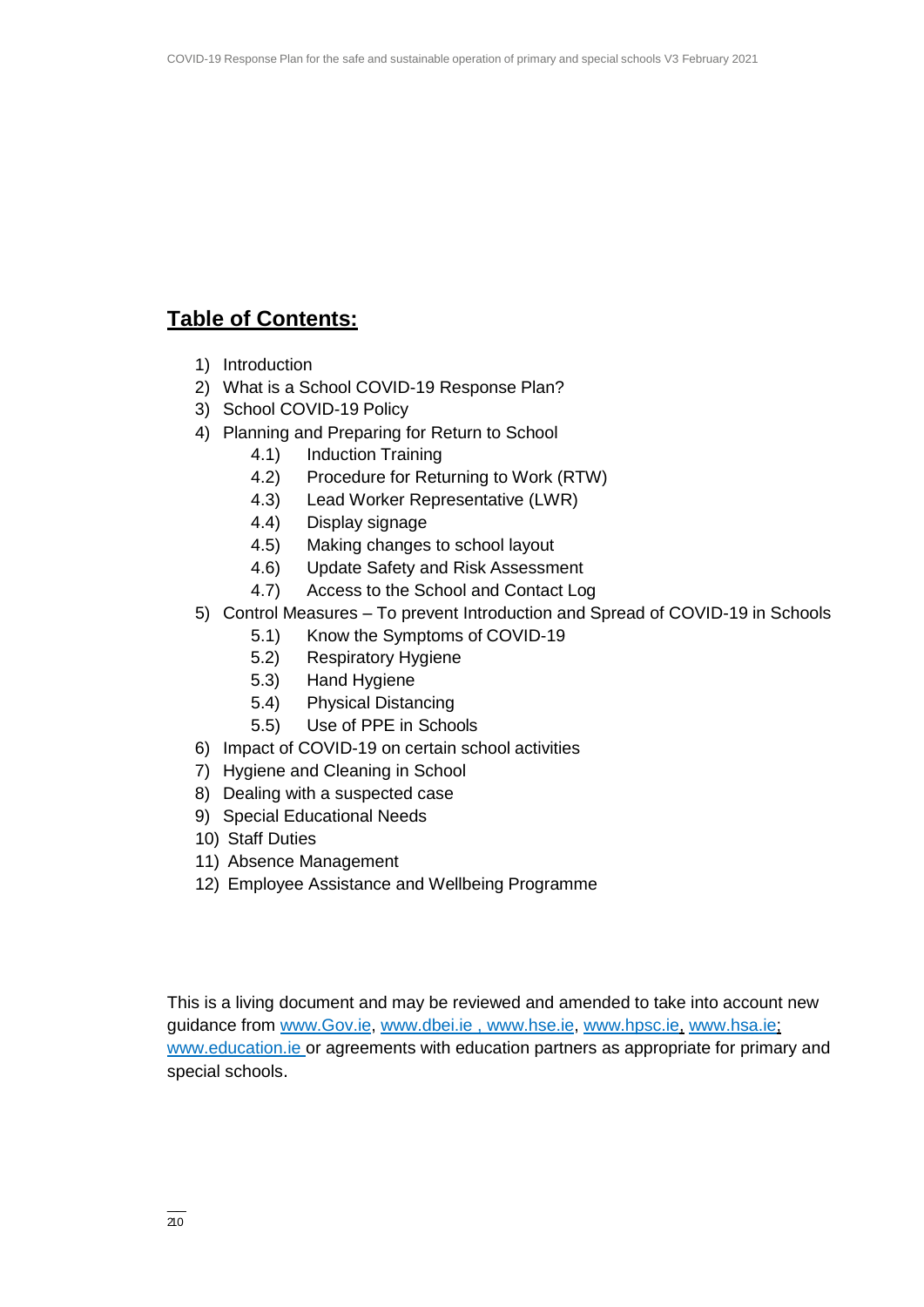### **Appendices**

| <b>Appendix 1</b> | Template COVID-19 School Policy Statement           |
|-------------------|-----------------------------------------------------|
| <b>Appendix 2</b> | <b>Return to Work Form</b>                          |
| Appendix 3        | <b>Lead Worker Representative</b>                   |
| <b>Appendix 4</b> | <b>Risk Assessment</b>                              |
| <b>Appendix 5</b> | <b>School Contact Tracing Log</b>                   |
| Appendix 6        | <b>Checklist for School Managers</b>                |
| <b>Appendix 7</b> | Checklist for Managing a Suspected Case of COVID-19 |
| <b>Appendix 8</b> | <b>Checklist for Lead Worker Representative</b>     |
| <b>Appendix 9</b> | <b>Checklist for Cleaning</b>                       |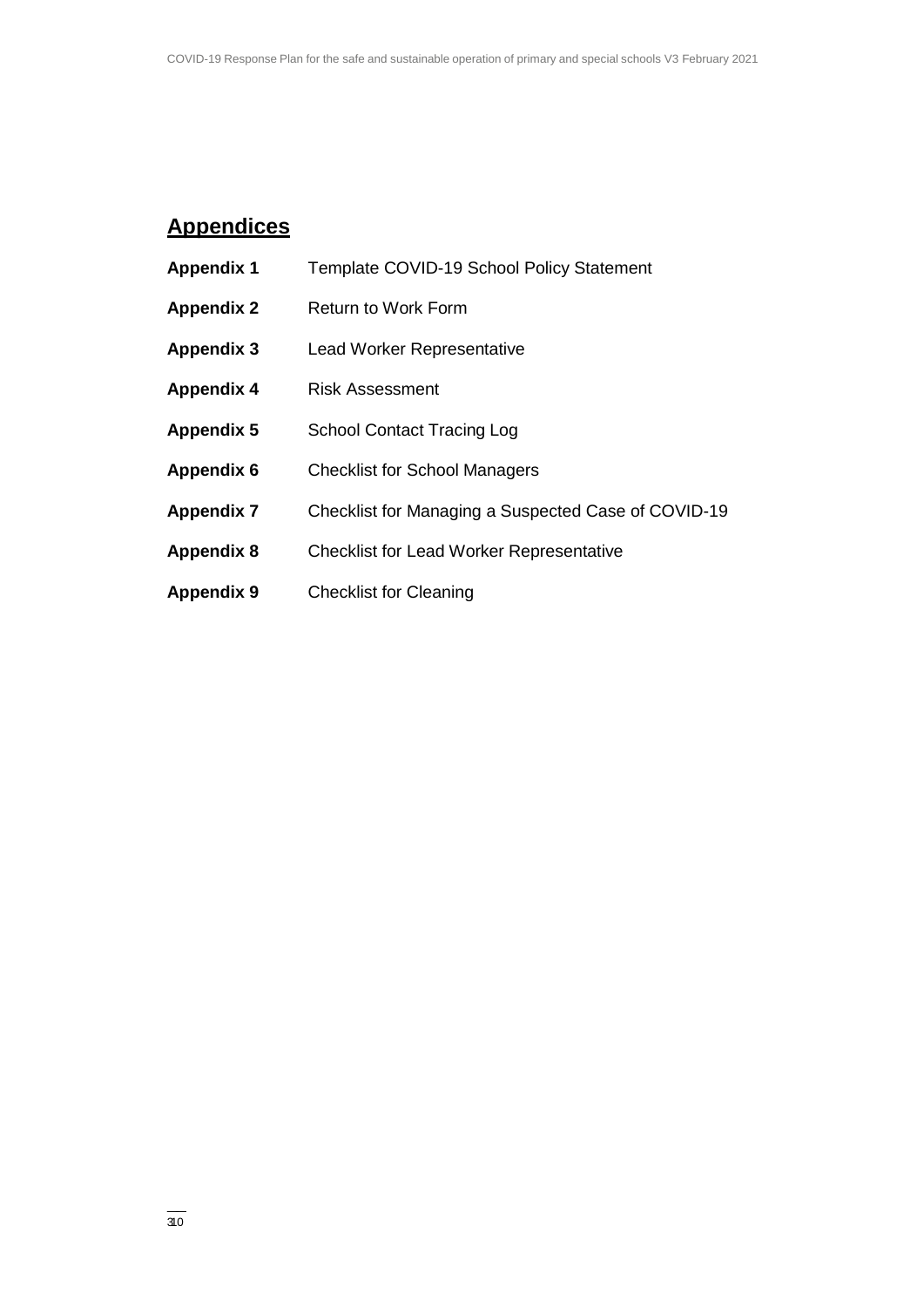### **1) Introduction**

A revision of the COVID-19 Response Plan for the safe and sustainable operation of Primary and Special Schools is necessary to ensure that it is in compliance with the Government's Resilience and Recovery 2020-2021: Plan for Living with COVID-19 and the 'Work Safely Protocol' which has been developed by the Department of Business, Enterprise and Innovation and the Department of Health with guidance documents provided by the Health and Safety Authority (HSA).

The 'Work Safely Protocol' is a revised version of the 'Return to Work Safely Protocol' and contains many of the elements and features of the original guidance but is updated to reflect the latest advice issued by Government and National Health Emergency Team (NPHET) to reduce the spread of COVID-19 in the workplace.

Each workplace is required to have a COVID-19 Response Plan. In addition to being places of learning, schools are also places of work. This document sets out the information that primary schools need to review their school COVID-19 Response Plan, including a COVID-19 policy, lead worker representative and process to deal with a suspected case of COVID-19.

The purpose of this document is to provide clear and helpful guidance for the safe operation through the prevention, early detection and control of COVID-19 in primary and special schools. It provides key messages to minimise the risk of COVID-19 for staff, pupils, families and the wider community while recognising the importance of education for the health and wellbeing of pupils and society as a whole.

This document focuses on the practical steps which can be taken in primary and special schools to minimise the risk of the introduction of infection into schools while recognising that no interpersonal activity is without risk of transmission of infection at any time. The documentation and templates in this booklet are supported by the public health advice provided by the Health Protection Surveillance Centre (HPSC) for the safe reopening of schools and educational facilities. That report is available [here.](https://assets.gov.ie/78748/8796d60e-790e-4007-add1-de18e509a3c1.pdf)

Further advice from the HPSC on the use of face coverings in educational settings was received on the 6th August 2020. This advice is available [here.](https://assets.gov.ie/83506/86fba2a7-26da-4c19-bce3-b0d01aaaf59b.pdf)

One of the key challenges is to balance the need for a practical and sensible level of caution with the need to provide a supportive environment for teaching and learning. This document identifies the steps schools can take to do everything practical to avoid the introduction of COVID-19 into the school and the steps that can be taken to reduce the likelihood of the spread within the school itself.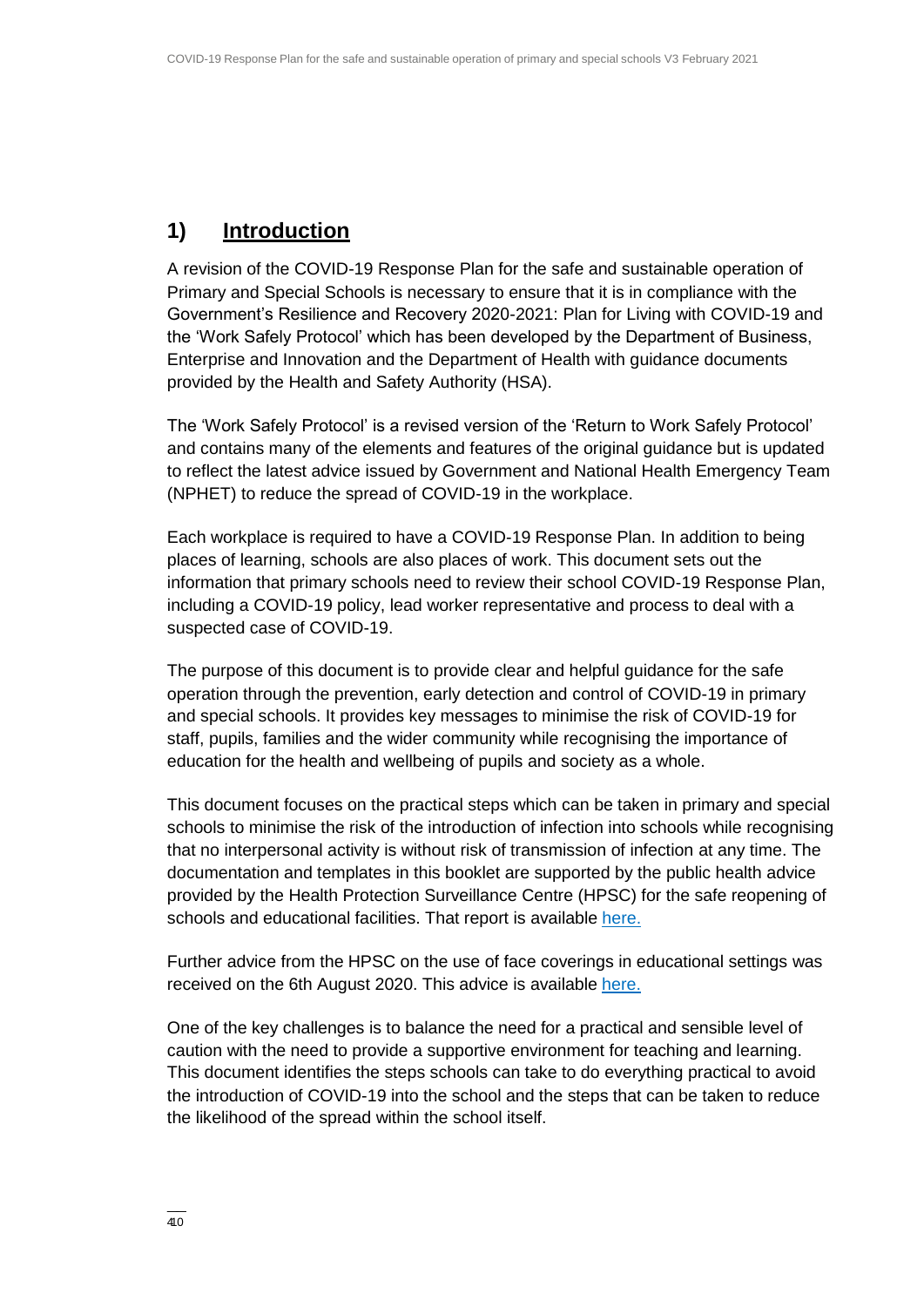The Department has worked intensively with the education partners to develop consistent plans, advice, protocols and guidance for schools, including the School COVID-19 Response plan. There is a suite of documentation available to support schools to continue to operate safely and fully including guidance on learning, school programmes and wellbeing for the 2020/21 school year. There is also information on funding, staffing and resources to schools to support COVID-19 measures. Schools are advised to familiarise themselves with these documents. All of the documents will be available at **[gov.ie/backtoschool](http://www.gov.ie/backtoschool)**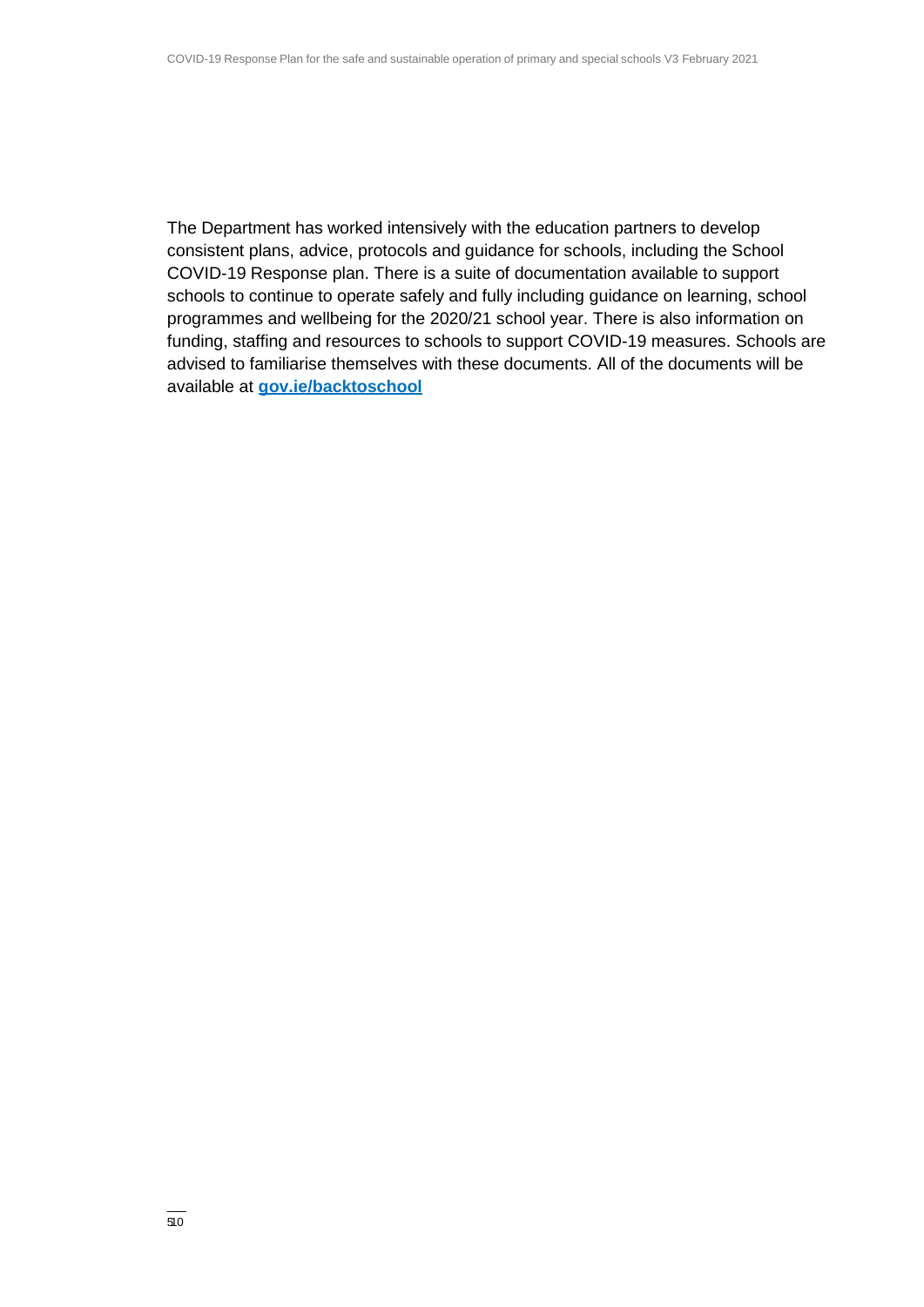### **2) What is a COVID-19 Response Plan?**

A COVID-19 Response Plan is designed to support the staff and Board of Management (BOM)/Education Training Board (ETB) in putting measures in place that aim to prevent the spread of Covid-19 in the school environment.

The COVID-19 Response Plan details the policies and practices necessary for a school to meet the Government's ' *Work Safely Protocol'*, to prevent the introduction and spread of Covid-19 in the school environment.

It is important that school-based teaching and learning and the operation of school facilities complies with the public health advice and guidance documents prepared by the Department. Doing so minimises the risk to pupils, staff and others. The response plan supports the sustainable operation of schools where the overriding objective is to protect the health of staff and pupils while promoting the educational and development needs of the pupils in the school. The COVID-19 response plan is a living document and will be updated in line with the public health advice as appropriate for primary and special schools.

In line with the Work Safely Protocol, the key to maintaining a safe school requires strong communication and a shared collaborative approach between the BOM/ETB, staff, pupils and parents.

The assistance and cooperation of all staff, pupils, parents, contractors and visitors is critical to the continued success of the plan.

*Every effort is made to ensure the accuracy of the information provided in this document. However, should errors or omissions be identified, please notify us so that appropriate measures can be taken to rectify same.*

### **3) School COVID-19 Policy**

A COVID-19 policy outlines the ongoing commitment of the school to implementing the plan and help prevent the introduction and spread of the virus. The revised updated policy will be signed and dated by the chairperson and principal of the BOM/ETB and brought to the attention of the staff, pupils, parents and others. A template of a School COVID-19 policy can be found at *Appendix 1.*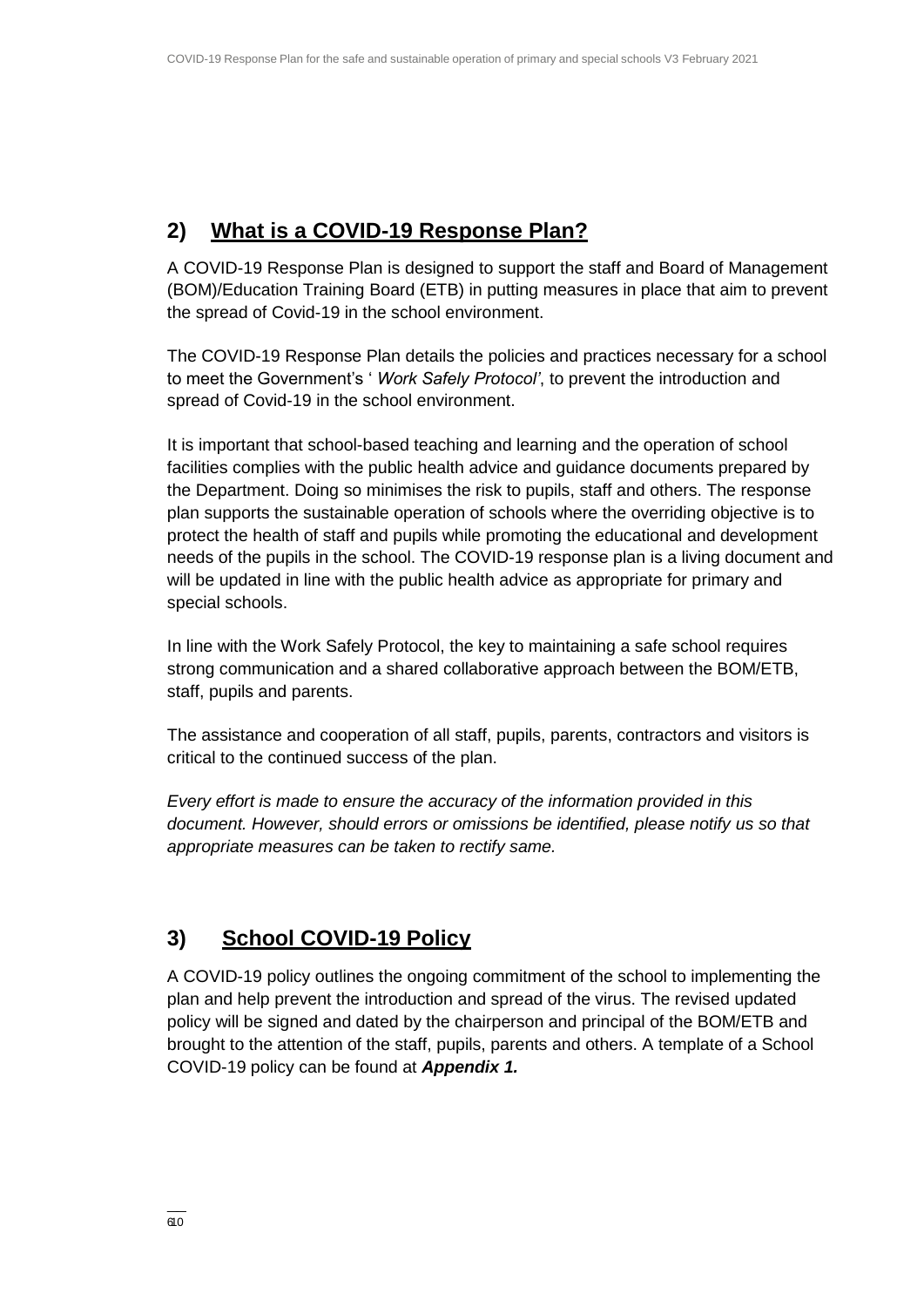### **4) Reviewing the safe operation of schools**

The BOM/ETB aims to facilitate the continuation of school based teaching and learning and a safe working environment for staff. The operation of schools must be done safely and in strict adherence to the public health advice and any guidance issued by the Department of Education.

Details for the safe operation of a school facility and the applicable controls are outlined in this document. Each school will need to review their current processes to ensure that they include the following:

- Arrangements to keep up to date with public health advice, changes to any Government plans for living with COVID-19 and Department of Education updates;
- Arrangements to pass on this information in a timely manner to staff, pupils, parents and others as required;
- Ensured that staff have reviewed the training materials provided by the Department of Education *(details at Section 4.1);*
- Provided staff with access to the Return to Work (RTW) form (*details at Section 4.2);*
- Identified a Lead Worker representative *(details at Section 4.3);*
- Displayed posters and other signage to prevent introduction and spread of COVID-19 *(details at Section 4.4);*
- Made the necessary changes to the school or classroom layout if necessary to support the redesign of classrooms to support physical distancing *(details at Section 4.5);*
- Removed unnecessary clutter to facilitate ongoing cleaning of the school taking into account the importance of having educational materials to create a stimulating learning environment;
- Updated the health and safety risk assessment *(details at Section 4.6);*
- Made necessary arrangements to limit access to the school to necessary visitors and maintain records of contacts to the school *(details at 4.7)*;
- Reviewed the school buildings to check the following after any period of closure:
	- Does the water system need flushing at outlets following low usage to prevent Legionella disease;
	- Has school equipment and mechanical ventilation been checked for signs of deterioration or damage before being used again;
	- Have bin collections and other essential services resumed.

There are checklists in place to assist schools on the details of what is needed for these arrangements in the Appendices of this plan.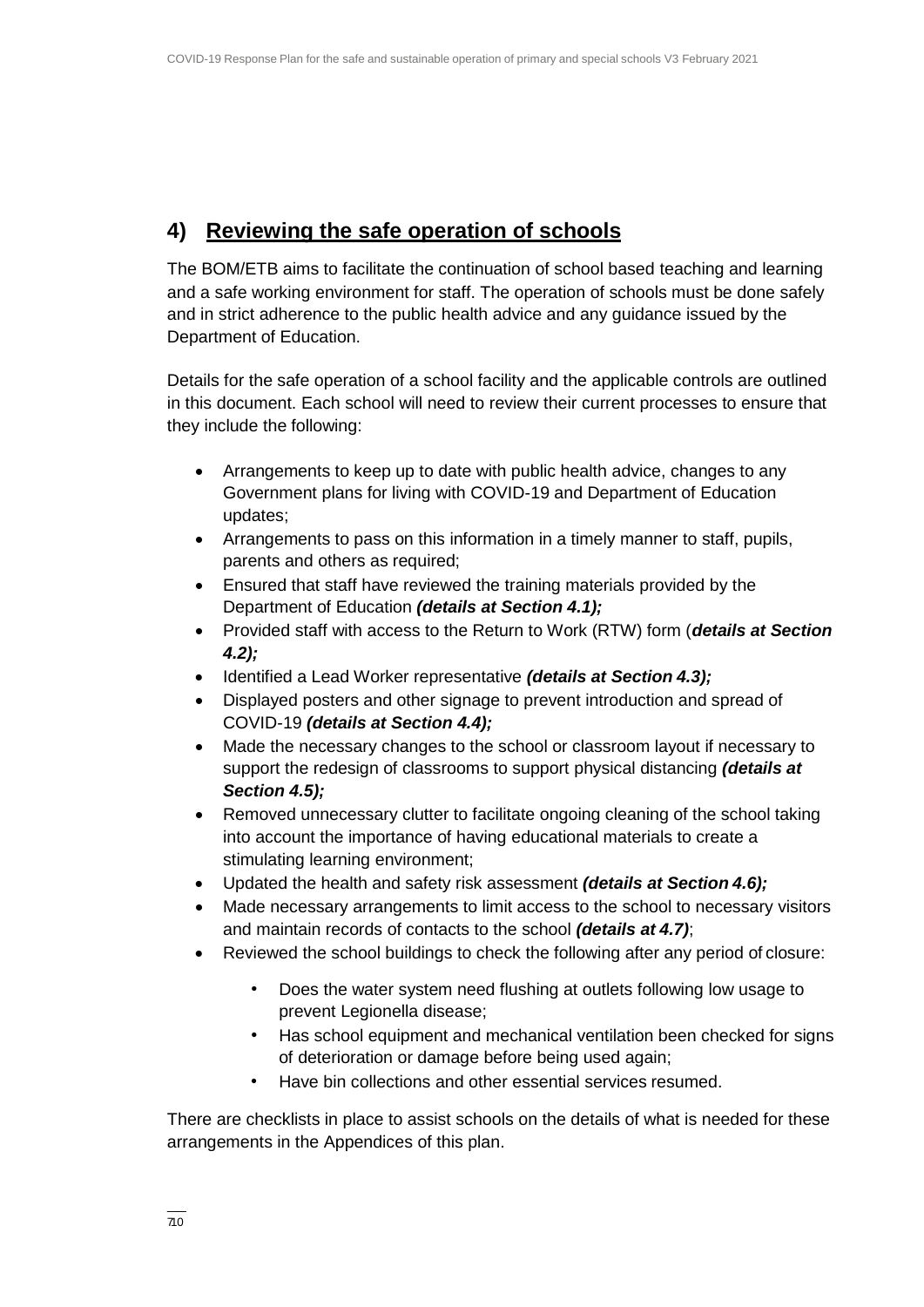### **4.1) Induction Training**

All staff will undertake and complete Covid-19 Induction Training prior to returning to the school building. The aim of such training is to ensure that staff have full knowledge and understanding of the following:

- Latest up to-date advice and guidance on public health;
- Covid-19 symptoms;
- What to do if a staff member or pupil develops symptoms of Covid-19 while at school;
- Outline of the Covid-19 response plan.

Staff will be kept fully informed of the control measures in place in the school and their duties and responsibilities in preventing the spread of Covid-19 and will be updated with any changes to the control measures or guidance available from the public health authorities.

If a staff member is unsure about any aspect of the COVID-19 Response Plan, the associated control measures, or his/her duties, he/she should immediately seek guidance from the Principal, who is supported in this role by the BOM/ETB

### **4.2) Procedure for Returning to Work (RTW)**

In order to return to the workplace, staff must complete a **Return to Work (RTW)** form, which is available online or from the principal. A copy is attached also at *Appendix 2.*

A RTW form should be completed and returned to the school before returning to work. Schools should request staff to confirm that the details in the Return to Work Form remain unchanged following subsequent periods of closure such as school holidays.

The principal will also provide details of the **Induction Training** for completion by staff and details of any additional health and safety measures in place in the school to facilitate the staff member's return to the school facility.

There are some school staff who may be unable to return to school. Current public health guidelines have identified these people as being in groups who are defined as being at **very high risk.** This will be updated in line with public health advice.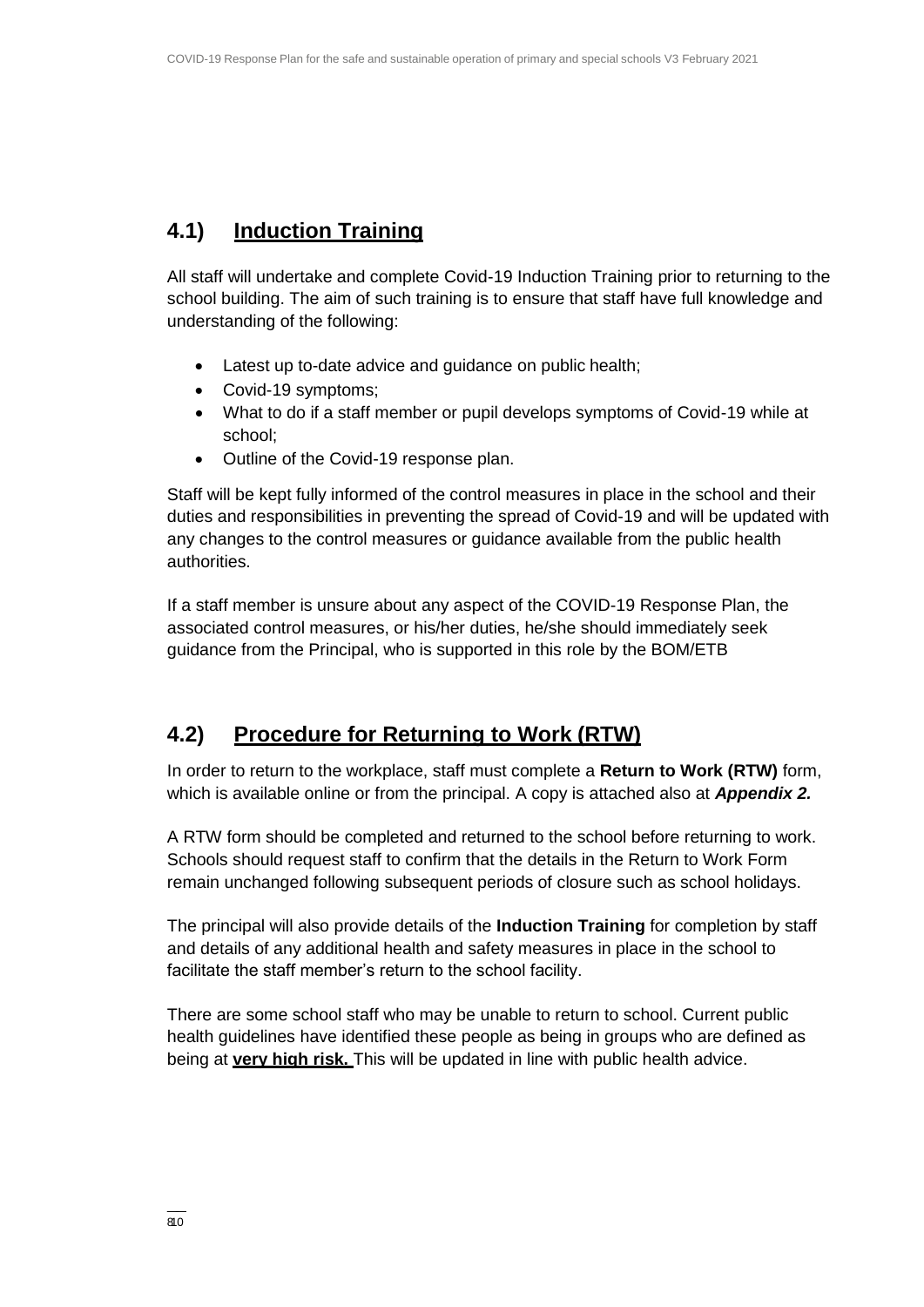### **[People at very high risk \(extremely vulnerable\):](https://www2.hse.ie/conditions/coronavirus/people-at-higher-risk.html)**

The list of people in very high risk groups include people who:

- are over 70 years of age even if fit and well
- have had an organ transplant
- are undergoing active chemotherapy for [cancer](https://www2.hse.ie/conditions/coronavirus/cancer-patients.html)
- are having radical radiotherapy for lung cancer
- have cancers of the blood or bone marrow such as leukaemia, lymphoma or myeloma who are at any stage of treatment
- are having immunotherapy or other continuing antibody treatments for cancer
- are having other targeted cancer treatments which can affect the immune system, such as protein kinase inhibitors or PARP inhibitors
- have had bone marrow or stem cell transplants in the last 6 months, or who are still taking immunosuppression drugs
- have severe respiratory conditions including cystic fibrosis, [severe asthma,](https://www2.hse.ie/conditions/coronavirus/asthma.html) pulmonary fibrosis, lung fibrosis, interstitial lung disease and [severe](https://www2.hse.ie/conditions/coronavirus/copd.html) COPD
- have a condition that means they have a very high risk of getting infections (such as SCID, homozygous sickle cell)
- are [taking medicine that makes you much more likely to](https://www2.hse.ie/conditions/coronavirus/weak-immune-system.html) get infections (such as high doses of steroids or immunosuppression therapies)
- have a serious heart condition and are pregnant

The advice for this group is available from the HSE. Details of the working arrangements that apply to the very high risk school staff, is in accordance with those applying for the public service generally, and is detailed in the relevant Department of Education circulars available on the Department's website.

### **4.3) Lead Worker Representative**

The Protocol provides for the appointment of a Lead Worker Representative (LWR) in each workplace. The LWR will work in collaboration with the employer to assist in the implementation of measures to prevent the spread of COVID -19 and monitor adherence to those measures and to be involved in communicating the health advice around COVID-19 in the workplace.

This section sets out how the provisions will operate in schools. The process for appointment of the lead worker representative in schools has been agreed centrally between the Department of Education and the education partners.

Responsibility for the development, updating and implementation of the COVID-19 Response Plan and the associated control measures lies primarily with the Board of Management/ Education and Training Board and school management.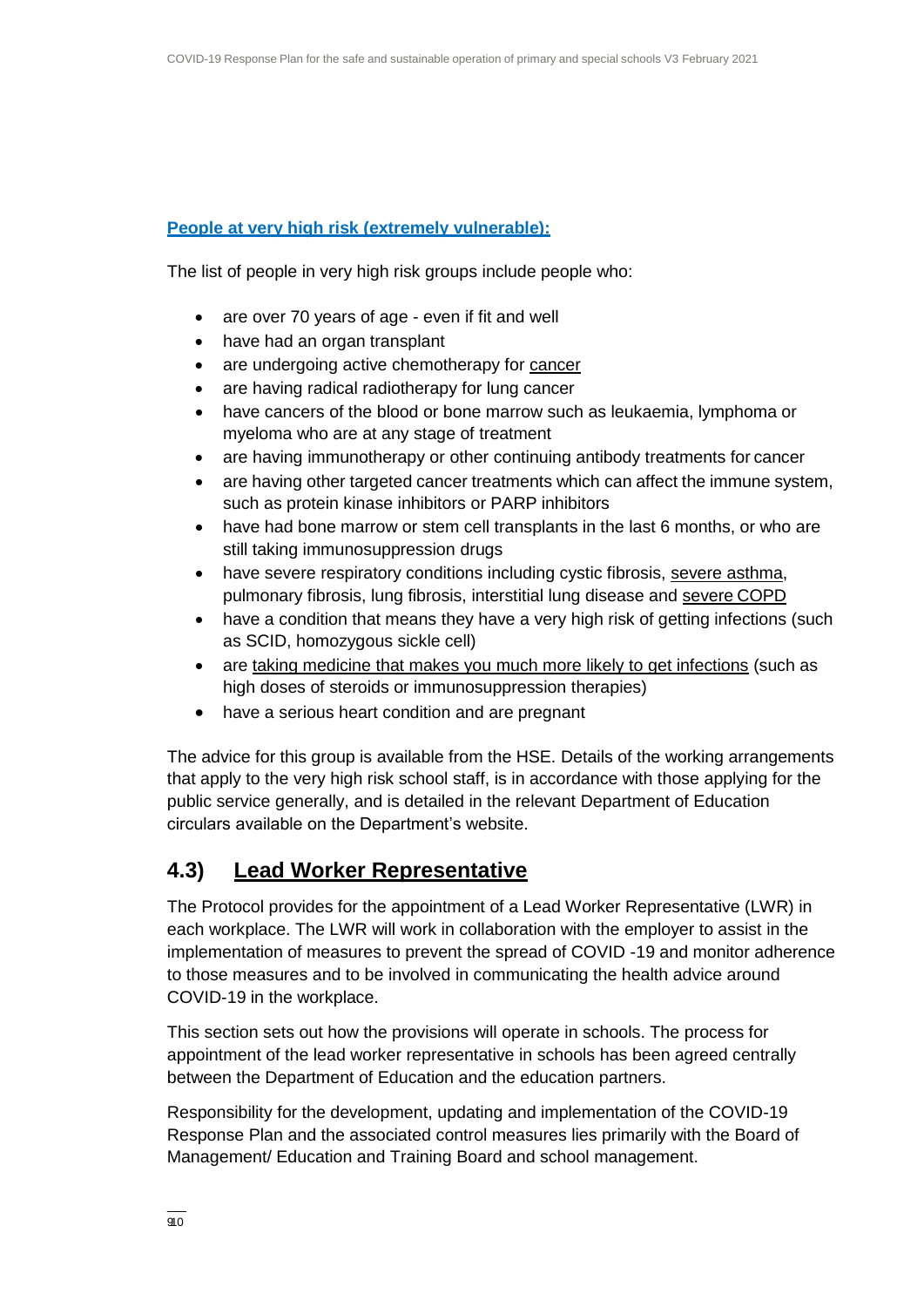Strong communication and a shared collaborative approach is key to protecting against the spread of COVID-19 in schools, and looking after the health, safety and wellbeing of staff and students. Adherence to the Work Safely Protocol will only be achieved if everyone has a shared responsibility in implementing the measures contained within the Protocol in their place of work.

If a staff member has any concerns or observations in relation to the COVID-19 Response Plan, control measures or the adherence to such measures by staff, pupils or others he/she should contact the lead worker(s) who will engage with the principal/BOM.

### **Role of the Lead Worker Representative**

In summary, the role of the LWR is to:

- Represent all staff in the workplace regardless of role, and be aware of specific issues that may arise in respect of different staff cohorts;
- Work collaboratively with school management to ensure, so far as is reasonably practicable, the safety, health and welfare of employees in relation to COVID-19;
- Keep up to date with the latest COVID-19 public health advice;
- In conjunction with school management, promote good hygiene practices such as washing hands regularly and maintaining good respiratory etiquette along with maintaining social distancing in accordance with public health advice;
- Assist school management with implementing infection prevention control measures to suppress COVID-19 in the workplace in line with the Work Safely Protocol and current public health advice;
- In conjunction with school management, monitor adherence to measures put in place to prevent the spread of COVID-19;
- Conduct regular reviews of safety measures;
- Report any issues of concern immediately to school management and keep records of such issues and actions taken to rectify them;
- Consult with the school management on the school's COVID-19 Response Plan in the event of someone developing COVID-19 while in school including the location of an isolation area and a safe route to that area;
- Following any incident, assess with the school management any follow up action that is required;
- Consult with colleagues on matters relating to COVID-19 in the workplace;
- Make representations to school management on behalf of their colleagues on matters relating to COVID-19 in the workplace.

Every school will appoint one Lead Worker Representative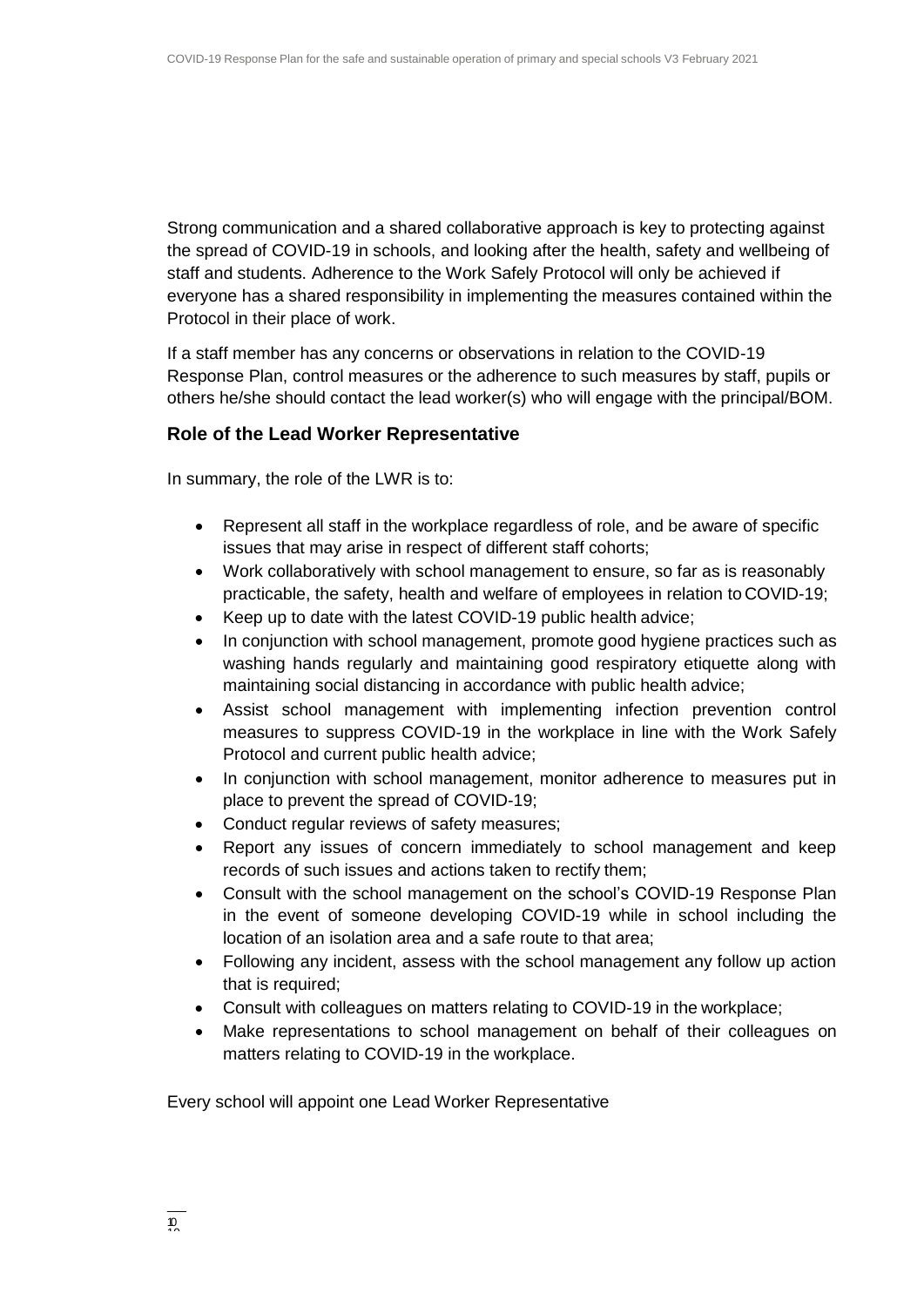In schools with less than 30 staff, a Deputy Lead Worker Representative will be appointed in addition to the LWR. The role of the Deputy LWR will be to deputise as LWR where the LWR is absent.

In schools with 30 or more staff and in all Special schools, an Assistant Lead Worker Representative will be appointed in addition to the LWR. The role of the Assistant LWR will be to:

- assist the LWR in their duties as set out above; and
- deputise as LWR where the LWR is absent

| Name(s) of lead worker representative: | <b>Contact details:</b> |
|----------------------------------------|-------------------------|
| Aine De Faoite                         | Room 12                 |

All staff, pupils, parents, contractors and visitors have a responsibility both as individuals and collectively to have due regard for their own health and safety and that of others and to assist with the implementation of the COVID-19 Response Plan and associated infection prevention control measures.

Full details of the arrangements which will apply for the LWR in primary and special schools is set out at *Appendix 3.*

### **4.4) Signage**

Schools will be required to display signage outlining the signs and symptoms of COVID-19 and to support good hand and respiratory hygiene.

The Department has provided printed posters to schools, with age appropriate key health messages – hand washing, sneeze and cough etiquette etc.

Please see link below to these posters which will allow schools who may wish to have an additional supply of posters available. Any such supply can be sourced locally.

[https://www.education.ie/en/The-Department/Announcements/information-for-schools](https://www.education.ie/en/The-Department/Announcements/information-for-schools-preschools-and-third-level-institutions-on-the-coronavirus.html#1)[preschools-and-third-level-institutions-on-the-coronavirus.html#1](https://www.education.ie/en/The-Department/Announcements/information-for-schools-preschools-and-third-level-institutions-on-the-coronavirus.html#1)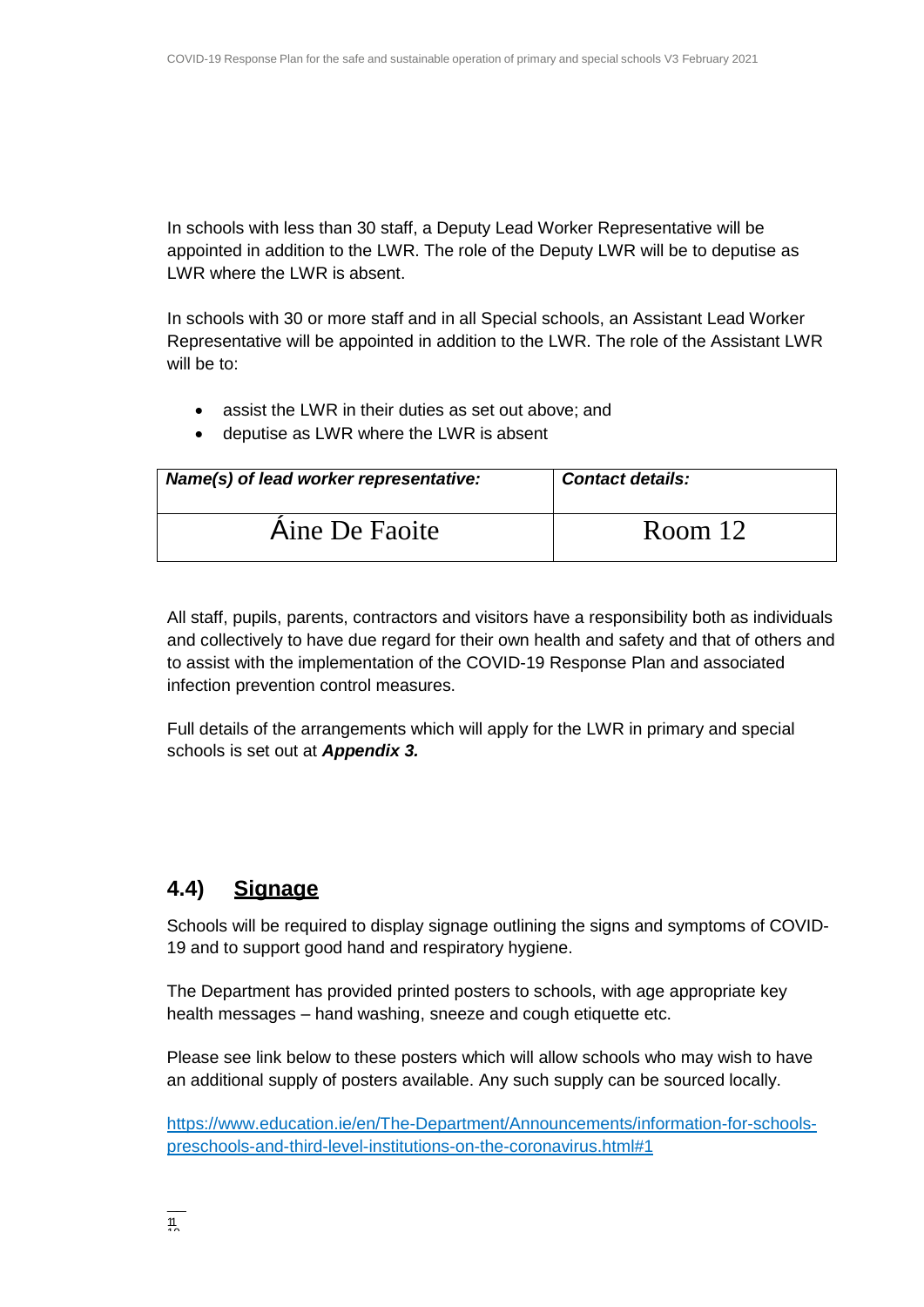Schools can then arrange to display the posters in prominent areas such as offices, corridors, staffroom area, classrooms and toilets.

### **4.5) Making Changes to School Layout**

Maintaining physical distancing in the school environment is recommended as one of the key infection prevention control measures to minimise the risk of the introduction and spread of COVID-19. Further information on how physical distancing can be used in the school environment is found at *Section 5.4* below including a link to the suite of illustrative primary classroom layouts (including special classes).

Schools should reconfigure classrooms and other areas as necessary to support physical distancing in line with the guidance in advance of school reopening.

### **4.6) Health and Safety Risk Assessment**

COVID-19 represents a hazard in the context of health and safety in the school environment. A template risk assessment to identify the control measures required to mitigate the risk of COVID-19 in school settings is attached at *Appendix 4.*

It is important that schools review their emergency procedures involving, fire safety, first aid, accidents and dangerous occurrences to consider any new risks that arise due to the school's COVID-19 Response Plan. Any changes to the school's existing emergency procedures should be documented and incorporated into the school's safety statement.

Schools should also review their existing risk assessments to consider any new risks that arise due to the school's COVID-19 Response Plan. Any changes to the school's current risk assessments should also be documented and incorporated into the school safety statement.

### **First Aid/Emergency Procedure**

The standard First Aid/emergency procedure shall continue to apply in schools. In an emergency or in case of a serious incident, schools should call for an ambulance or the fire brigade on 112/999 giving details of location and type of medical incident.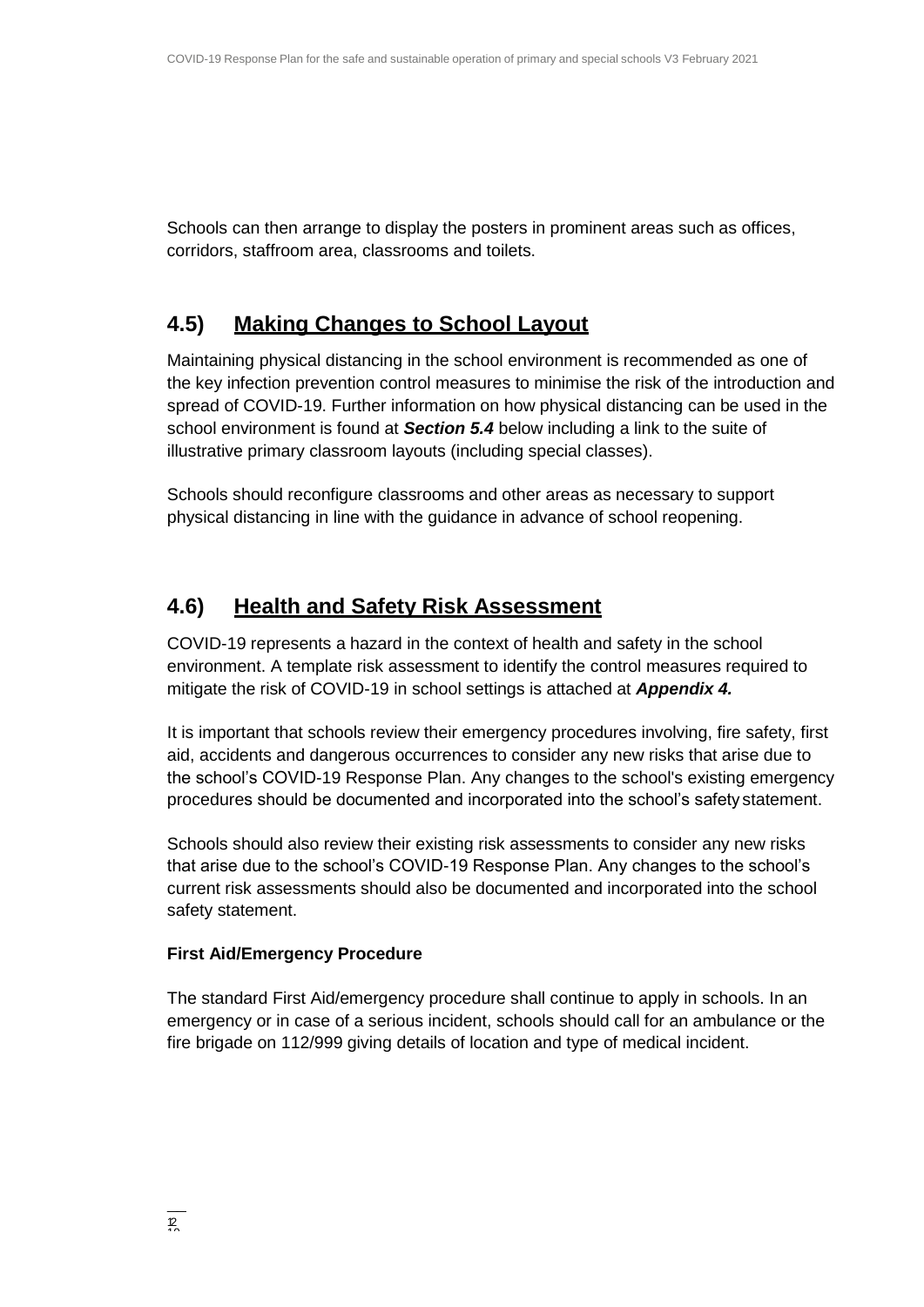### **4.7) Access to School and Contact Log**

Access to the school building will be in line with agreed school procedures.

Arrangements for necessary visitors such as contractors and parents with be restricted to essential purposes and limited to those who have obtained prior approval from the principal. The Department of Education Inspectorate may also need to visit schools and centres for education to support them as appropriate in the implementation of public health advice relating to creating a safe learning and working environment for all.

The prompt identification and isolation of potentially infectious individuals is a crucial step in restricting the spread of the virus and protecting the health and safety of the individuals themselves and other staff, contractors and visitors at the workplace. A detailed sign in/sign out log of those entering the school facilities should be maintained. The school should maintain a log of staff and pupil contacts. A sample contact log is available at *Appendix 5***.**

The Data Protection Commission has provided guidance on the data protection implications of the return to work protocols. This advice can be found here:

[https://www.dataprotection.ie/en/news-media/data-protection-implications-return-work](https://www.dataprotection.ie/en/news-media/data-protection-implications-return-work-safely-protocol)[safely-protocol](https://www.dataprotection.ie/en/news-media/data-protection-implications-return-work-safely-protocol)

Schools are reminded that all school records and data must be maintained and processed in compliance with the GDPR and the Data Protection Acts. The responsibility for compliance with the legislation rests with each school (or ETB) in their role as data controller.

### **5) Infection Prevention Control Measures - To prevent Introduction and Spread of COVID-19 in Schools**

One of the key messages to manage the risks of COVID-19 is to do everything practical to avoid the introduction of COVID-19 into the school. If infection is not introduced it cannot be spread. The risk of spreading the infection once introduced exists in all interpersonal interactions; pupil-pupil, teacher-teacher and teacher- pupil and must be managed in all settings.

A range of essential control measures have been implemented to reduce the risk of the spread of Covid-19 virus and to protect the safety, health and welfare of staff, pupils,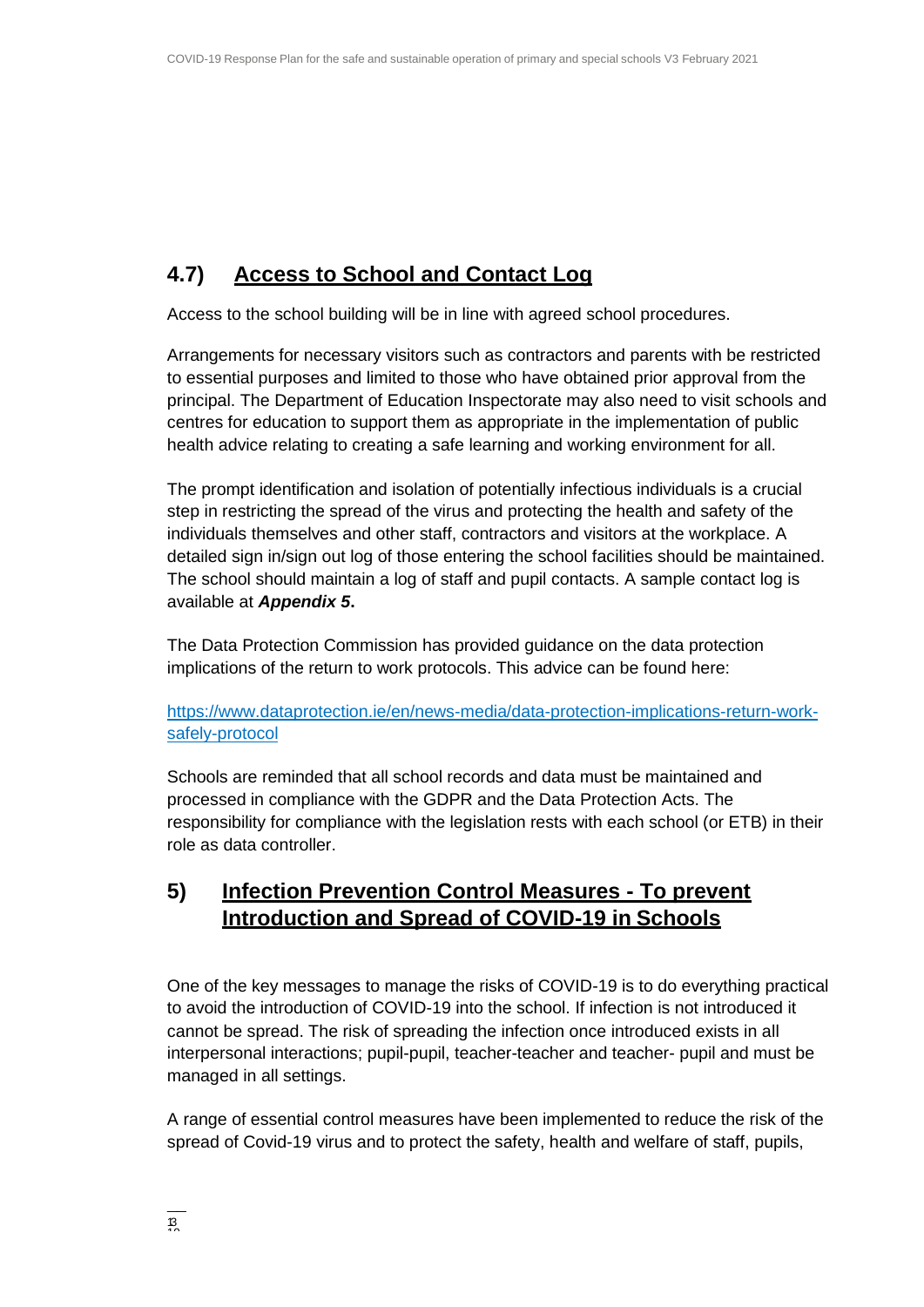parents and visitors as far as possible within the school. The control measures shall continue to be reviewed and updated as required on an ongoing basis.

It is critical that staff, pupils, parents and visitors are aware of, and adhere to, the control measures outlined and that they fully cooperate with all health and safety requirements.

*Staff should note that they have a legal obligation under Section 13 of the Safety, Health and Welfare at Work Act 2005 to comply with health and safety requirements and to take reasonable care for the health and safety of themselves, their colleagues and other parties within the workplace.*

#### **How to Minimise the Risk of Introduction of COVID-19 into Schools:**

Promote awareness of COVID-19 symptoms (*details at Section 5.1*);

- Advise staff and pupils that have symptoms not to attend school, to phone their doctor and to follow HSE guidance on self-isolation;
- Advise staff and pupils to self-isolate or restrict their movements at home if they display any signs or symptoms of COVID-19 and contact their family doctor to arrange a test
- Advise staff and pupils not to return to or attend school in the event of the following:
	- $\triangleright$  if they are identified by the HSE as a close contact of a confirmed case of COVID-19
	- $\triangleright$  if they live with someone who has symptoms of the virus
	- $\triangleright$  If they have travelled outside of Ireland; in such instances staff are advised to consult and follow latest Government advice in relation to foreign travel.
- Advise staff and pupils that develop symptoms at school to bring this to the attention of the Principal promptly;
- Ensure that staff and pupils know the protocol for managing a suspected case of COVID-19 in school *(details at Section 8);*
- Advise staff and pupils to cooperate with any public health officials and the school for contact tracing purposes and follow any public health advice in the event of a case or outbreak in the school;
- Everyone entering the school building needs to perform hand hygiene with a hand sanitiser;
- Visitors to the school during the day should be by prior arrangement and should be received at a specific contact point;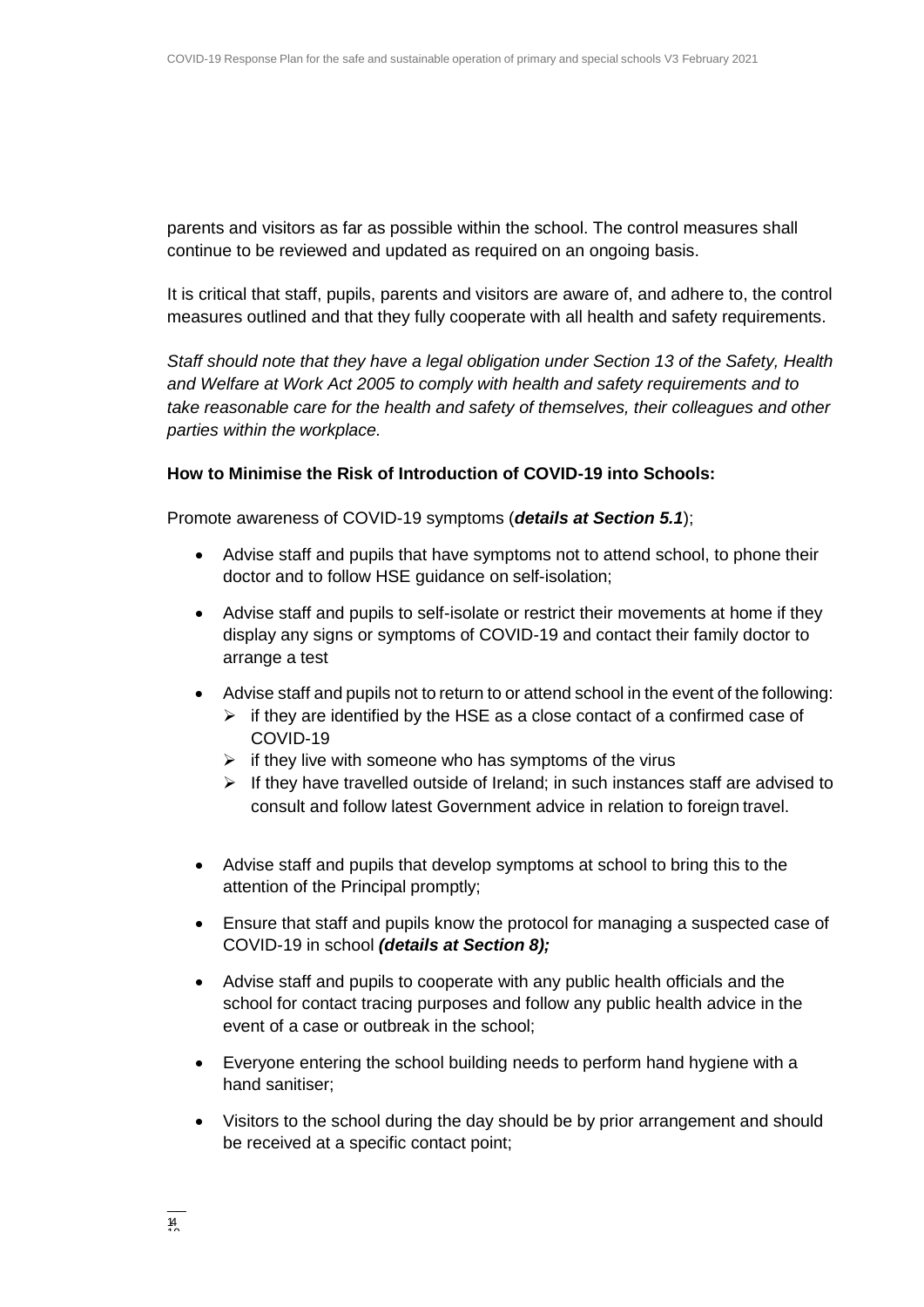Physical distancing (of 2m) should be maintained between staff and visitors where possible.

### **5.1) Know the Symptoms of COVID-19**

In order to prevent the spread of COVID-19 it is important to know and recognise the symptoms. They are:

- $\checkmark$  High temperature
- $\checkmark$  Cough
- $\checkmark$  Shortness of breath or breathing difficulties
- $\checkmark$  Loss of smell, of taste or distortion of taste

Infection with the virus that causes COVID-19 can cause illness, ranging from mild to severe, and, in some cases, can be fatal. It can take up to 14 days for symptoms to show. They can be similar to symptoms of [cold](https://www2.hse.ie/conditions/common-cold.html) and [flu.](https://www2.hse.ie/conditions/flu/flu-symptoms-and-diagnosis.html)

Common symptoms of coronavirus include:

- a fever (high temperature 38 degrees Celsius or above).
- a new cough this can be any kind of cough, not just dry.
- shortness of breath or breathing difficulties.
- loss or change in your sense of smell or taste this means you've noticed you cannot smell or taste anything, or things smell or taste different to normal

If you have any common symptoms of COVID-19 (coronavirus), [self-isolate](https://www2.hse.ie/conditions/coronavirus/self-isolation/how-to-self-isolate.html) (stay in your room) and phone your family doctor straight away to see if you need [a COVID-19 test.](https://www2.hse.ie/conditions/coronavirus/testing/how-to-get-tested.html) Other people in your household will need to [restrict their movements](https://www2.hse.ie/conditions/coronavirus/managing-coronavirus-at-home/if-you-live-with-someone-who-has-coronavirus.html) (stay at home).

Getting an early diagnosis means, you can get the help you need and take steps to avoid spreading the virus, if you have it.

For the complete list of symptoms, please refer to the HSE [Website.](https://www2.hse.ie/conditions/coronavirus/symptoms.html)

### **COVID-19 Tracker App**

COVID Tracker app is a free and easy-to-use mobile phone app that will:

- alert you if you have been in [close contact](https://www2.hse.ie/conditions/coronavirus/close-contact-and-casual-contact.html) with someone who has tested positive for COVID-19 (coronavirus)
- keep other app users safe by alerting them if you test positive for COVID-19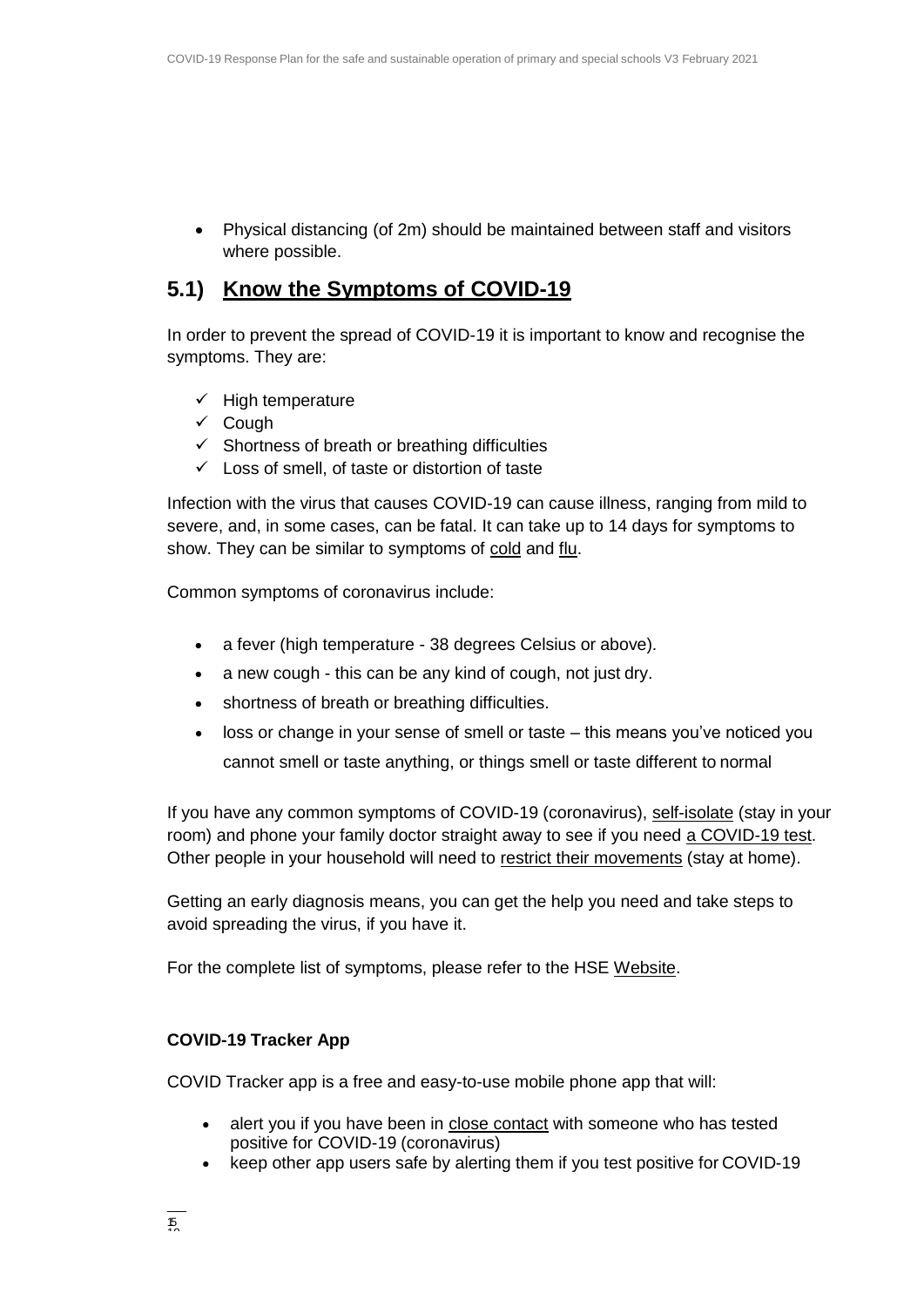give you advice on what to do if you have symptoms

You can download the free app from [Apple's AppStore](https://apps.apple.com/ie/app/covid-tracker-ireland/id1505596721) or the [GooglePlay store](https://play.google.com/store/apps/details?id=com.covidtracker.hse)

### **5.2) Respiratory Hygiene**

Make sure you, and the people around you, follow good respiratory hygiene. This means covering your mouth and nose with a tissue or your bent elbow when you cough or sneeze. Then dispose of the used tissue immediately and safely into a nearby bin.

By following good respiratory hygiene, you protect the people around you from viruses such as cold, flu and Covid-19.

### **5.3) Hand Hygiene**

Staff and pupils should understand why hand hygiene is important as well as when and how to wash their hands.

Schools should promote good hygiene and display posters throughout the schools on how to wash your hands. Follow the HSE guidelines on handwashing:

<https://www2.hse.ie/wellbeing/how-to-wash-your-hands.html>

Hand hygiene can be achieved by hand washing or use of a hand sanitiser (when hands look clean).

Use of hand hygiene facilities including wash hand basins needs to be managed so as to avoid congregation of pupils and staff waiting to use wash hand basins and hand sanitisers.

There is a requirement for access to hand washing facilities after activities that are likely to soil hands, for example playing outside or certain sporting activities as hand sanitiser does not work on dirty hands.

Hand sanitiser dispensers can be deployed more readily at exit and entry points of schools and classrooms and care should be taken to clean up any hand sanitiser spills to prevent risks of falls.

Warm water is preferable to hot or cold water for hand washing but if the plumbing system only supplies cold water, a soap that emulsifies easily in cold water should be used.

Wash hand basins, running water, liquid soap and hand drying facilities should be provided in all toilets, kitchens and any food preparation areas.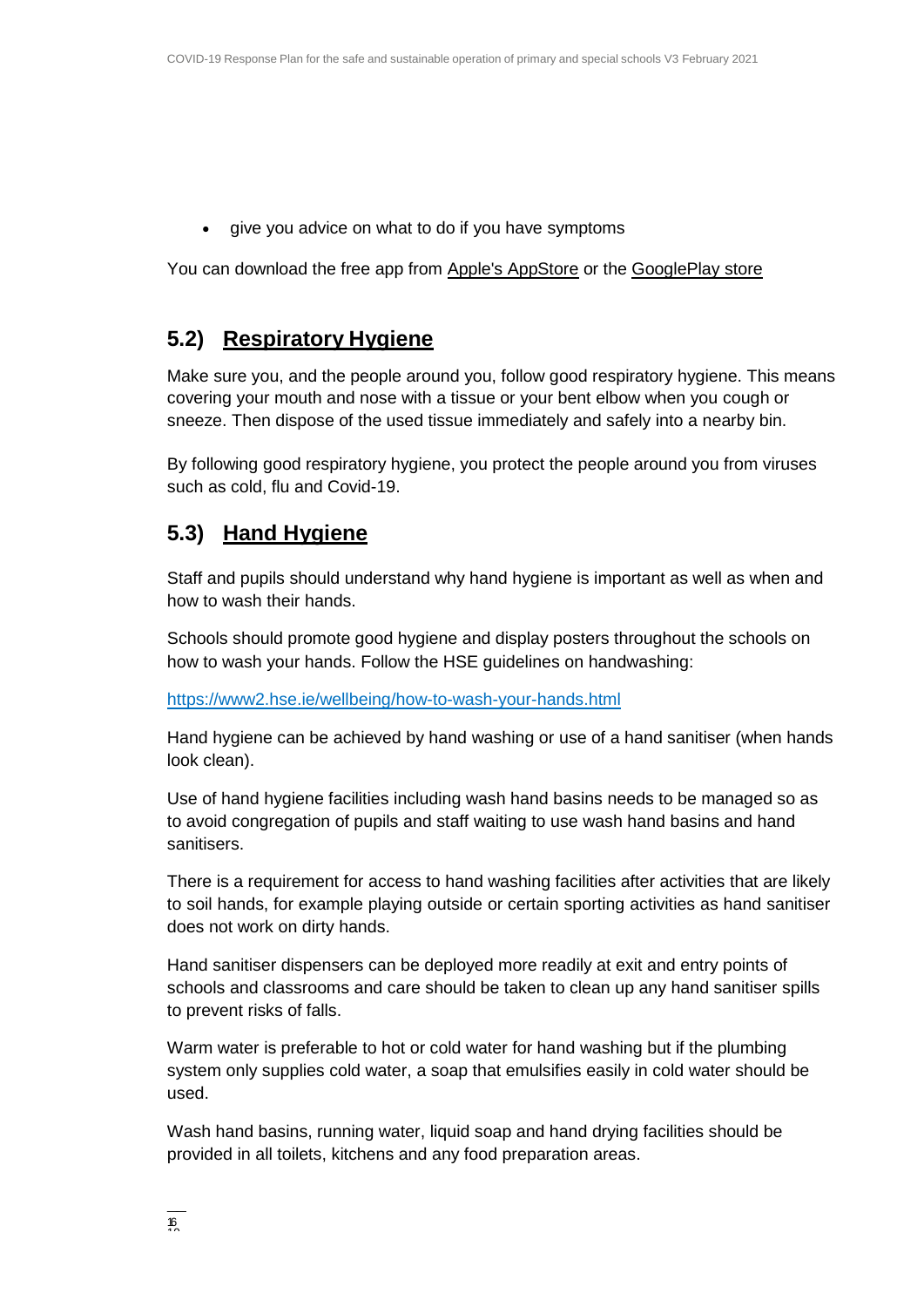Hand washing facilities should be maintained in good condition and supplies of soap and towels should be topped up regularly to encourage everyone to use them.

Hot air dryers are an acceptable alternative for hand drying but must be regularly maintained. There is no evidence that hand dryers are associated with increased risk of transmission of COVID-19.

Posters displaying hand washing techniques and promoting hand washing should be placed on walls adjacent to washing facilities and can be laminated or placed in a plastic sleeve.

Hand sanitiser is suitable for use for hand hygiene when hands are not visibly soiled (look clean).

Evidence of effectiveness is best for alcohol based hand rubs but non-alcohol based hand rubs can be used too.

When hand rubs/gels are being used in school care should be taken to ensure that pupils do not ingest them as they are flammable and toxic. Alcohol-based sanitiser must not be stored or used near heat or naked flame

Young children should not have independent use of containers of alcohol gel.

#### **Frequency of Hand Hygiene**

Pupils and staff should perform hand hygiene:

- On arrival at school:
- Before eating or drinking;
- After using the toilet;
- After playing outdoors;
- When their hands are physically dirty;
- When they cough or sneeze.

The Department has arranged for a drawdown framework to be established to enable schools purchase hand-sanitisers and any other necessary PPE supplies for use in the school. . The Department will provide funding for the costs associated with hand sanitising and PPE requirements in schools.

### **5.4) Physical Distancing**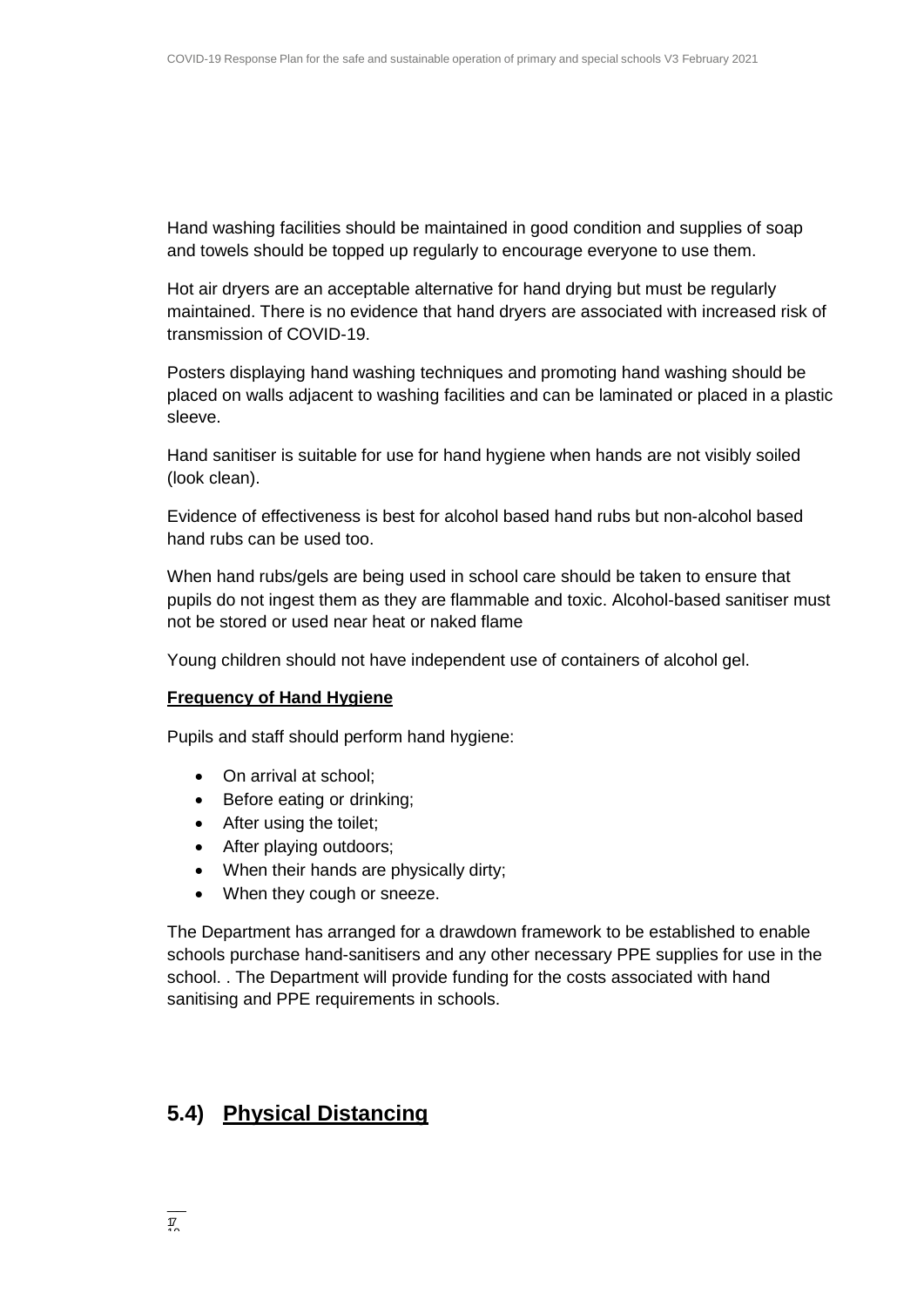Physical distancing can be usefully applied in primary and special school settings allowing for some flexibility when needed. It must be applied in a practical way to recognise that the learning environment cannot be dominated by a potentially counterproductive focus on this issue. Physical distancing will look different across the various ages and stages of learning. Care should be taken to avoid generating tension or potential conflict and some flexibility in the implementation of measures may be required at times.

It is also recognised that it is not always possible for staff to maintain physical distance from pupils and it is not appropriate that they would always be expected to do so where this could have a detrimental impact on the pupil i.e. if a child sustains an injury and requires first aid.

**However, where possible staff should maintain a minimum of 1m distance and where possible 2m. They should also take measures to avoid close contact at face to face level such as remaining standing rather than sitting beside/crouching down**.

Physical distancing falls into two categories:

- Increasing separation
- Decreasing interaction

#### *Increasing separation*

The guidance documents provided by the Department of Education on optimal school layout and referenced at *Section 4.5* above should be used by schools to increase separation to the greatest degree possible

To maintain physical distancing in the classroom, primary schools and special schools should:

- 1. Reconfigure class spaces to maximise physical distancing
- 2. Utilise and reconfigure all available space in the school in order to maximise physical distancing

To support primary schools and special schools in the implementation of physical distancing in the classroom, the Department has developed a suite of illustrative classroom layouts of potential options (including arrangements for special classes) which are in accordance with the public health advice, and assumes

- $\triangleright$  Room is clear of any unnecessary furniture/shelves etc. on the walls
- $\triangleright$  A variety of classroom sizes.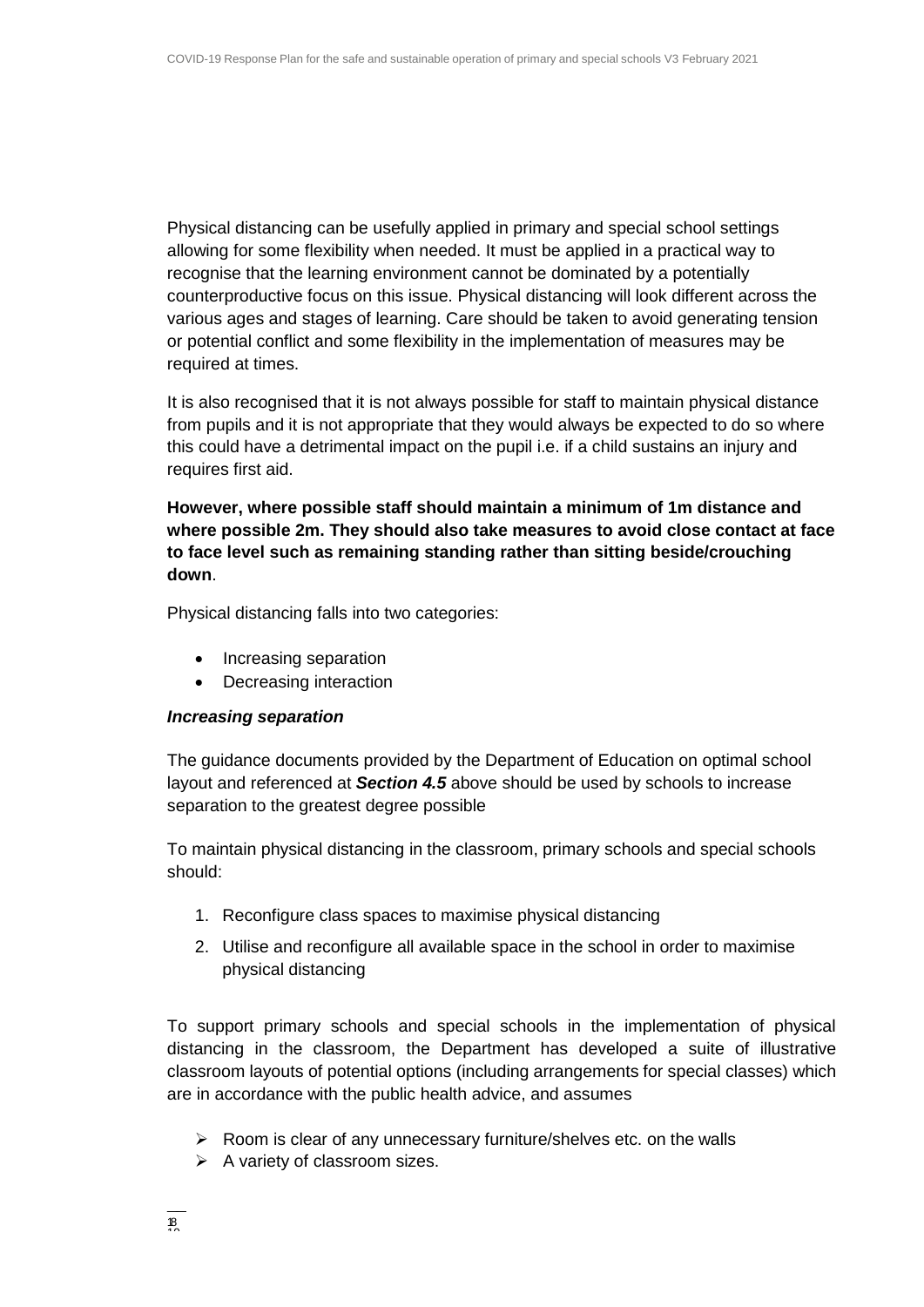#### [A link to the suite of illustrative primary classroom layouts is available here.](https://s3-eu-west-1.amazonaws.com/govieassets/82023/7612d390-4a73-4afb-ba06-5d1c41bd5a0a.pdf)

#### [A link to illustrative special classes is available here.](https://s3-eu-west-1.amazonaws.com/govieassets/81948/36874b14-f604-4966-b8c8-bc2954b73bbd.pdf)

Funding has been provided under the enhanced minor works grant to facilitate this classroom re-configuration works. .

**The teacher's desk should be at least 1m and where possible 2m away from pupil desks.**

#### *Decreasing interaction*

The extent to which decreasing interaction is possible in a primary or special school will depend on the school setting and a common-sense approach is required recognising the limits to which this can be achieved between pupils.

In primary and special schools a distance of 1m should be maintained between desks or between individual pupils. It is recognised that younger children are unlikely to maintain physical distancing indoors. Therefore achieving this recommendation in the first four years of primary or special schools, is not a pre-requisite to reopening a primary or special school for all pupils.

Where possible work stations should be allocated consistently to the same staff and children rather than having spaces which are shared.

The risk of infection may be reduced by structuring pupils and their teachers into Class Bubbles (i.e. a class grouping which stays apart from other classes as much as possible) and discrete groups or "Pods" within those class bubbles, to the extent that this is practical.

If the class is divided into Pods, there should be at least (1m distance) between individual Pods within the Class Bubble and between individuals in the pod, whenever possible.

Generally speaking the objective is to limit contact and sharing of common facilities between people in different Class Bubbles (and Pods within those Class Bubbles) as much as possible, rather than to avoid all contact between Pods, as the latter will not always be possible.

The aim of the system within the school is that class grouping mix only with their own class from arrival at school in the morning until departure at the end of the school day. The Pods within those Class Bubbles is an additional measures, to limit the extent of close contact within the Class Bubble.

Pod sizes should be kept as small as is likely to be reasonably practical in the specific classroom context.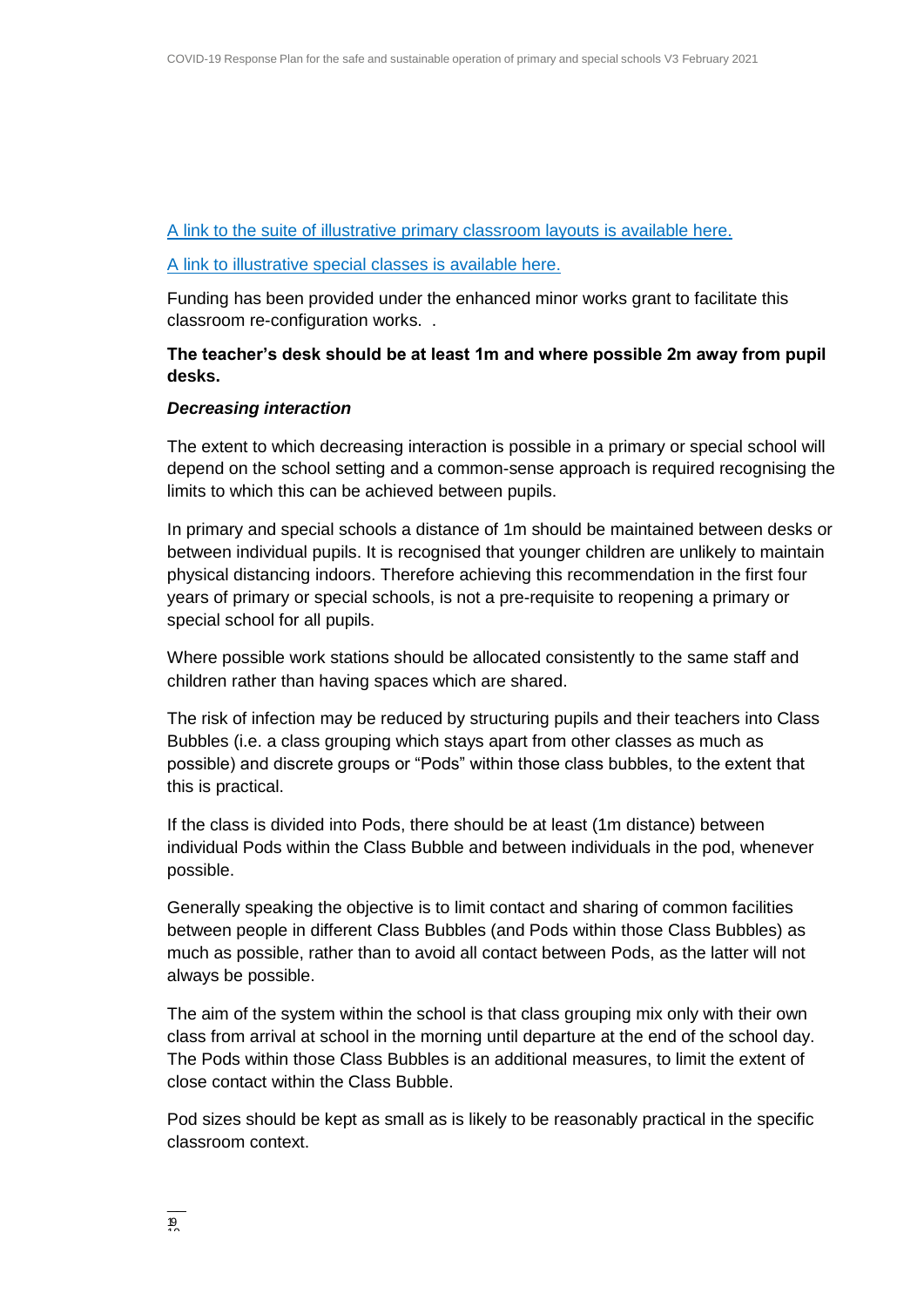To the greatest extent possible, pupils and teaching staff should consistently be in the same Class Bubbles although this will not be possible at all times.

Different Class Bubbles should where possible have separate breaks and meal times or separate areas at break or meal times (or this could be different class years i.e. 2<sup>nd</sup> class, 3rd class etc.)

Sharing educational material between Pods should be avoided/minimised where possible.

Staff members who move from class bubble to class bubble should be limited as much as possible.

#### *Additional measures to decrease interaction include:*

Limit interaction on arrival and departure and in hallways and other shared areas.

Social physical contact (hand to hand greetings, hugs) should be discouraged.

Where pupils need to move about within the classroom to perform activities (access to a shared resource) it should be organized to the greatest degree possible to minimize congregation at the shared resource.

Staff and pupils should avoid sharing of personal items.

Encourage pupils to avoid behaviours that involve hand to mouth contact (putting pens/pencils in the mouth).

Where teaching and learning involves use of keyboards or tablets, the contact surface of the device should be cleaned regularly and hand hygiene encouraged.

#### **Physical Distancing outside of the classroom and within the school**

#### *School drop off/collection*

Arrangements for dropping off/collecting pupils should be arranged to encourage physical distancing of 2m where possible.

Walking/cycling to school should be encouraged as much as possible.

Arrangements should be made to maintain a distance of 2m between parents and guardians and between parents and guardians and school staff.

Aim of any arrangements is to avoid congregation of people at the school gates where physical distancing may not be respected.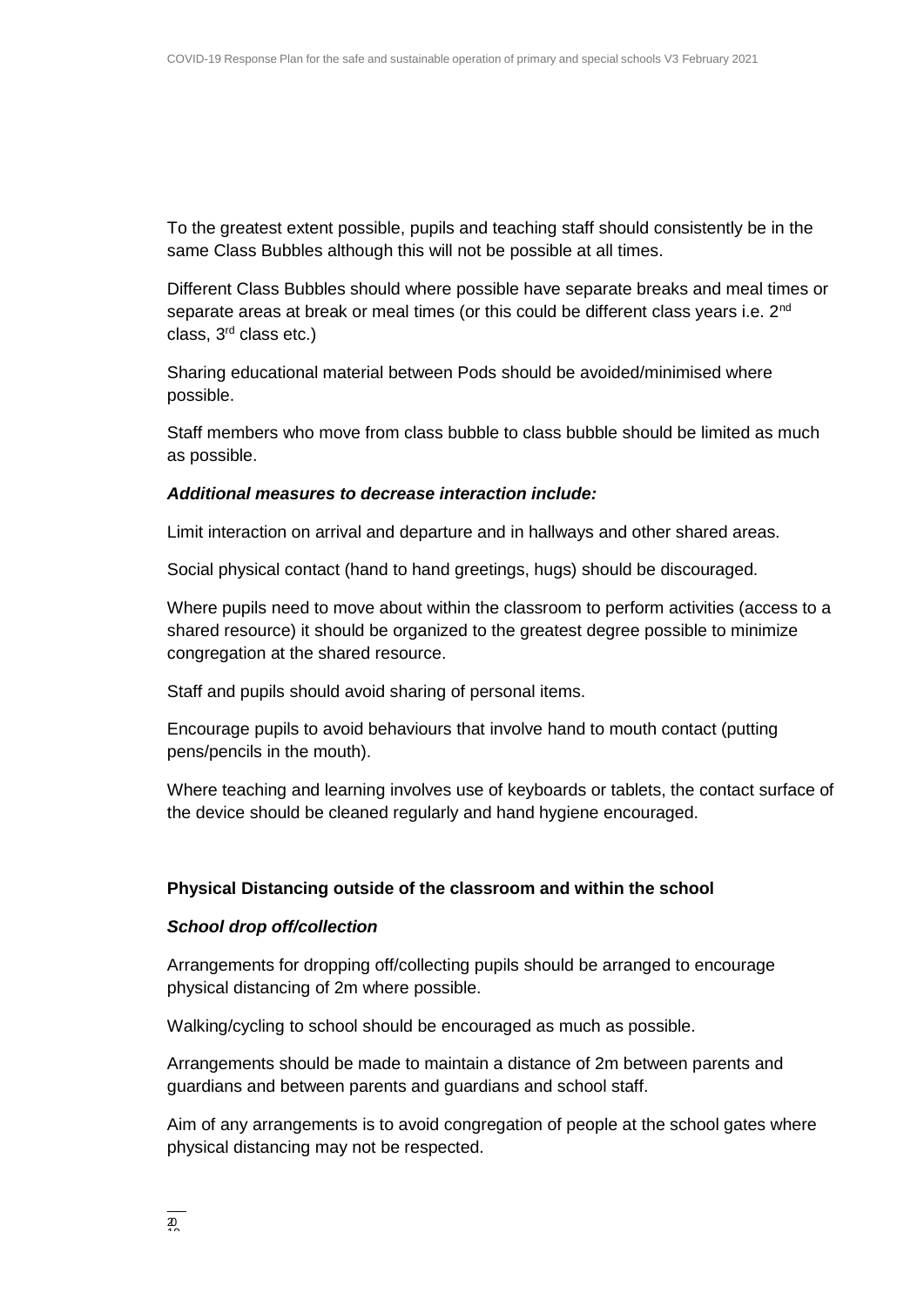Staggered drop off/pick up times should be considered where practical and feasible.

If schools have additional access points, consideration may be given to whether they can be used to reduce congestion.

Consideration may be given to where pupils congregate as they arrive at school. This could include heading straight to their small group designated learning space/classroom.

#### *Staff*

A distance of 2m is recommended for physical distancing by staff. This is particularly relevant to distancing between adults when they are not engaged in teaching such as the staff room and arriving to work.

If 2m cannot be maintained in staff groups, as much as distance as is possible and updated guidance on face covering should be observed.

Physical distancing should be observed between staff members within the staff room through the use of staggered breaks etc.

Staff meetings should be held remotely or in small groups or in large spaces to facilitate physical distancing.

Implement no hand shaking policy.

Minimise gathering of school staff at the beginning or end of the school day.

Staff can rotate between areas/classes but this should be minimized where possible.

#### *Canteen*

Ensure physical distancing is applied in canteen facilities

Stagger canteen use and extend serving times to align with class groupings.

Implement a queue management system.

Make sure pupils clean their hands before and after entering the canteen area.

#### *Corridors and Stairwells*

Briefly passing someone in a hall is very unlikely to contribute significantly to the spread of infection if people do not have physical contact and avoid informal group discussions.

#### *Yard/Supervision*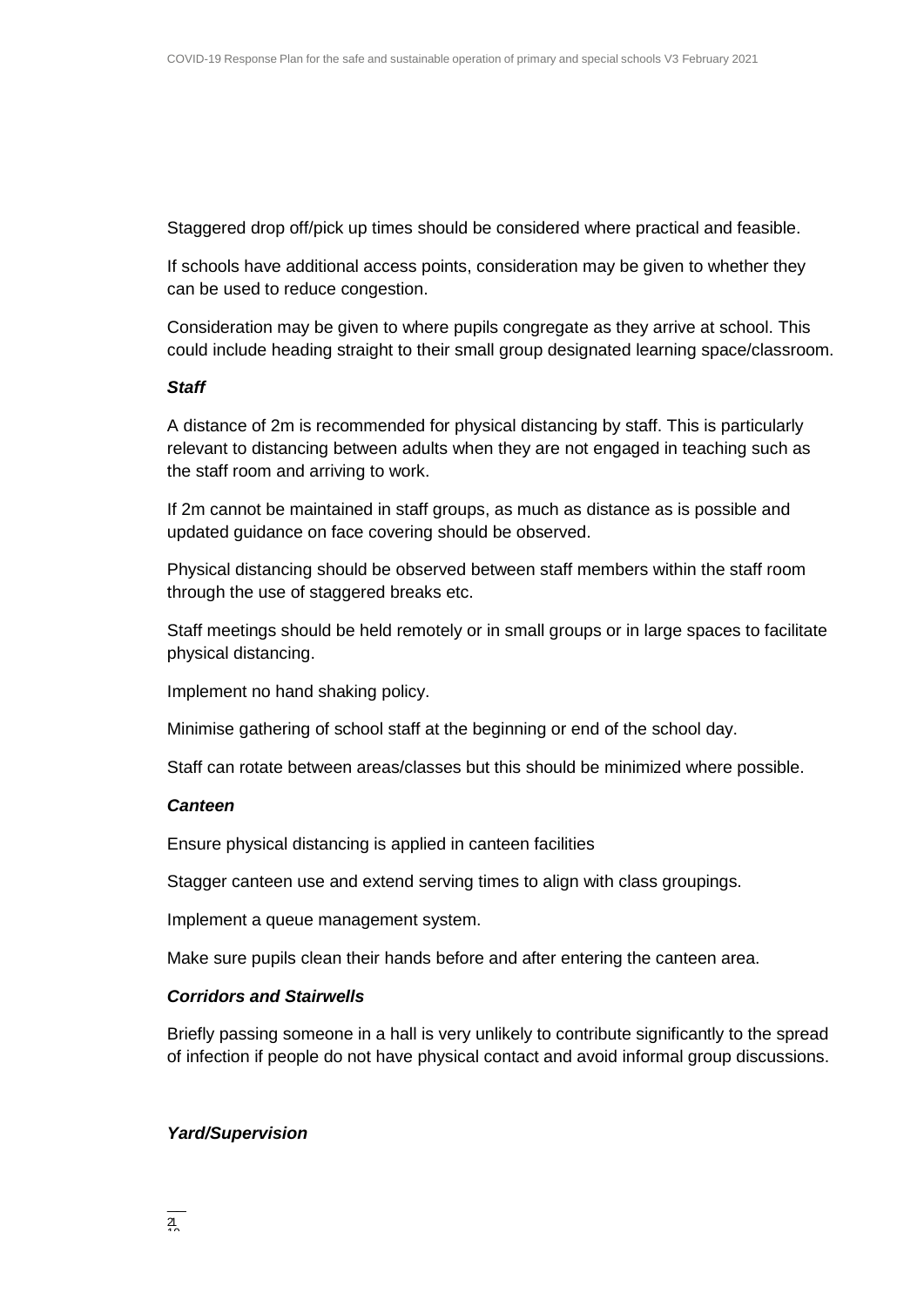The risk of transmission from contact with outside surfaces or play areas is low.

Adjust play time/outdoor activities to minimise crowding at the entrance and exits.

It is not possible to maintain physical distancing when pupils in primary or special schools play together outdoors, but in so far as practical it is helpful to keep to consistent groups.

Stagger break times and outdoor access.

Children should be encouraged to perform hand hygiene before and after outdoor activities.

Minimise equipment sharing and clean shared equipment between uses by different people.

#### *Ventilation*

The Department has published guidance setting out the practical steps for good ventilation in accordance with public health advice '*Practical Steps for the Deployment of Good Ventilation Practices in Schools'* The guidance sets out an overall approach for schools that windows should be open as fully as possible when classrooms are not in use (e.g. during break-times or lunch-times (assuming not in use) and also at the end of each school day) and partially open when classrooms are in use. The guidance provides that good ventilation can be achieved in classrooms without causing discomfort, particularly during cold weather.

### **5.5) Use of PPE in Schools**

The Department has published ["Guidance to Primary and Special Schools on PPE](https://assets.gov.ie/83497/d48ade18-daa1-4610-9390-46e7312a9831.pdf) [consumables and equipment"](https://assets.gov.ie/83497/d48ade18-daa1-4610-9390-46e7312a9831.pdf) on [www.gov.ie/backtoschool](http://www.gov.ie/backtoschool)

This provides schools with the information needed on the appropriate quantities of PPE consumables and equipment to support the full and safe reopening of schools.

The updated advice from the HPSC to the Department of Education has recommended that face coverings should be worn by staff members where it is not possible to maintain a physical distance of 2 metres from other staff, parents, essential visitors or pupils. The Department has accepted this recommendation. Accordingly, it is now a requirement for face coverings to be worn by staff members where it is not possible to maintain a physical distance of 2 metres from other staff, parents, essential visitors or pupils.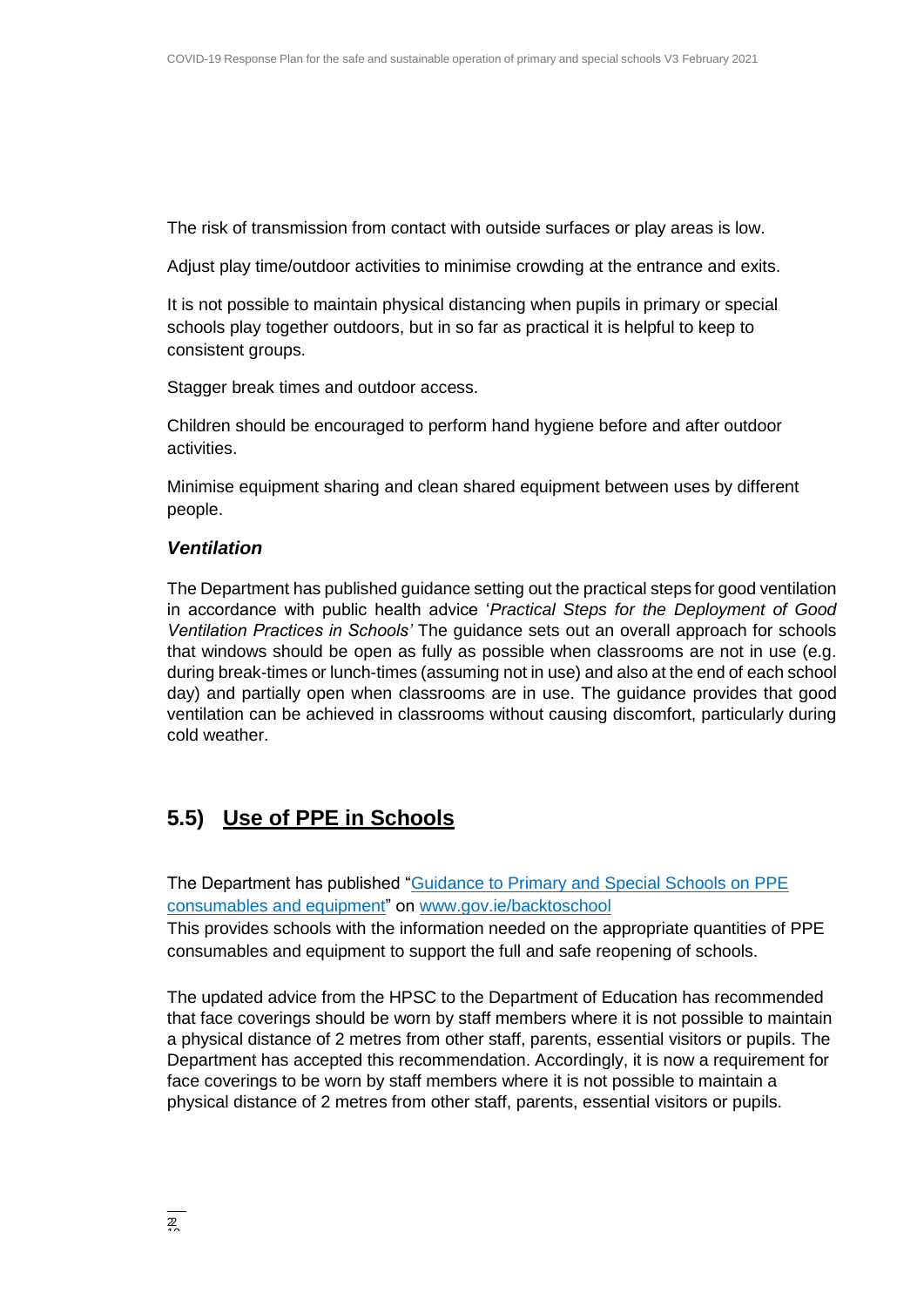PPE will also need to be used at certain work activities or work areas. These might include roles such as:

- Performing intimate care
- Where a suspected case of COVID-19 is identified while the school is in operation
- Where staff are particularly vulnerable to infection but are not in the list of those categorised as people in very high risk groups, or may be living with people who are in a very high risk category
- Administering first aid
- Parent Teacher meetings

Where staff provide healthcare to children with medical needs in the school environment they should apply standard precautions as per usual practice.

#### **Reception Areas**

Consideration should be given to the use of Perspex in reception areas where it is not possible for staff to maintain a physical distance of 2 metres from other staff or pupils. Minor works funding grant can be used for this purpose.

#### **Face Coverings/Face Visors/Masks**

Cloth face coverings act as a barrier to help prevent respiratory droplets from travelling into the air and onto other people when the person wearing the face covering coughs, sneezes, talks or raises their voice. Cloth face coverings are therefore intended to prevent transmission of the virus from the wearer (who may not know that they are infected) to those with whom they come into close contact.

In childcare and educational settings, the implementation of mandatory face-covering usage is challenging, as it is known that children will have a lower tolerance and ability to use the face covering properly, and use of face-coverings by teachers and staff caring for very young children may cause undue stress to the children.

It is not recommended that children attending primary school wear face-coverings.

It is now a requirement for face coverings to be worn by staff members where it is not possible to maintain a physical distance of 2 metres from other staff, parents, essential visitors or pupils.

In certain situations the use of clear visors should be considered, for example staff interacting with pupils with hearing difficulties or learning difficulties.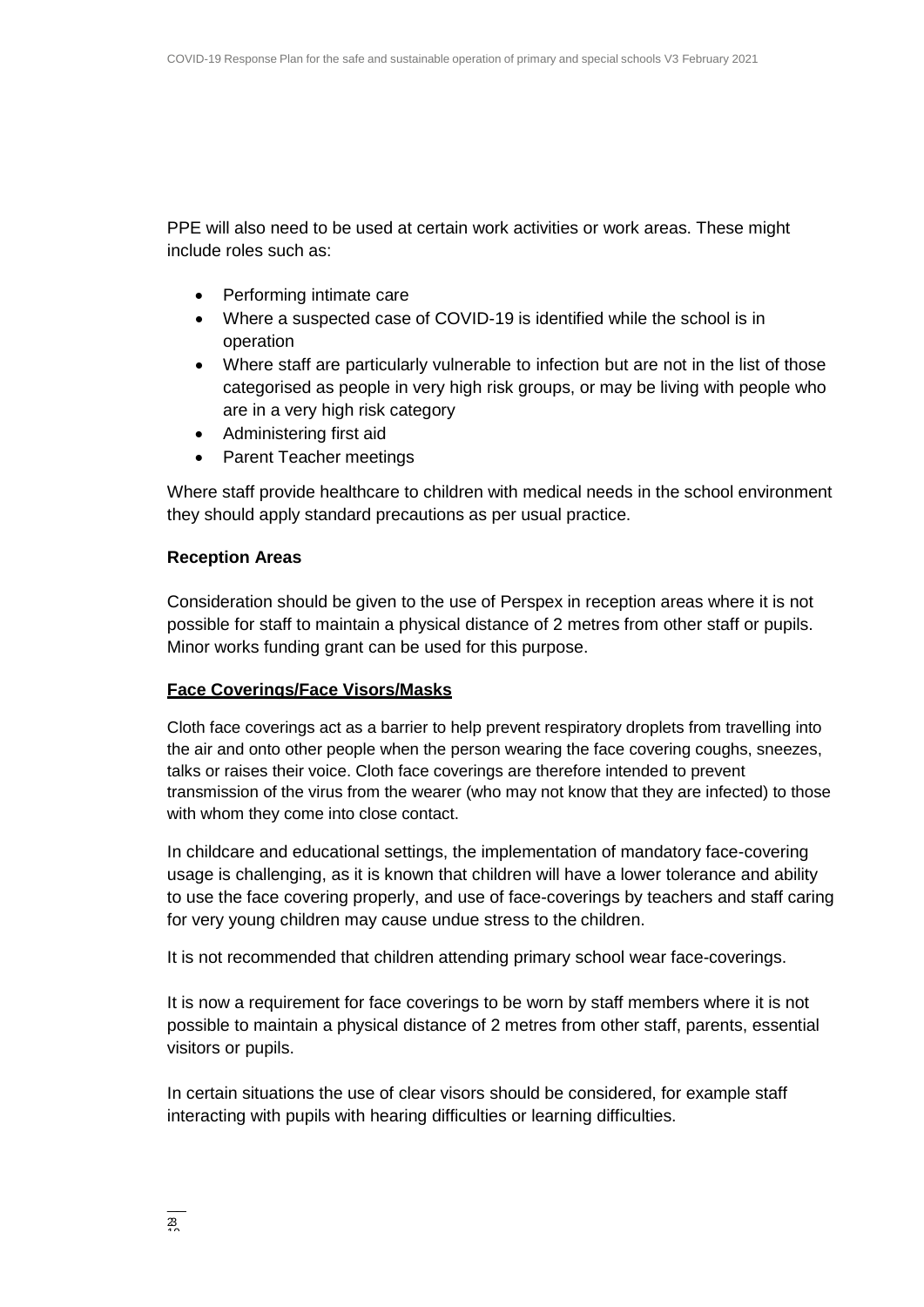Cloth face coverings should not be worn by any of the following groups:

- Primary school children
- Any person with difficulty breathing
- Any person who is unconscious or incapacitated
- Any person who is unable to remove the face-covering without assistance
- Any person who has special needs and who may feel upset or very uncomfortable wearing the face covering, for example persons with intellectual or developmental disabilities, mental health conditions, sensory concerns or tactile sensitivity.

All staff wearing face coverings should be reminded to not touch the face covering and to wash or sanitise their hands (using hand sanitiser) before putting on and after taking off the face covering.

Information should be provided on the proper use, removal, and washing of cloth face coverings

<https://www.youtube.com/watch?v=T6ZqdpLfSqw>

Cloth face coverings should be washed after every day of use and/or before being used again, or if visibly soiled.

Face coverings should not be worn if they are wet. A wet cloth face covering may make it difficult to breathe.

Schools should consider having additional disposable face coverings available for staff in case a back-up face covering is needed during the day.

Whilst staff may wish to utilise their own face covering on a day-to-day basis, schools should have available a stock of additional disposable or multi-use face coverings, or if appropriate face visors, available for staff in case a back-up face covering is needed throughout the day or where required on an ongoing basis.

On the use of face masks by staff, schools should consider the specific circumstances where the use of medical face masks, to EU Standard EN 14683, may be more appropriate for staff (for example where staff by necessity need to be in close and continued proximity with pupils with intimate care needs such as SNAs or School Bus Escorts).

Wearing a face covering or mask does not negate the need to stay at home if symptomatic.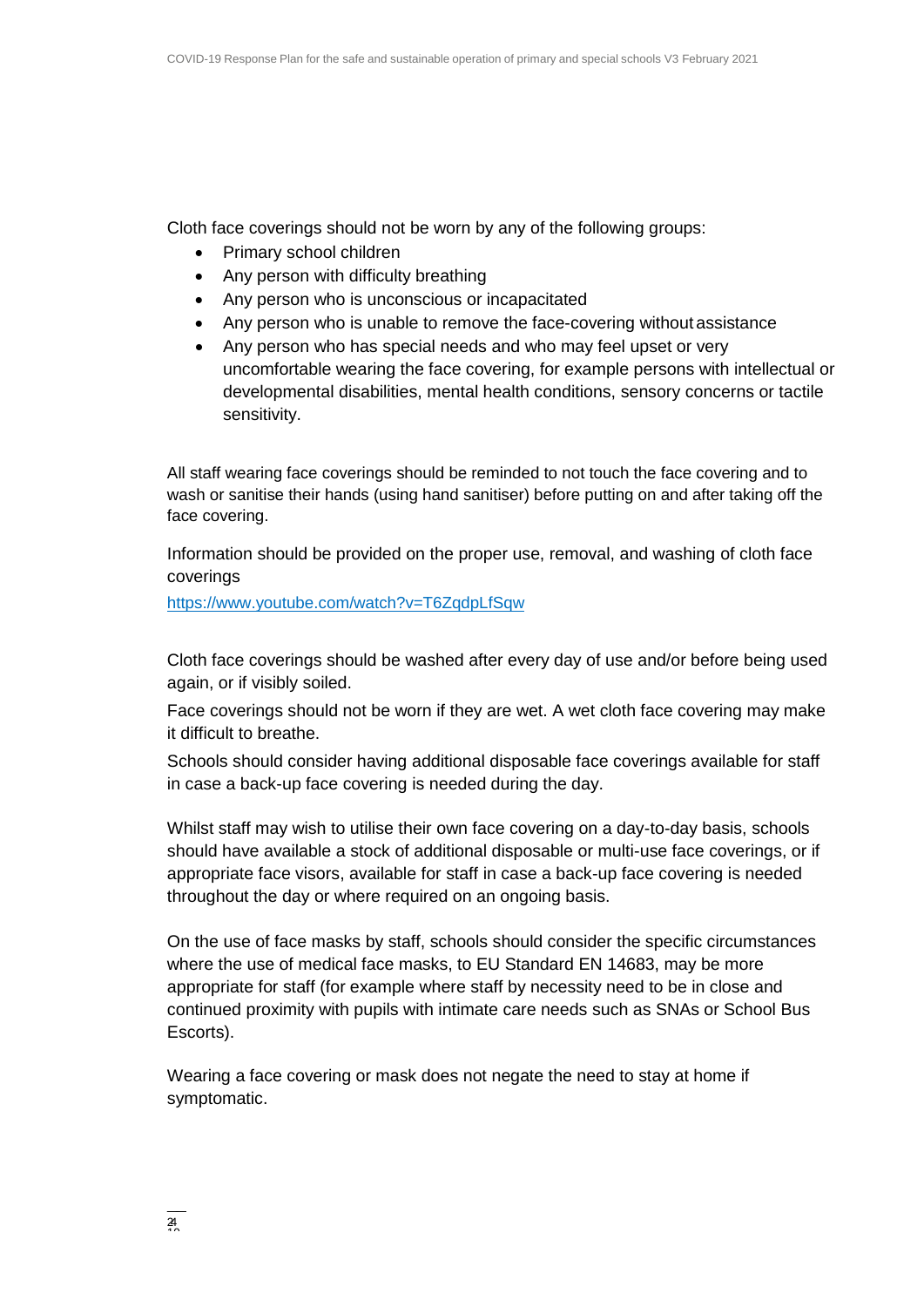#### **Gloves**

The use of disposable gloves in the school by pupils or staff is not generally appropriate but may be necessary for cleaning, intimate care settings and when administering first aid. Routine use does not protect the wearer and may expose others to risk from contaminated gloves.

Routine use of disposable gloves is not a substitute for hand hygiene.

### **Aprons**

Aprons may also be appropriate in certain circumstances including for intimate care needs or for staff assigned to cleaning an area where a suspected or confirmed case of COVID-19 was present.

### **6) Impact of COVID-19 on certain school activities**

The Department will work with stakeholders to provide more detailed advice on certain schools activities in advance of school reopening.

#### *Choir/Music Performance*

Choir practices/performances and music practices/performances involving wind instruments may pose a higher level of risk and special consideration should be given to how they are held ensuring that the room is well-ventilated and the distance between performers is maintained.

#### *Sport Activities*

Schools should refer to the HPSC guidance on Return to Sport. Link to return to sport protocols is found here.

<https://www.gov.ie/en/publication/07253-return-to-sport-protocols/>

#### *Shared Equipment*

#### Toys

All toys should be cleaned on a regular basis for example weekly. This will remove dust and dirt that can harbour germs.

Toys that are visibly dirty or contaminated with blood or bodily fluids should be taken out of use immediately for cleaning or disposal.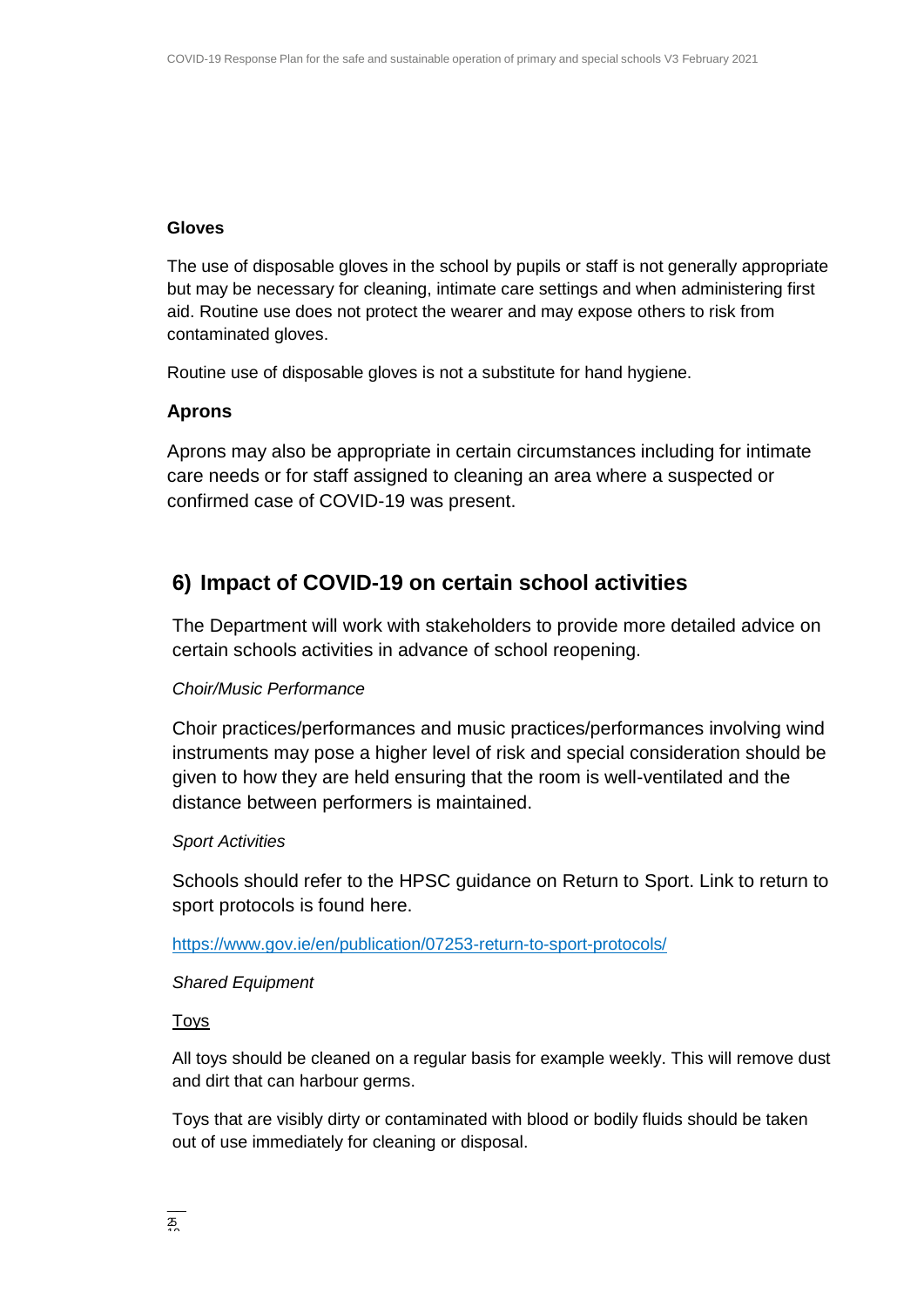When purchasing toys choose ones that are easy to clean and disinfect (when necessary).

If cloth or soft toys are used they should be machine washable.

Jigsaws, puzzles and toys that young pupils to those with special educational needs may be inclined to put into their mouths should be capable of being washed and disinfected.

All play equipment should be checked for signs of damage for example breaks or cracks. If they cannot be repaired or cleaned they should be discarded.

Clean toys and equipment should be stored in a clean container or clean cupboard. The manufacturer's instructions should always be followed.

At this time soft modelling materials and play dough where used should be for individual use only.

#### Cleaning Procedure for Toys

- Wash the toy in warm soapy water, using a brush to get into crevices.
- Rinse the toy in clean water.
- Thoroughly dry the toy.
- Some hard plastic toys may be suitable for cleaning in the dishwasher.
- Toys that cannot be immersed in water that is electronic or wind up should be wiped with a damp cloth and dried.
- In some situations toys/equipment may need to be disinfected following cleaning for example: toys/equipment that pupils place in their mouths. Toys/equipment that have been soiled with blood or body fluids or toys where a case of COVID-19 has been identified.
- If disinfection is required: A chlorine releasing disinfectant should be used diluted to a concentration of 1,000ppm available chlorine. The item should be rinsed and dried thoroughly.

Art – Where possible pupils should be encouraged to have their own individual art and equipment supplies.

Electronics – Shared electronic devices such as tablets, touch screens, keyboards should be cleaned between use and consideration could be given to the use of wipeable covers for electronics to facilitate cleaning.

Musical Equipment/Instruments - To the greatest extent possible, instruments should not be shared between pupils and if sharing is required, the instruments should be cleaned between uses.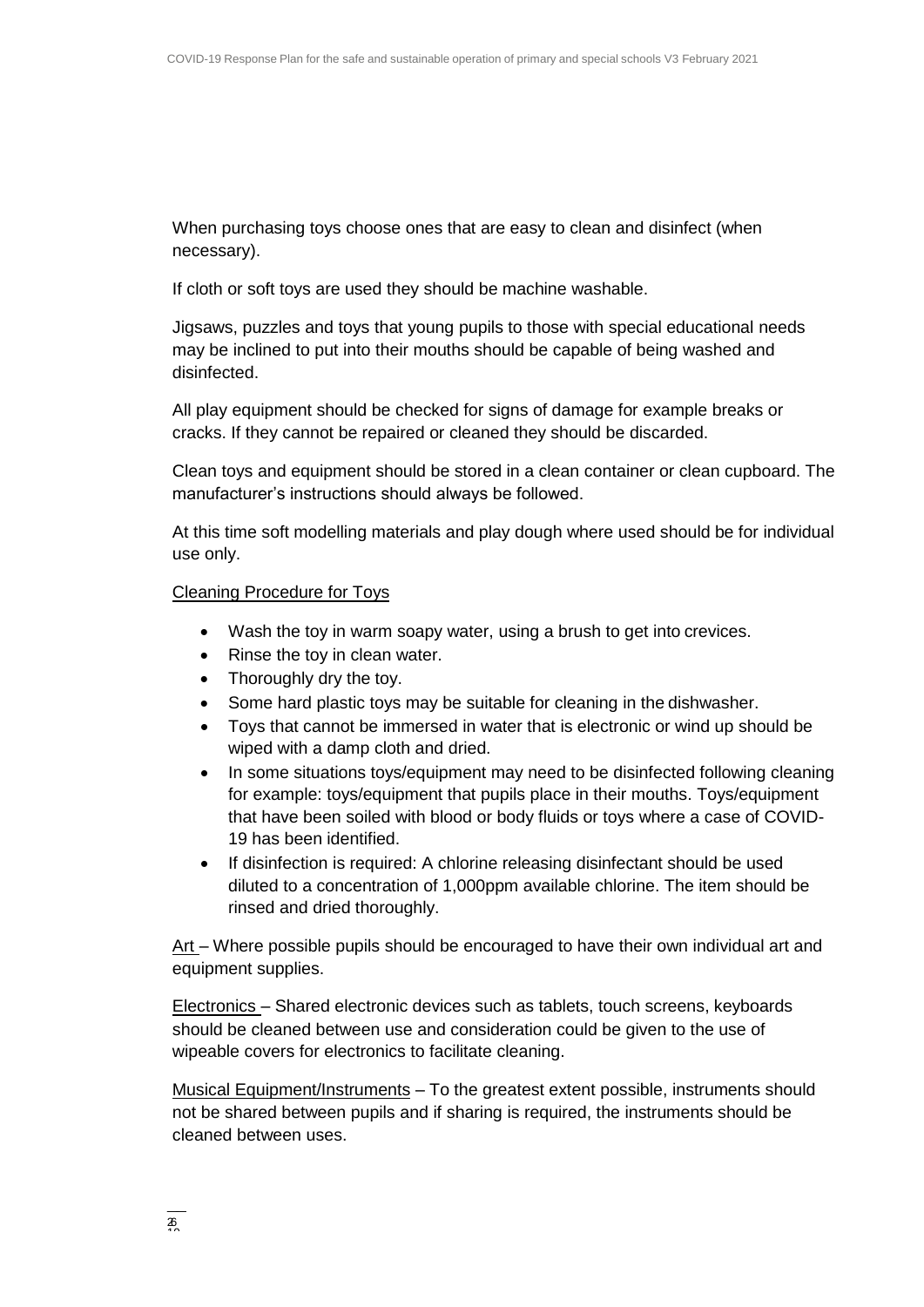Library Policy – Where practical pupils should have their own books. Textbooks that are shared should be covered in a wipeable plastic covering that can be wiped with a suitable household cleaning agent between uses. Pupils should be encouraged to perform hand hygiene after using any shared item.

Shared Sports Equipment – Minimise equipment sharing and clean shared equipment between uses by different people.

### **7) Hygiene and Cleaning in Schools**

The Department of Education has provided additional funding to schools to support the enhanced cleaning required to minimise the risks of COVID-19. Details of the funding supports have been provided to schools by way of circular and will be updated as required.

The specific advice in relation to school cleaning is set out in the HPSC advice and is covered in the induction training. This advice sets out the cleaning regime required to support schools to prevent COVID-19 infections and the enhanced cleaning required in the event of a suspected cases of COVID-19. Schools are asked to carefully read and understand the cleaning advice and to apply that to all areas of the school as appropriate.

Schools are reminded to take particular care of the hygiene arrangements for hand washing and toilet facilities.

In summary, each school setting should be cleaned at **least once per day**. Additional cleaning if available should be focused on frequently touched surfaces – door handles, hand rails, chairs/arm rests, communal eating areas, sink and toilet facilities.

All staff will have access to cleaning products and will be required to maintain cleanliness of their own work area. Under no circumstances should these cleaning materials be removed from the building.

Staff should thoroughly clean and disinfect their work area before and after use each day.

There should be regular collection of used waste disposal bags from offices and other areas within the school facility**.**

Shower facilities shall not be available for use by staff or pupils due to the increased risk associated with communal shower facilities and areas. This shall be reviewed in line with government guidance.

Staff must use and clean their own equipment and utensils (cup, cutlery, plate etc.)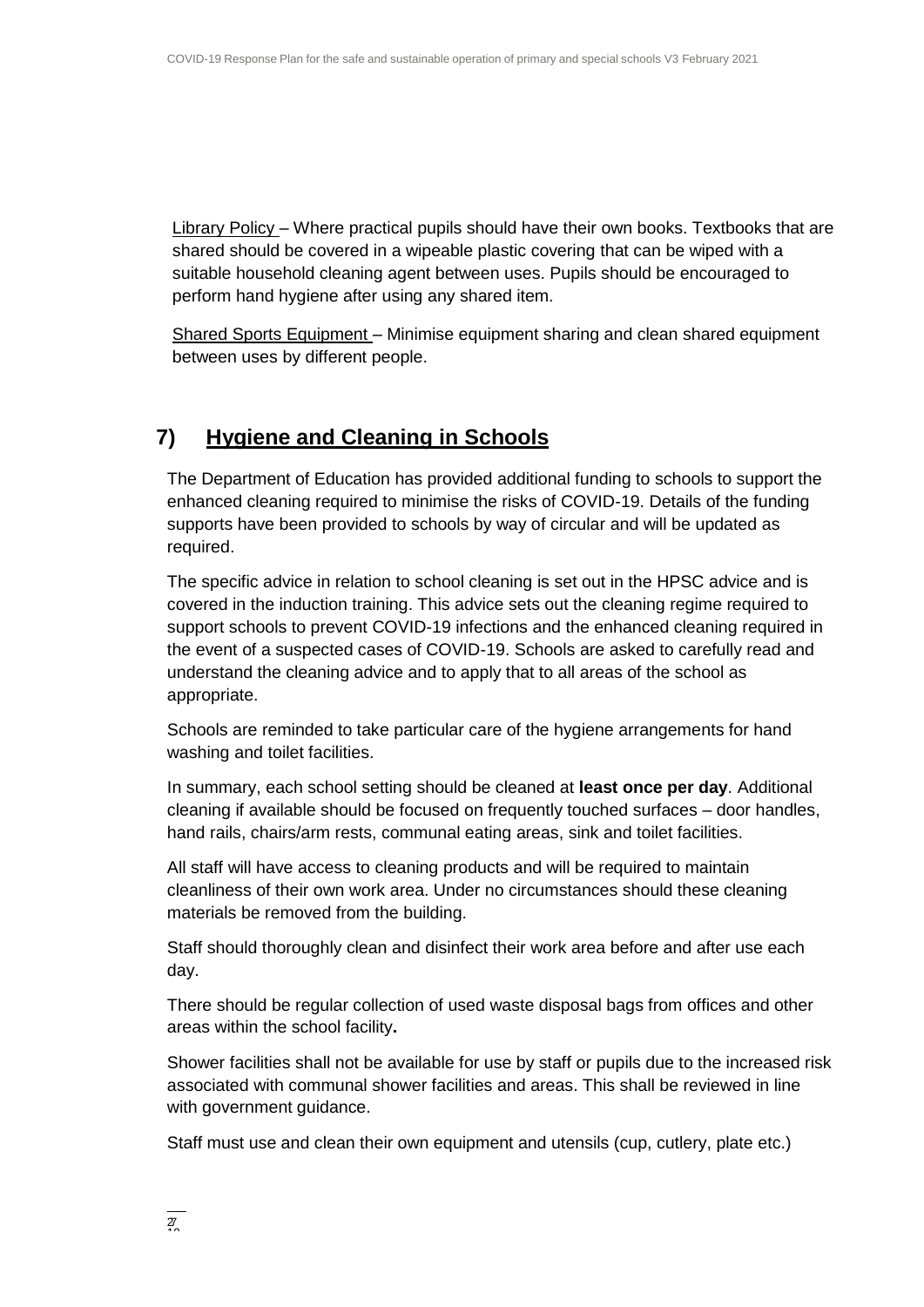### *Cleaning/Disinfecting rooms where a pupil/staff member with suspected COVID-19 was present*

The room should be cleaned as soon as practicably possible.

Once the room is vacated the room should not be reused until the room has been thoroughly cleaned and disinfected and all surfaces are dry.

Disinfection only works on things that are clean. When disinfection is required it is always as well as cleaning.

Person assigned to cleaning should avoid touching their face while they are cleaning and should wear household gloves and a plastic apron.

Clean the environment and furniture using disposable cleaning cloths and a household detergent followed by disinfection with a chlorine based product (household bleach).

Pay special attention to frequently touched surfaces, the back of chairs, couches, door handles and any surfaces that are visibly soiled with body fluids.

Once the room has been cleaned and disinfected and all surfaces are dry, the room can be reused.

If a pupil or staff diagnosed with COVID-19 spent time in a communal area like a canteen, play area or if they used the toilet or bathroom facilities, then the areas should be cleaned with household detergent followed by a disinfectant (as outlined in the HPSC interim health advice) as soon as is practically possible.

### **8) Dealing with a Suspected Case of COVID-19**

Staff or pupils should not attend school if displaying any symptoms of COVID-19. The following outlines how a school should deal with a suspected case that may arise in a school setting.

A designated isolation area should be identified within the school building. The possibility of having more than one person displaying signs of COVID-19 should be considered and a contingency plan for dealing with additional cases put in place. The designated isolation area should be behind a closed door and away from other staff and pupils.

If a staff member/pupil displays symptoms of COVID-19 while at school the following are the procedures to be implemented:

• If the person with the suspected case is a pupil, the parents/guardians should be contacted immediately;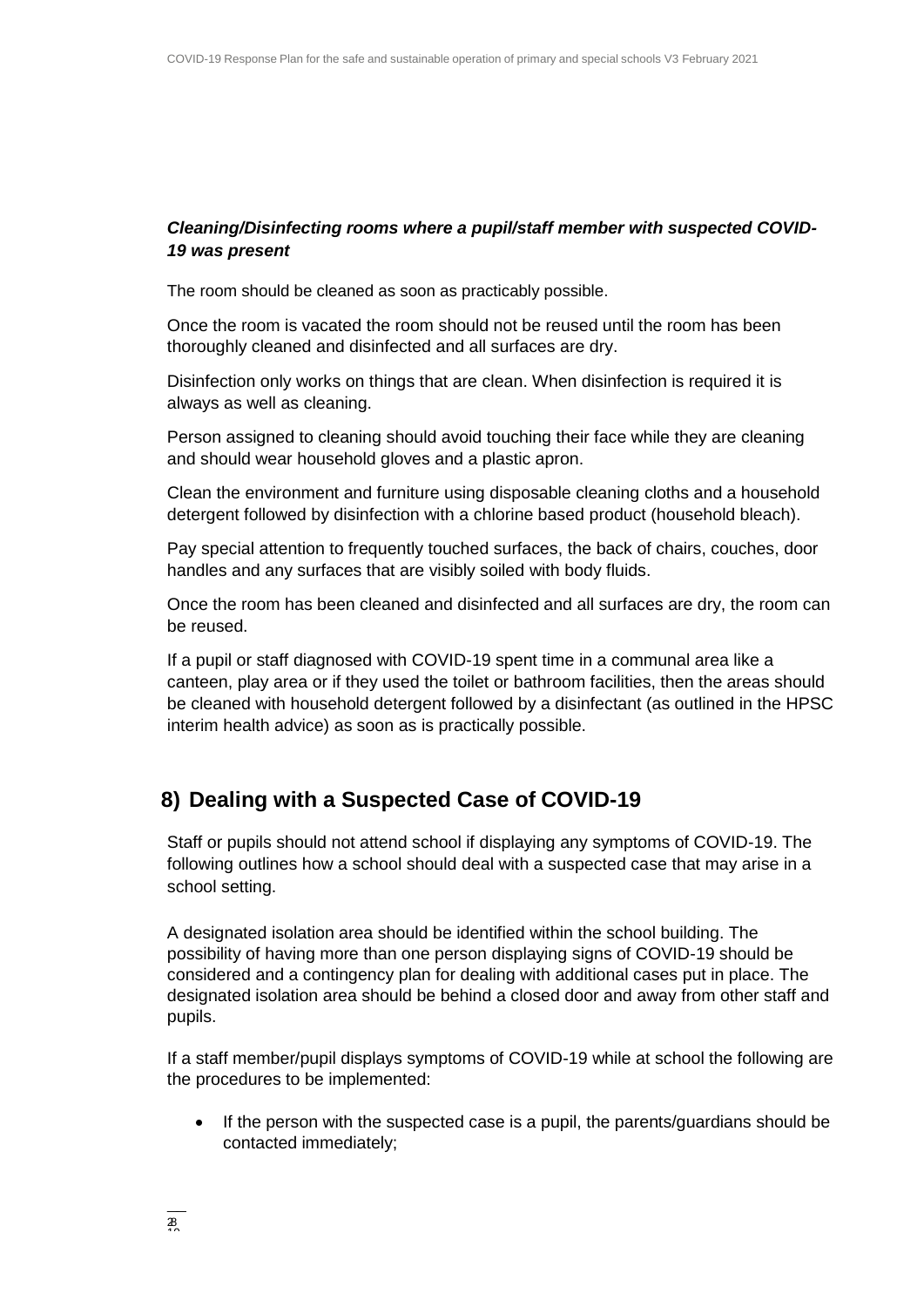- Isolate the person and have a procedure in place to accompany the individual to the designated isolation area via the isolation route, keeping at least 2m away from the symptomatic person and also making sure that others maintain a distance of at least 2m from the symptomatic person at all times;
- The isolation area does not have to be a room but if it is not a room it should be 2m away from others in the room;
- If it is not possible to maintain a distance of 2m, a staff member caring for a pupil should wear a face covering or mask. Gloves should not be used as the virus does not pass through skin;
- Provide a mask for the person presenting with symptoms. He/she should wear the mask if in a common area with other people or while exiting the premises;
- Assess whether the individual who is displaying symptoms can immediately be directed to go home/be brought home by parents who will call their doctor and continue self-isolation at home;
- Facilitate the person presenting with symptoms remaining in isolation if they cannot immediately go home and facilitate them calling their doctor. The individual should avoid touching people, surfaces and objects. Advice should be given to the person presenting with symptoms to cover their mouth and nose with the disposable tissue provided when they cough or sneeze and put the tissue in the waste bag provided;
- If the person is well enough to go home, arrange for them to be transported home by a family member, as soon as possible and advise them to inform their general practitioner by phone of their symptoms. Public transport of any kind should not be used;
- If they are too unwell to go home or advice is required, contact 999 or 112 and inform them that the sick person is a Covid-19 suspect;
- Carry out an assessment of the incident which will form part of determining follow-up actions and recovery;
- Arrange for appropriate cleaning of the isolation area and work areas involved (*details at Section 7*).

The HSE will inform any staff/parents who have come into close contact with a diagnosed case via the contact tracing process. The HSE will contact all relevant persons where a diagnosis of COVID-19 is made. The instructions of the HSE should be followed and staff and pupil confidentiality is essential at all times. School staff should be encouraged to download the HSE COVID-19 tracker app to assist Public Health for contract tracing purposes. Both in and out of the school setting (see section 5.1).

### **9) Special Educational Needs**

### **Additional considerations for those with Special Educational Needs**

For children with special educational needs (SEN) maintaining physical distancing in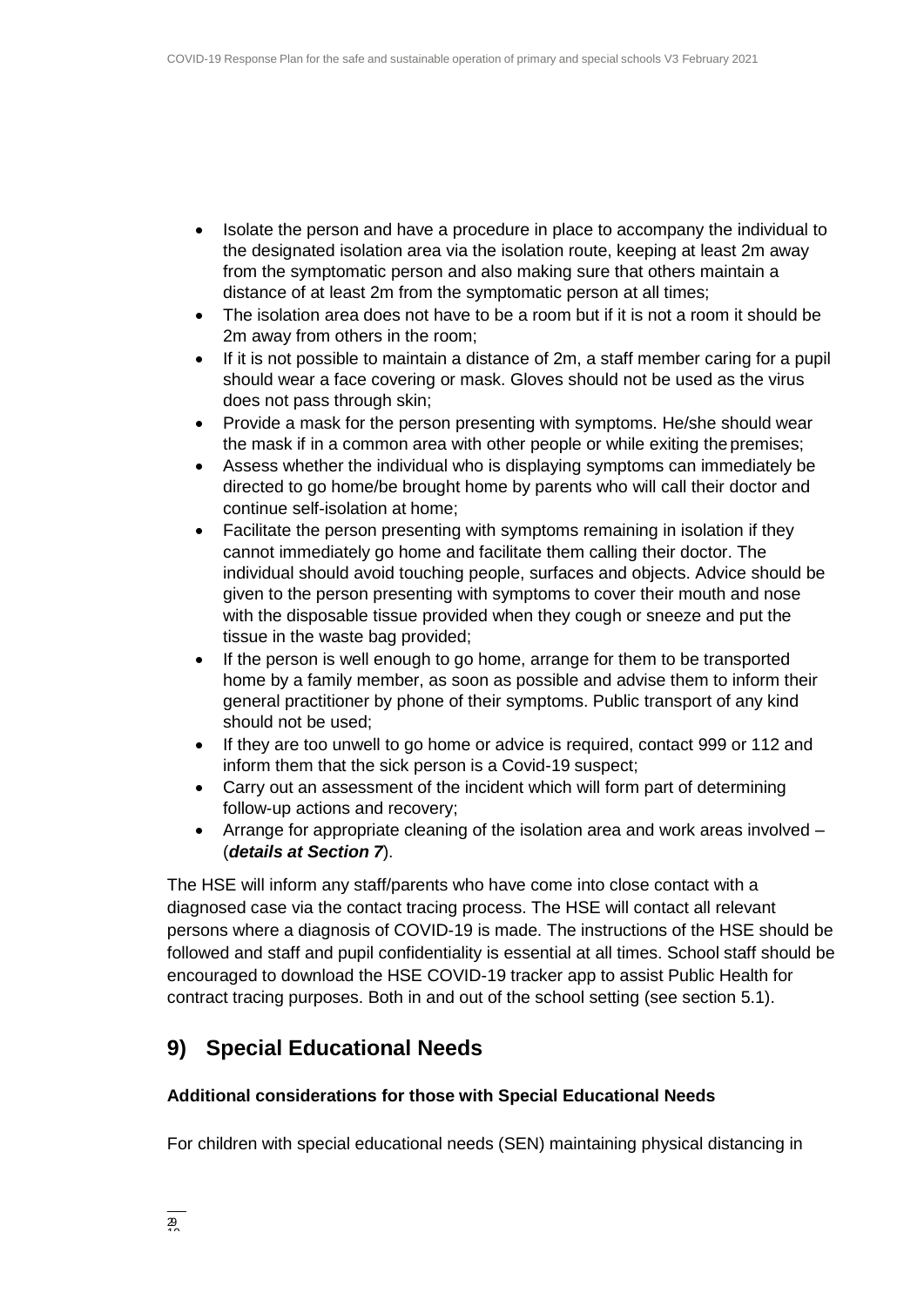many instances will not be practical or appropriate to implement. The focus should therefore be on emphasising that parents/guardians should have a heightened awareness of signs, symptoms or changes in baseline which suggests illness/COVID-19 infection and where symptoms are present children should not attend school. Similarly staff should be aware of their responsibility not to attend work if they develop signs or symptoms of respiratory illness.

#### *Hand hygiene*

Children who are unable to wash their hands by themselves should be assisted to clean their hands using soap and water or a hand sanitiser (if their hands are visibly clean) as outlined previously.

#### *Equipment*

Some children may have care needs (physical or behavioural) which requires the use of aids and appliances and/or medical equipment for example toileting aids, moving and handling equipment, respiratory equipment. Where cleaning of aids and appliances is carried out in the school it is recommended that a cleaning schedule is provided, detailing when and how the equipment is cleaned and the cleaning products to be used in accordance with the manufacturers' instructions.

The following points can guide the development of such cleaningschedule:

- Equipment used to deliver care should be visibly clean;
- Care equipment should be cleaned in accordance with the manufacturers' instructions. Cleaning is generally achieved using a general purpose detergent and warm water.
- Equipment that is used on different children must be cleaned and, if required, disinfected immediately after use and before use by another child e.g. toileting aids;
- If equipment is soiled with body fluids:
	- $\triangleright$  First clean thoroughly with detergent and water;
	- $\triangleright$  Then disinfect by wiping with a freshly prepared solution of disinfectant;
	- $\triangleright$  Rinse with water and dry.

### **10) Staff Duties**

Staff have a statutory obligation to take reasonable care for their own health and safety and that of their colleagues and other parties. The cooperation and assistance of all staff is essential to reduce the risk of spread of COVID-19 and to protect health and safety as far as possible within the school. All staff have a key role to play. In this regard and in order to facilitate a safe return to work, these duties include, but are not limited to, the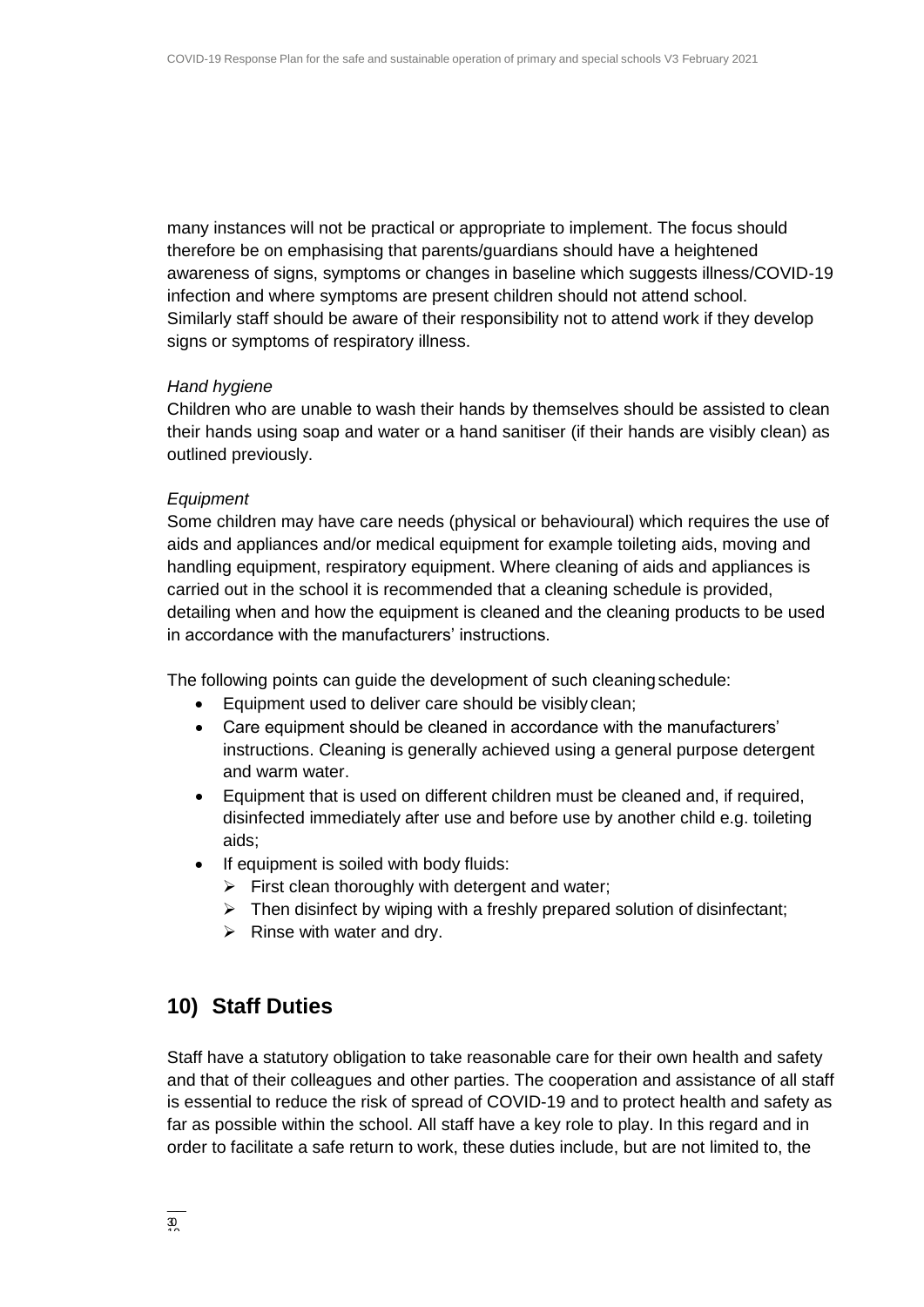### following:

- Adhere to the School COVID-19 Response Plan and the control measures outlined.
- Complete the RTW form before they return to work.
- Must inform the principal if there are any other circumstances relating to COVID19, not included in the form, which may need to be disclosed to facilitate their safe return to the workplace.
- Must complete COVID-19 Induction Training and any other training required prior to their return to school.
- Must be aware of, and adhere to, good hygiene and respiratory etiquette practices.
- Coordinate and work with their colleagues to ensure that physical distancing is maintained.
- Make themselves aware of the symptoms of COVID-19 and monitor their own wellbeing.
- Self-isolate at home and contact their GP promptly for further advice if they display any symptoms of COVID-19.
- Not return to or attend school if they have symptoms of COVID-19 under any circumstances.
- Not to return to or attend school in the event of the following:
	- $\triangleright$  if they are identified as a close contact of a confirmed case of COVID-19
	- $\triangleright$  if they live with someone who has symptoms of the virus
	- $\triangleright$  If they have travelled outside of Ireland; in such instances staff are advised to consult and follow latest Government advice in relation to foreign travel.
- If they develop any symptoms of COVID-19 whilst within the school facility, they should adhere to the procedure outlined above.
- Keep informed of the updated advice of the publ**ic** health authorities and comply with same.
- Cooperate with any public health personnel and their school for contact tracing purposes and follow any public health advice given in the event of a case or outbreak in their school
- Undergo any COVID-19 testing that may be required as part of mass or serial testing as advised by Public Health

### **11) COVID-19 related Absence Management**

The management of a COVID-19 related absence will be managed in line with agreed procedures with the Department of Education.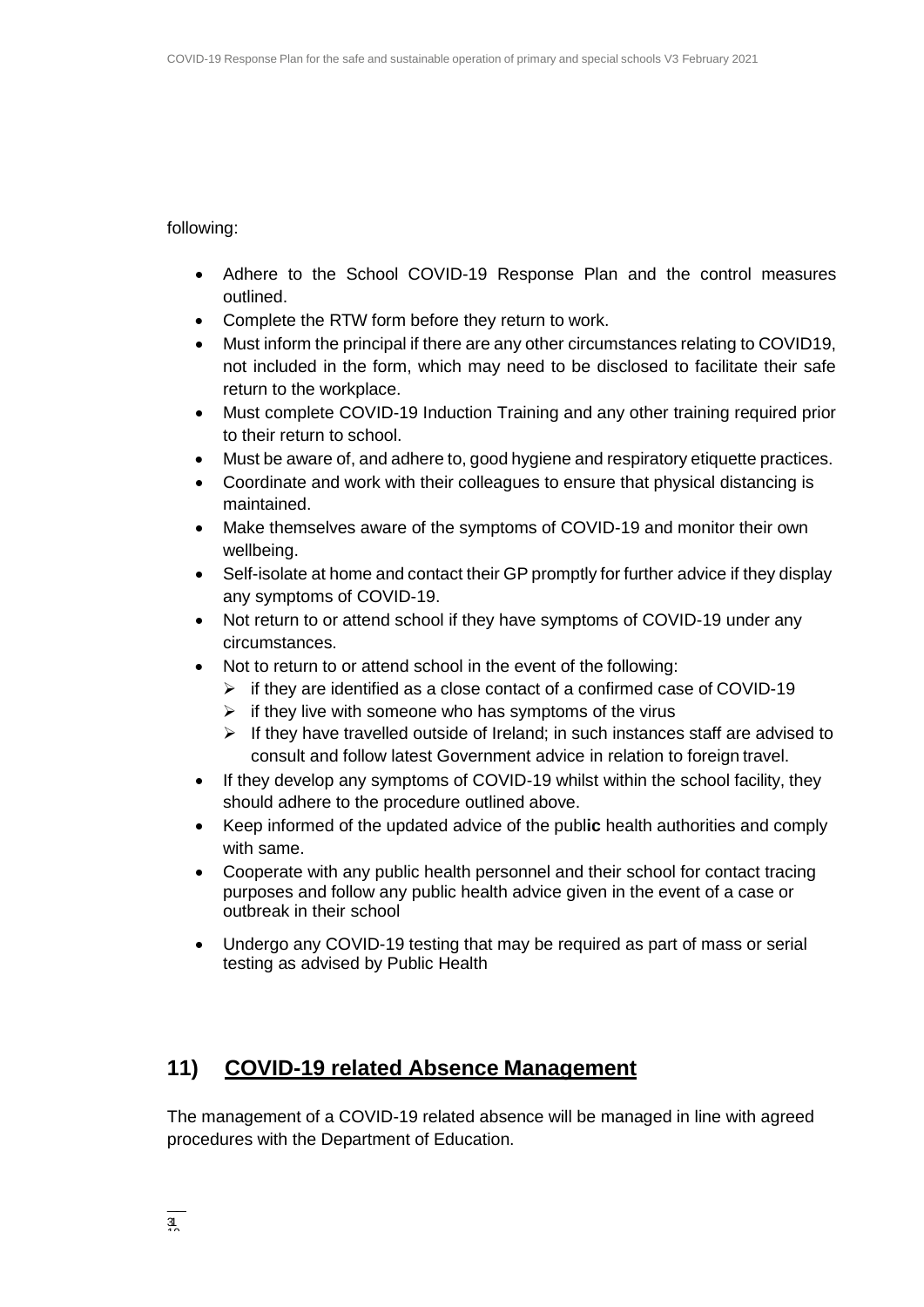### **12) Employee Assistance and Wellbeing Programme**

The Department recognises the need for school staff wellbeing and collective selfcare. Support for school staff wellbeing will be provided by Department Support Services including the PDST and CSL, as well as by the HSE's Health Promotion Team. An [Occupational Health Strategy](https://www.education.ie/en/Education-Staff/Information/Occupational-Health-Strategy/) is in place as a supportive resource for staff in schools. The aim of the Occupational Health Strategy is to promote the health and wellbeing of employees in the workplace, with a strong focus on prevention. The Occupational Health Strategy comprises the Employee Assistance Service and the Occupational Health Service. The Employee Assistance Service (EAS) is provided by Spectrum.Life under the logo of *'Wellbeing Together: Folláinne Le Chéile'.*

The EAS is a self-referral service where employees have access to a dedicated freephone confidential helpline 1800 411 057 available 24 hours a day, 365 days a year providing advice on a range of issues such as wellbeing, legal, financial, mediation, management support etc. The service is also available via SMS, WhatsApp, e-mail, live chat and call back request. All points of contact for the service are qualified, accredited and experienced mental health professionals.

Where required, short-term counselling is available to employees and their families (over the age of 18 years and living at home).

A bespoke wellbeing portal and app is available which offers access to podcasts, blogs, live chats and videos on topics around wellbeing and mental health, family life, exercise and nutrition. E-Learning programmes across mental health, sleep and a range of wellbeing topics are also available. In addition online cognitive behavioural therapy is provided. As part of the services provided by Spectrum.Life a Mental Health Promotion Manager is available to develop and deliver evidence based mental health and wellbeing initiatives to reduce stigma and improve mental health literacy and to increase engagement with the service. A series of weekly webinars and live talks to promote staff wellbeing in schools is current available on the wellbeing portal.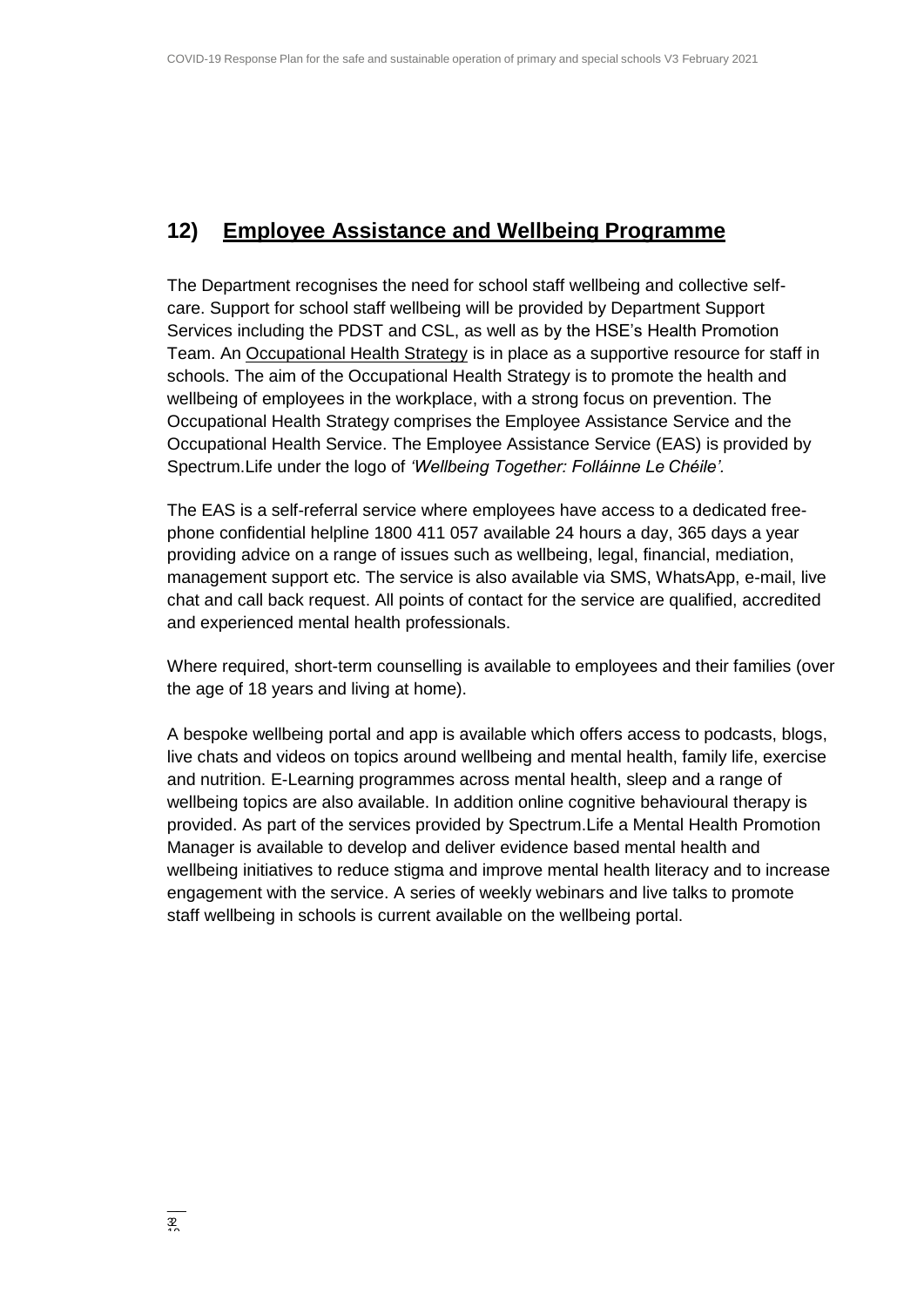### **APPENDIX 1 COVID-19 Policy Statement**

Bunscoil Bhríde is committed to providing a safe and healthy workplace for all our staff and a safe learning environment for all our pupils. To ensure that, we have developed and updated the following COVID-19 Response Plan. The BOM and all school staff are responsible for the implementation of this plan and a combined effort will help contain the spread of the virus. We will:

- continue to monitor our COVID-19 response and amend this plan in consultation with our staff
- provide up to date information to our staff and pupils on the Public Health advice issued by the HSE and Gov.ie
- display information on the signs and symptoms of COVID-19 and correct handwashing techniques
- agree with staff, a worker representative who is easily identifiable to carry out the role outlined in this plan
- inform all staff and pupils of essential hygiene and respiratory etiquette and physical distancing requirements
- adapt the school to facilitate physical distancing as appropriate in line with the guidance and direction of the Department of Education
- keep a contact log to help with contact tracing
- ensure staff engage with the induction / familiarisation briefing provided by the Department of Education
- implement the agreed procedures to be followed in the event of someone showing symptoms of COVID-19 while at school
- provide instructions for staff and pupils to follow if they develop signs and symptoms of COVID-19 during school time
- implement cleaning in line with Department of Education advice

All school staff will be consulted on an ongoing basis and feedback is encouraged on any concerns, issues or suggestions.

This can be done through the Lead Worker Representative(s), who will be supported in line with the agreement between the Department and education partners.

Signed: Signed: Signed: Signed: Signed: Signed: Signed: Signed: Signed: Signed: Signed: Signed: Signed: Signed: Signed: Signed: Signed: Signed: Signed: Signed: Signed: Signed: Signed: Signed: Signed: Signed: Signed: Signed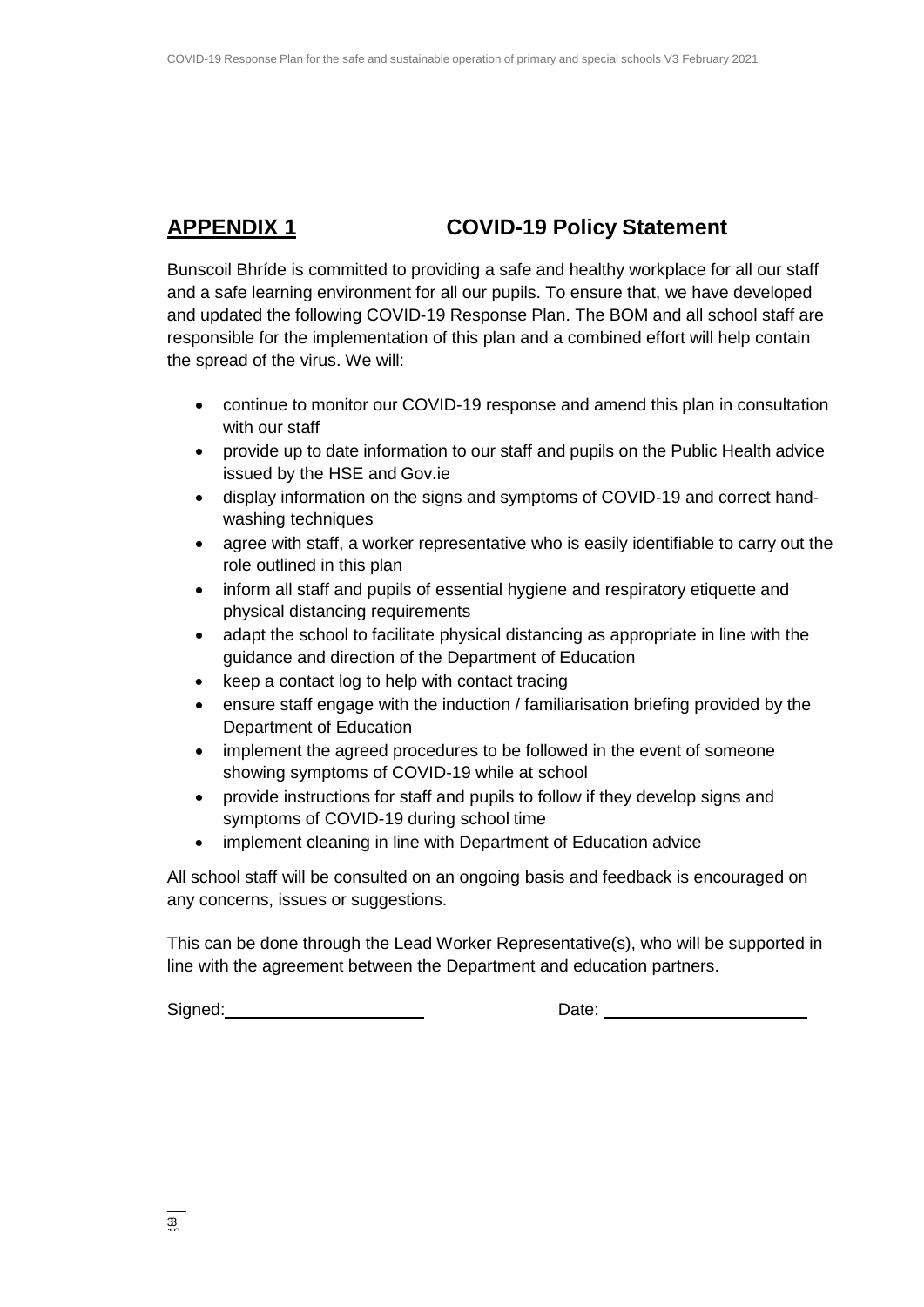### **Appendix 2 Return to Work Form**

This form must be completed by staff in advance of returning to work. If the answer is Yes to any of the below questions, you are advised to seek medical advice before returning to work.

| Name:              |       |
|--------------------|-------|
| Name of School:    |       |
| Name of Principal: | Date: |

|    | <b>Questions</b>                                                                                                                                               | <b>YES</b> | <b>NO</b> |
|----|----------------------------------------------------------------------------------------------------------------------------------------------------------------|------------|-----------|
| 1. | Do you have symptoms of cough, fever, high temperature,<br>difficulty breathing, loss or change in your sense of smell or<br>taste now or in the past 14 days? |            |           |
| 2. | Have you been diagnosed with confirmed or suspected<br>COVID-19 infection in the last 14 days?                                                                 |            |           |
| 3  | Are you awaiting the results of a COVID-19 test?                                                                                                               |            |           |
| 4  | In the past 14 days, have you been in contact with a person<br>who is a confirmed or suspected case of COVID-19?                                               |            |           |
| 5  | Have you been advised by a doctor to self-isolate at this time?                                                                                                |            |           |
| 6  | Have you been advised to restrict your movements at this<br>time?                                                                                              |            |           |
| 7  | Have you been advised to cocoon at this time? Note: if you're<br>at very high risk (extremely vulnerable) from COVID-19 you<br>may be advised to cocoon.       |            |           |

I confirm, to the best of my knowledge that I have no symptoms of COVID-19, am not self-isolating or awaiting results of a COVID-19 test and have not been advised to restrict my movements. Please note: The school is collecting this sensitive personal data for the purposes of maintaining safety within the workplace in light of the COVID-19 pandemic. The legal basis for collecting this data is based on vital public health interests and maintaining occupational health and this data will be held securely in line with our retention policy.

Signed: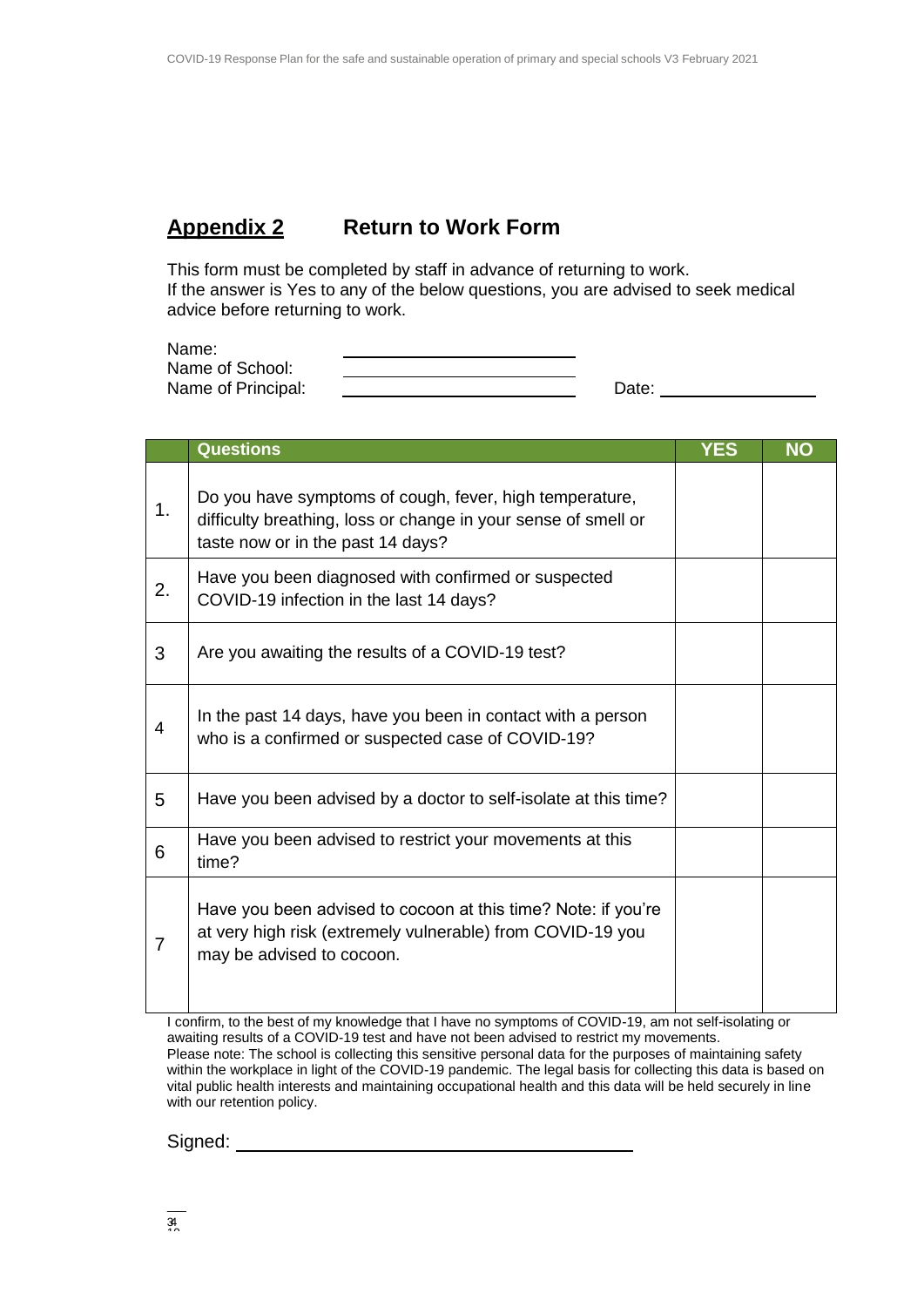## **Appendix 3 Lead Worker Representative – Primary and Special Schools**

The Work Safely Protocol is designed to support employers and workers to put infection control measures in place that will prevent the spread of COVID-19 in the workplace. The Protocol was developed following discussion and agreement between the Government, Trade Unions and Employers at the Labour Employer Economic Forum.

The Protocol provides for the appointment of a Lead Worker Representative (LWR) in each workplace. The LWR will work in collaboration with the employer to assist in the implementation of measures to prevent the spread of COVID -19 and monitor adherence to those measures and to be involved in communicating the health advice around COVID-19 in the workplace.

The purpose of this section is to set out the provisions in respect of the LWR in schools. The operation of these arrangements will be kept under review by the parties.

This document should be read in conjunction with:

- The Work Safely Protocol.
- the [Guidance and FAQs for Public Service Employers during](https://www.gov.ie/en/news/092fff-update-on-working-arrangements-and-leave-associated-with-covid-19-fo/) COVID-19;
- COVID-19 Response Plan for Primary and Special Schools (available on the Department of Education website).

#### **1. Collaborative Approach**

Responsibility for the development and implementation of the COVID-19 Response Plan and the associated infection prevention control measures lies primarily with the Board of Management/ Education and Training Board and school management.

Strong communication and a shared collaborative approach is key to protecting against the spread of COVID-19 in schools, and looking after the health, safety and wellbeing of staff and pupils. Adherence to the Work Safely Protocol will only be achieved if everyone has a shared responsibility in implementing the measures contained within the Protocol in their place of work.

If a staff member has any concerns or observations in relation to the COVID-19 Response Plan, control measures or the adherence to such measures by staff, students or others, they should contact the LWR who will engage with school management.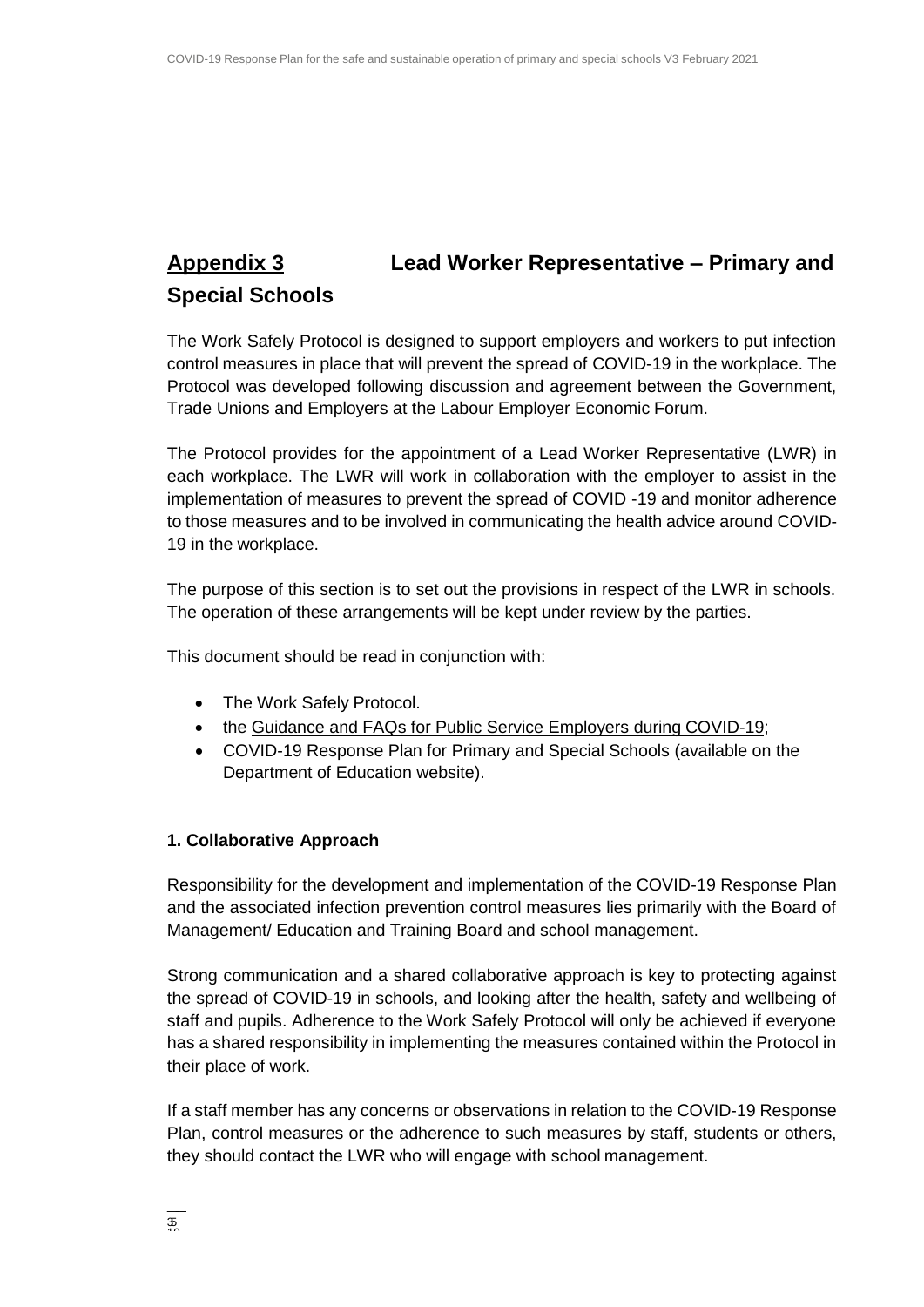### **2. Role of the Lead Worker Representative**

In summary, the role of the LWR is to:

- Represent all staff in the workplace regardless of role, and be aware of specific issues that may arise in respect of different staff cohorts;
- Work collaboratively with school management to ensure, so far as is reasonably practicable, the safety, health and welfare of employees in relation to COVID-19;
- Keep up to date with the latest COVID-19 public health advice;
- In conjunction with school management, promote good hygiene practices such as washing hands regularly and maintaining good respiratory etiquette along with maintaining social distancing in accordance with public health advice;
- Assist school management with the implementation of measures to suppress COVID-19 in the workplace in line with the Work Safely Protocol and current public health advice;
- In conjunction with school management, monitor adherence to infection prevention control measures put in place to prevent the spread of COVID-19;
- Conduct regular reviews of safety measures;
- Report any issues of concern immediately to school management and keep records of such issues and actions taken to rectify them;
- Consult with the school management on the school's COVID-19 Response Plan in the event of someone developing COVID-19 while in school including the location of an isolation area and a safe route to that area;
- Following any incident assess with the school management any follow up action that is required;
- Consult with colleagues on matters relating to COVID-19 in the workplace;
- Make representations to school management on behalf of their colleagues on matters relating to COVID-19 in the workplace.

### **3. What can a Lead Worker Representative Do?**

The LWR may consult with, and make representations to, school management on any issue of concern in relation to COVID-19. These include issues in relation to:

- Cleaning protocols and their implementation
- Physical Distancing
- Implementation of one-way systems in the school to ensure social distancing including when entering and exiting the school
- Hand Hygiene facilities including their location and whether they are stocked and maintained
- Hand sanitising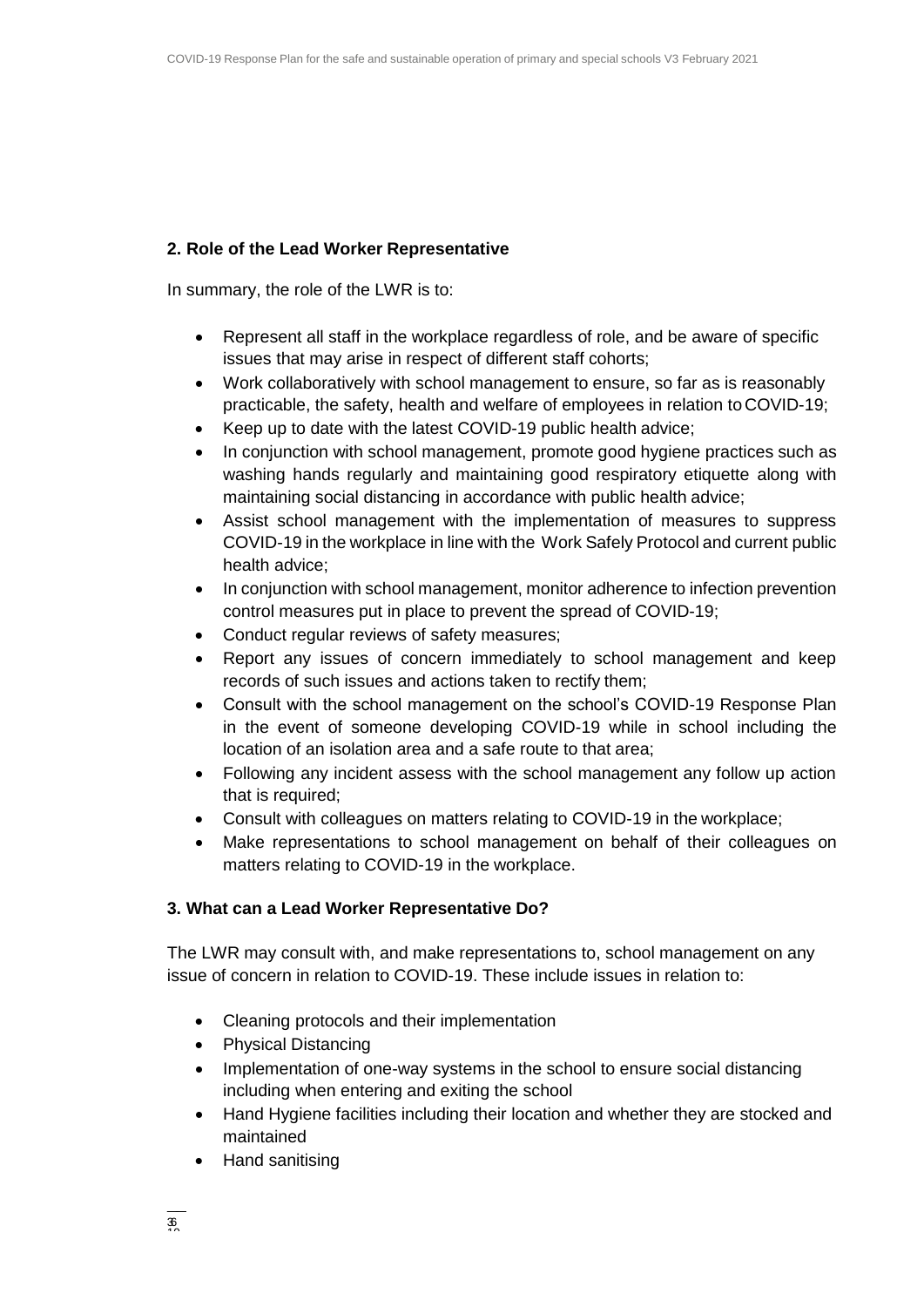- Staff awareness around hand hygiene in the school
- Respiratory hygiene
- Personal Protective Equipment
- At Risk Groups
- Visitors/Contractors

### **4. Lead Worker Representative**

Every school will appoint one Lead Worker Representative.

### **5. Deputy Lead Worker Representative/ Assistant Lead Worker Representative**

In schools with less than 30 staff, a Deputy Lead Worker Representative will be appointed in addition to the LWR. The role of the Deputy LWR will be to deputise as LWR where the LWR is absent.

In schools with 30 or more staff and in all Special schools, an Assistant Lead Worker Representative will be appointed in addition to the LWR. The role of the Assistant LWR will be to:

- assist the LWR in their duties as set out above; and
- deputise as LWR where the LWR is absent

### **6. Selection of Lead Worker Representative/ Deputy LWR/ Assistant LWR**

The school staff are entitled to select staff members for the LWR, Deputy LWR and Assistant LWR positions as appropriate. The LWR/ Deputy LWR/ Assistant LWR represents all staff in the workplace regardless of role and must be aware of specific issues that may arise in respect of different staff cohorts. In this regard, if a teacher is selected for the role of LWR, then the Deputy LWR/ Assistant LWR should be selected from the non-teaching staff where feasible and vice versa.

The process for the selection and appointment of the LWR/ Deputy LWR/ Assistant LWR as appropriate should be arrived at by consultation and consensus at school level, through the seeking of volunteers to act in that capacity. Where there is more than one volunteer, all school staff should vote to select the LWR/ Deputy LWR/ Assistant LWR.

The LWR/ Deputy LWR/ Assistant LWR will, following selection by the school staff, be formally appointed by the employer. LWR/ Deputy LWR/ Assistant LWR will be required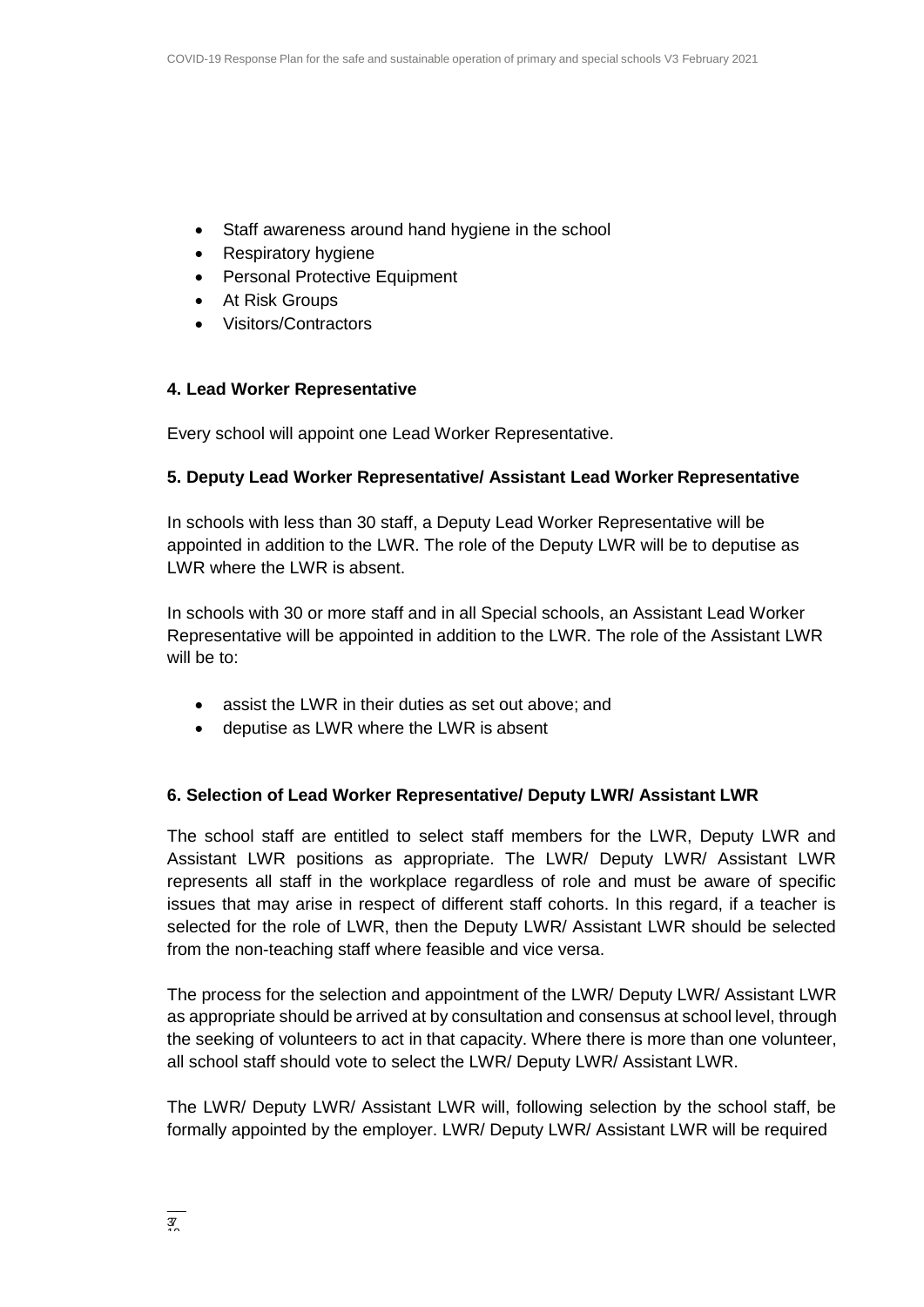to confirm, prior to taking up the role, that they have completed the provided training and that they are fully aware of the requirements of the role.

### **7. Supports for the Lead Worker Representative/ Deputy LWR/ Assistant LWR**

The LWR/ Deputy LWR/ Assistant LWR shall be entitled to:

- Receive information and training in respect of their role;
- Be consulted by school management on the control measures being put in place by the school to minimise the risk of being exposed to COVID-19;
- Regular communication with school management on issues related toCOVID-19;
- Be informed of changes in practice arising from COVID-19 response measures;

Where the LWR/ Assistant LWR is a teacher (including a postholder), the 10 Croke Park hours which can currently be used for planning on other than a whole school basis will be utilised by the LWR and Assistant LWR to carry out their duties in thatrole.

Where the LWR/ Assistant LWR is an SNA, 10 of the "72 hours" will be utilised by the LWR and Assistant LWR to carry out their duties in that role.

Where the LWR/ Assistant LWR is a Secretary or Caretaker, a re-prioritisation of duties by school management should be carried out to afford the staff member sufficient time to carry out their duties in that role.

#### **8. Procedure for dealing with issues that arise**

Where an issue of concern is identified by the LWR (or is notified to the LWR by a staff member), the LWR should bring this to the attention of the Principal. Action points for addressing the issue should where possible be agreed between the LWR and the Principal. Staff should be informed of the outcome.

If agreement cannot be reached, the LWR may notify the Board of Management (Chairperson of the BoM in the first instance)/ Education and Training Board head office of the issue. Action points for addressing the issue should where possible be agreed between the LWR and the BoM/ETB head office. Staff should be informed of the outcome.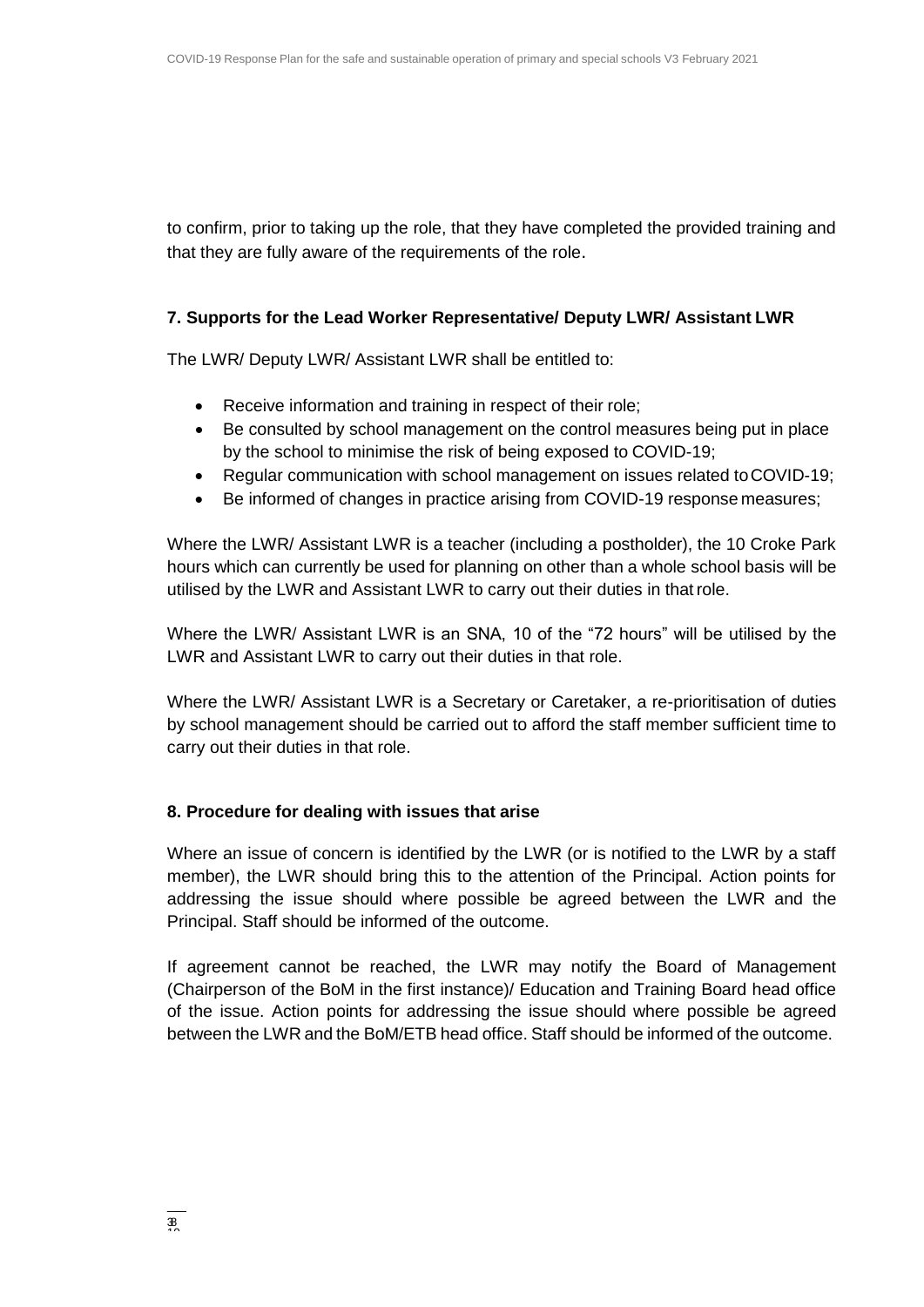#### **Glossary of Terms**

- **COVID-19 Response Plan:** plan designed to support the staff and BOM/ ETB in putting infection prevention control measures in place that will prevent the spread of COVID-19 in the school environment. The plan details the policies and practices necessary for a school to meet the Work Safely Protocol, Department of Education and public health guidance to prevent the introduction and spread of COVID-19 in the school environment. COVID-19 Response Plans for Primary and Special Schools are available on the Department's website.
- **Labour Employer Economic Forum (LEEF):** the forum for high level dialogue between Government, Trade Union and Employer representatives on matters of strategic national importance - involves the Irish Congress of Trade Unions, Government & Employers.
- **Work Safely Protocol:** national protocol designed to support employers and workers to put measures in place that will prevent the spread of COVID-19 in the workplace.
- **Safety Representative:** Section 25 of the Safety, Health and Welfare at Work Act 2005 sets out the selection and role of the Safety Representative in the workplace. The rights of the Safety Representative are set out in legislation. (Note: A Safety Representative has rights and not duties under the 2005 Act). This role is separate to the LWR under COVID-19.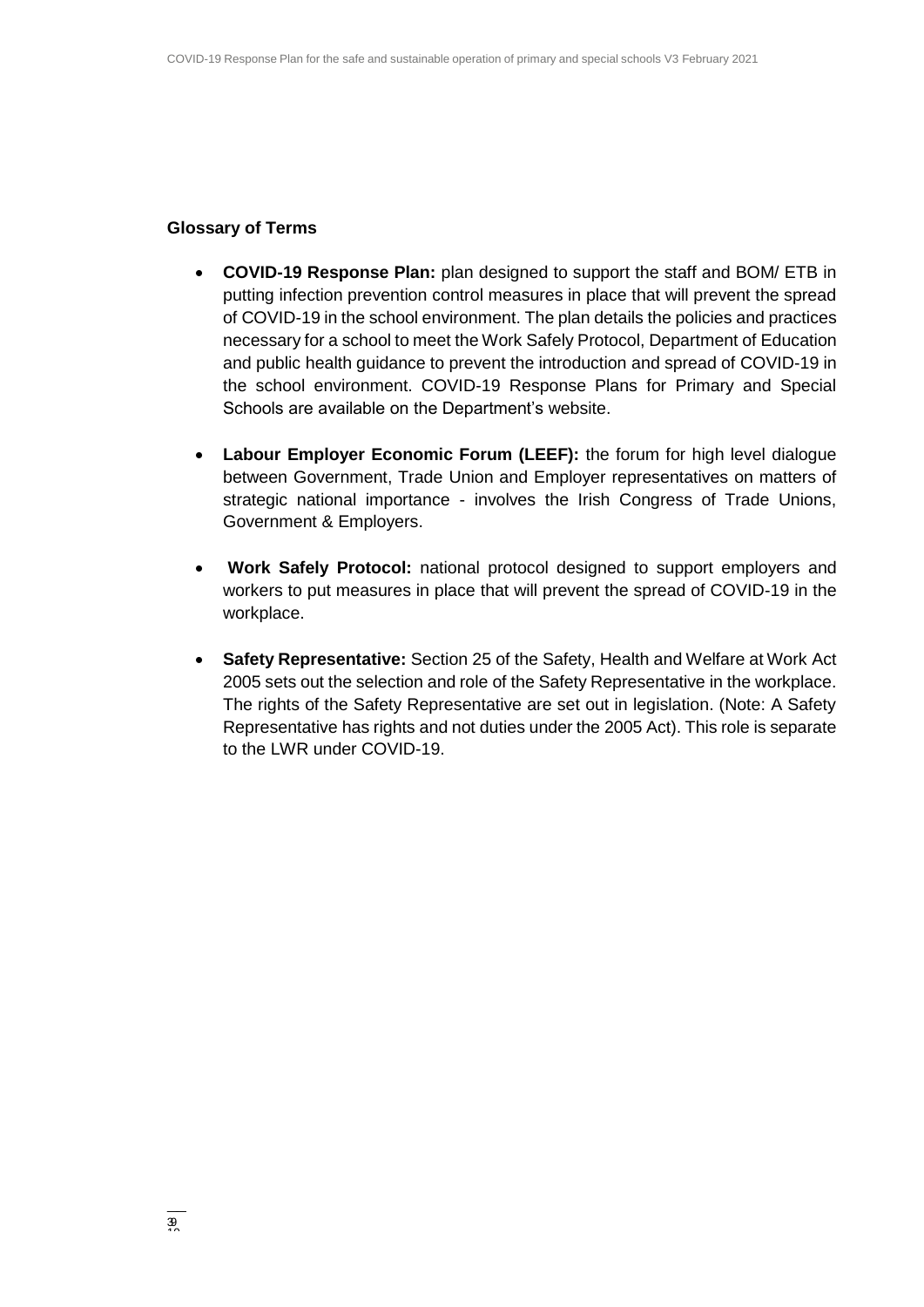COVID-19 Response Plan for the safe and sustainable operation of primary and special schools V3 February 2021

### **Appendix 4 Risk Assessment**

COVID-19 Risk Template (List identifies COVID-19 as the hazard and outlines infection prevention control measures required to deal with this risk)

| <b>Hazards</b>                               | Is the<br>hazard<br>present<br>? Y/N | What is<br>the risk? | <b>Risk rating Controls</b><br>H=High<br>M=Medium<br>L=Low | (When all controls are in place risk<br>will be reduced)                                                                                                                                                                    | Is this<br>control<br>in.<br>place? | Action/to do list/outstanding<br>controls<br>*Risk rating applies to<br>outstanding controls outlined in<br>this column                                                                                                                                                                                                                                                                                            | Person<br>responsibl<br>e  | Signature<br>and date<br>when<br>action<br>completed |
|----------------------------------------------|--------------------------------------|----------------------|------------------------------------------------------------|-----------------------------------------------------------------------------------------------------------------------------------------------------------------------------------------------------------------------------|-------------------------------------|--------------------------------------------------------------------------------------------------------------------------------------------------------------------------------------------------------------------------------------------------------------------------------------------------------------------------------------------------------------------------------------------------------------------|----------------------------|------------------------------------------------------|
| COVID-19                                     | N.                                   | <b>Illness</b>       | ΙH                                                         | School Covid19 Response Plan in place<br>in line with Department of Education<br>guidance and the Work Safely Protocol<br>and public health advice                                                                          |                                     | <b>Examples of Actions</b><br>Follow public health guidance<br>from HSE re hygiene and<br>respiratory etiquette<br>Complete School COVID-19<br><b>Policy Statement</b><br>Return to Work Forms received<br>and reviewed<br>Induction Training provided<br>Contact log in place<br>Complete checklists as required:<br>School Management<br>How to deal with a suspected<br>case<br>Other school specific checklist | Name of<br>staff<br>member |                                                      |
| should be dealt with as soon as practicable. |                                      |                      |                                                            | If there is one or more High Risk (H) actions needed, then the risk of injury could be high and immediate action<br>should be taken. Medium Risk (M) actions should be dealt with as soon as possible. Low Risk (L) actions |                                     |                                                                                                                                                                                                                                                                                                                                                                                                                    |                            |                                                      |

Risk Assessment carried out by:  $\qquad \qquad$ 

© All rights reserved.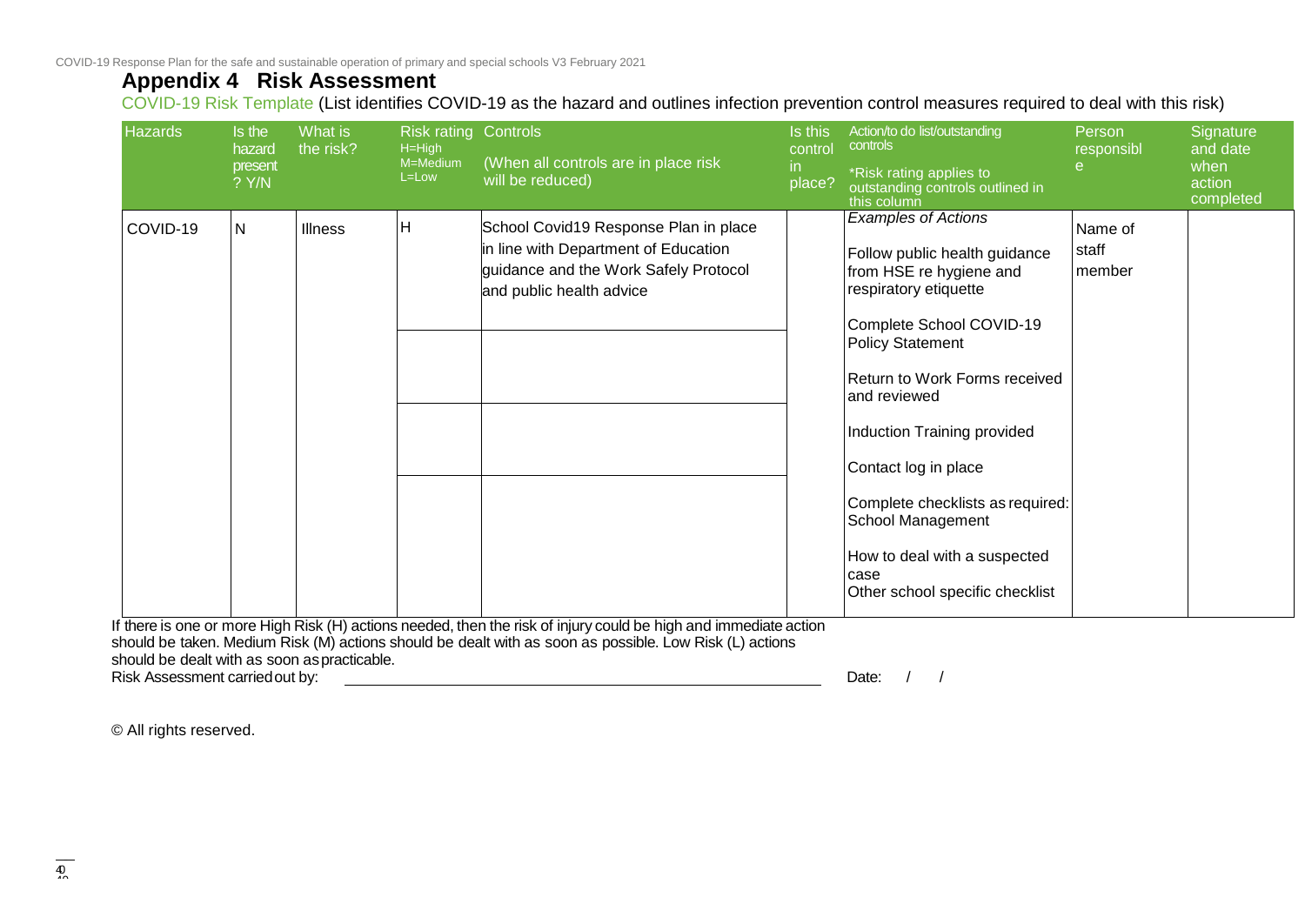COVID-19 Response Plan for the safe and sustainable operation of primary and special schools V3 February 2021

### **Appendix 5 Contact Tracing Log**

| <b>Name of</b><br><b>School</b>         |                                                                              |                   |             |              | <b>School Contact</b><br><b>Person</b>         |  |                                                                         |                           |
|-----------------------------------------|------------------------------------------------------------------------------|-------------------|-------------|--------------|------------------------------------------------|--|-------------------------------------------------------------------------|---------------------------|
| <b>Address of</b><br><b>School</b>      |                                                                              |                   |             |              | <b>For Queries</b><br>only:<br><b>Phone No</b> |  |                                                                         |                           |
|                                         |                                                                              |                   |             |              | Email                                          |  |                                                                         |                           |
| Name of<br><b>Visitor</b>               |                                                                              |                   |             |              |                                                |  | Was the visit pre-arranged with the<br>Principal?<br>$Yes \Box No \Box$ |                           |
| <b>Date of Visit</b>                    |                                                                              |                   | <b>Time</b> | <b>Entry</b> | to school____________am □ pm □                 |  | Exit<br>from School__________                                           | am $\square$ pm $\square$ |
| <b>Visitor</b><br><b>Status</b>         | Contractor □                                                                 | Parent/Guardian □ |             |              |                                                |  |                                                                         |                           |
| <b>Contact</b><br>details of<br>visitor | Company<br>Name<br>(if applicable)                                           |                   |             |              |                                                |  |                                                                         |                           |
|                                         | Address                                                                      |                   |             |              |                                                |  |                                                                         |                           |
|                                         | Contact No.                                                                  |                   |             |              | Email<br>Address                               |  |                                                                         |                           |
|                                         | Reason for<br><b>Visit</b>                                                   |                   |             |              |                                                |  |                                                                         |                           |
|                                         | Who the visitor met (separate line required for each person the visitor met) |                   |             |              |                                                |  |                                                                         |                           |
| <b>Name of Person visited</b>           |                                                                              |                   |             |              |                                                |  | Length of time spent with each person<br>in the school                  |                           |
|                                         |                                                                              |                   |             |              |                                                |  |                                                                         |                           |
|                                         |                                                                              |                   |             |              |                                                |  |                                                                         |                           |
|                                         |                                                                              |                   |             |              |                                                |  |                                                                         |                           |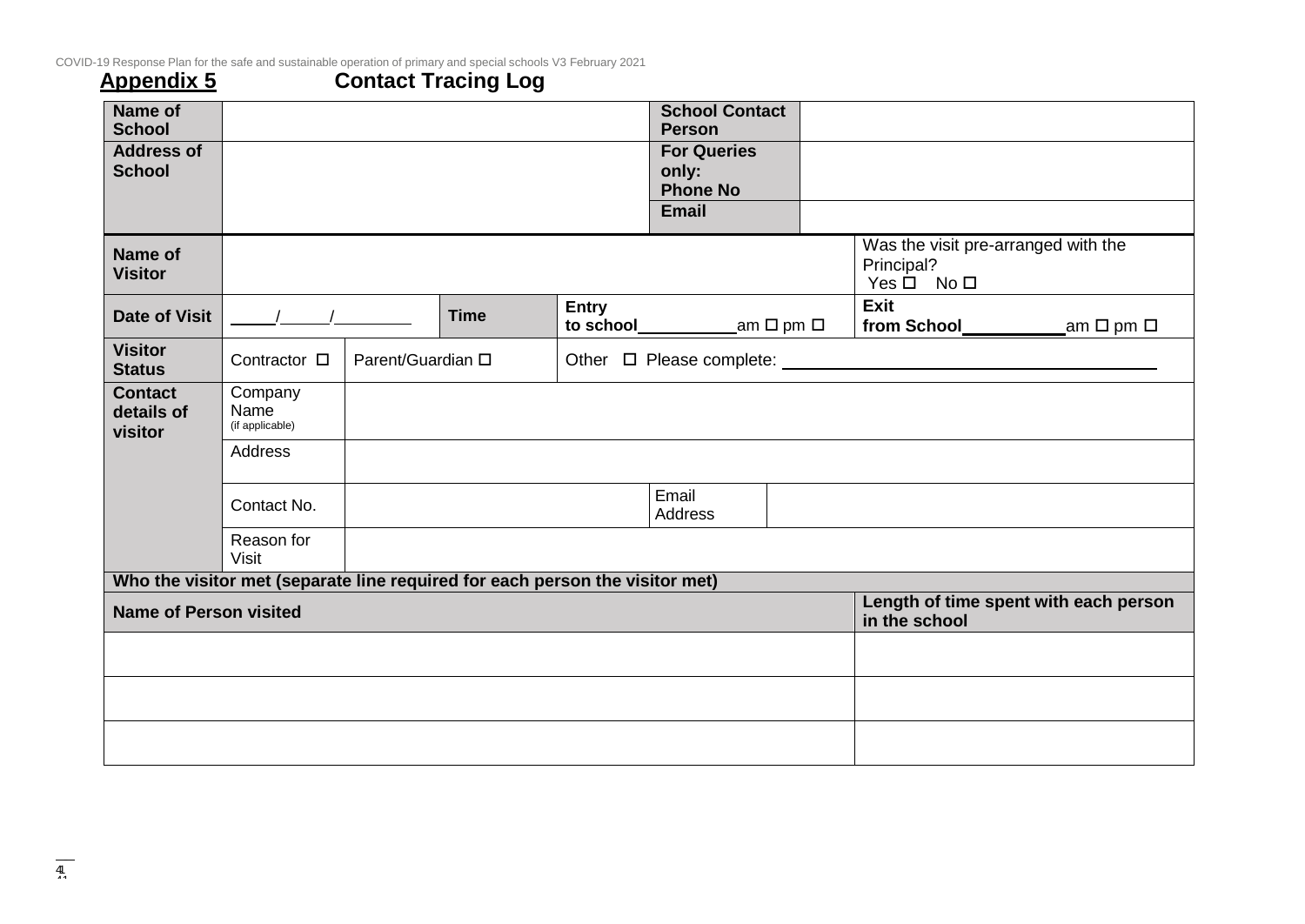### **Appendix 6 Checklist for School Management**

### **Composite Checklist for Schools**

This checklist supports planning and preparation, control measures and induction needed to support a safe return to school for pupils, staff, parents and others.

For completion by the agreed person with overall responsibility of managing the implementation of the COVID-19 Response plan in line with the supports as agreed with Department of Education.

### **Planning and Systems**

- **1.** Is there a system in place to keep up to date with the latest advice from Government and Department of Education, to ensure that advice is made available in a timely manner to staff and pupils and to adjust your plans and procedures in line with that advice?
- *2.* Have you prepared a school COVID-19 response plan and made it available to staff and pupils? *Department guidance and templates provided*
- **3.** Have you a system in place to provide staff and pupils with information and guidance on the measures that have been put in place to help prevent the spread of the virus and what is expected of them?
- **4.** Have you displayed the COVID-19 posters in suitable locations highlighting the signs and symptoms of COVID-19?
- **5.** Have you told staff of the purpose of the COVID-19 contact log?
- **6.** Have you a COVID-19 contact log in place to support HSE tracing efforts if required? *(Contact log template attached).*
- **7.** Have you informed staff on the measures and provided a system for them to raise issues or concerns and to have them responded to?
- *8.* Have you reviewed and updated risk assessments in line with DES advice to take account of any controls to help prevent the spread of COVID-19? *(Risk template attached)*
- **9.** Have you updated emergency plans, if necessary to take account of the COVID-19 response plan?

### **Staff**

- *10.* Have you made available to each staff member a COVID-19 return-to-work form to be completed and returned before they return to the workplace? *(Template attached)*
- **11.** Have you request confirmation that the details in the Return to Work Form remain unchanged following periods of closure such as school holidays.
- **12.** Are you aware of staff members who are at very high risk under the HSE guidance on people most at risk (HSE guidance on people most at-risk) and advised them of the DES agreed arrangements for management of those staff?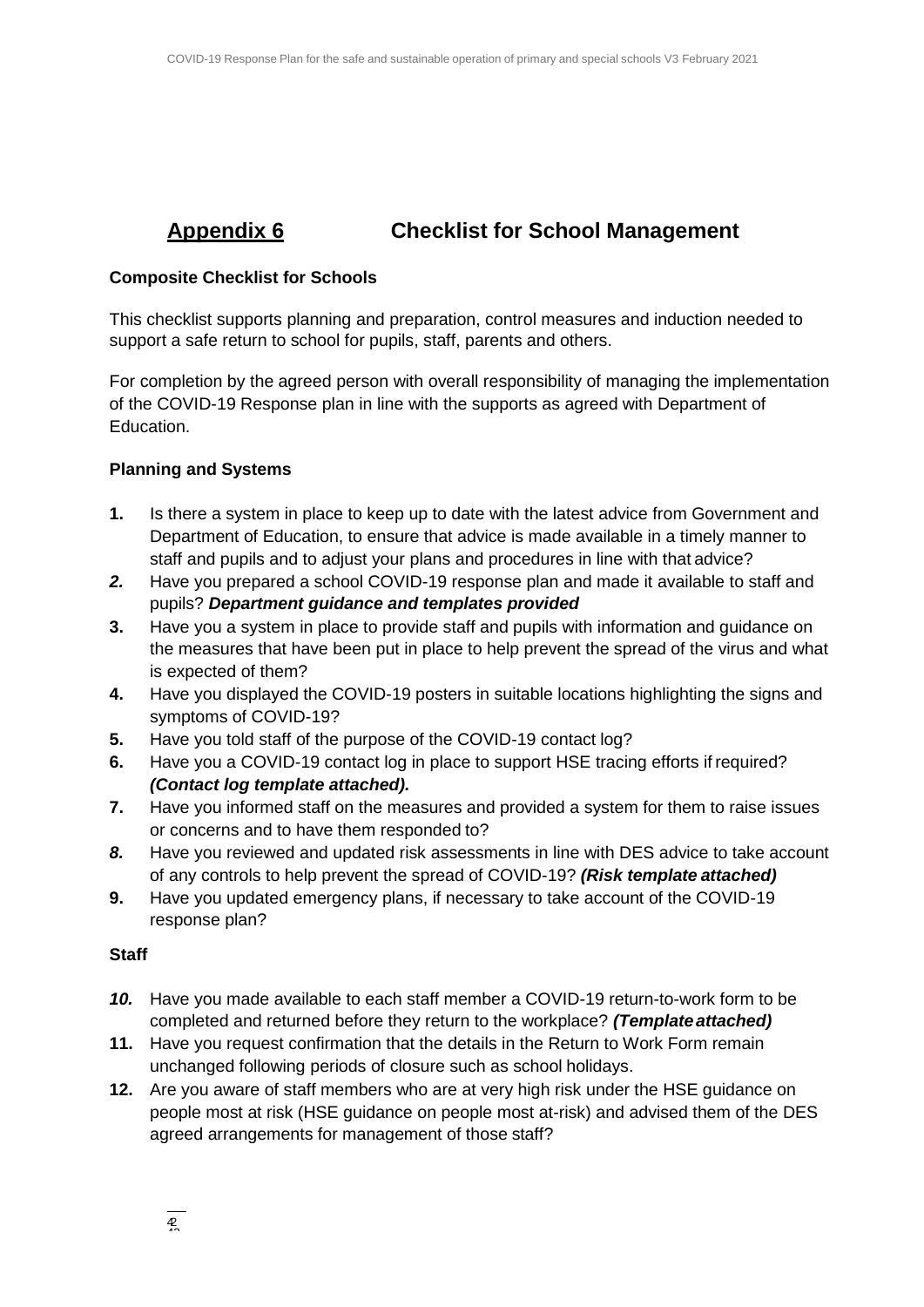- **13.** Have you advised staff and pupils they must stay at home if sick or if they have any [symptoms of COVID-19?](https://www2.hse.ie/conditions/coronavirus/symptoms.html)
- **14.** Have you advised staff and pupils not to return to or attend school if they are identified by the HSE as a close contact of a confirmed case of COVID-19 or if they live with someone who has symptoms of the virus.
- **15.** Have you advised staff and pupils not to return or attend school if they have travelled outside of Ireland; in such instances staff are advised to consult and follow latest Government advice in relation to foreign travel.
- **16.** Have you told staff and pupils what to do and what to expect if they start to develop symptoms of COVID-19 in school, including where the isolation area is?
- **17.** Have you advised staff and pupils to cooperate with any public health officials and the school for contact tracing purposes and follow any public health advice in the event of a case or outbreak in the school;
- **18.** Have you advised staff of the availability of the supports of the occupational health and wellbeing programme through Spectrum Life?
- **19.** Has a lead worker representative been identified (in line with the process agreed with the DES and education partners) and detailed at Section 4.3 of this plan to help advise staff and to monitor compliance with COVID-19 control measures in the school and taken measures to ensure all staff know who the representative is?

### **Training and Induction**

- **20.** Have you advised staff to view the Department of Education's training materials which are available online?
- **21.** Have you taken the necessary steps to update your school induction / familiarisation training to include any additional information relating to COVID-19 for your school?
- **22.** Have first aiders, if available, been given updated training on infection prevention and control re: hand hygiene and use of PPE as appropriate?

### **Buildings / Equipment**

- **23.** If you have mechanical ventilation does it need cleaning or maintenance before the school reopens after periods of closure?
- **24.** Does your water system need flushing at outlets following low usage to prevent Legionnaire's Disease?
- **25.** Have you visually checked, or had someone check, all equipment in the school for signs of deterioration or damage before being used again?
- **26.** Have you arranged for the school, including all equipment, desks, benches, doors and frequent touched surfaces points, to be cleaned once a day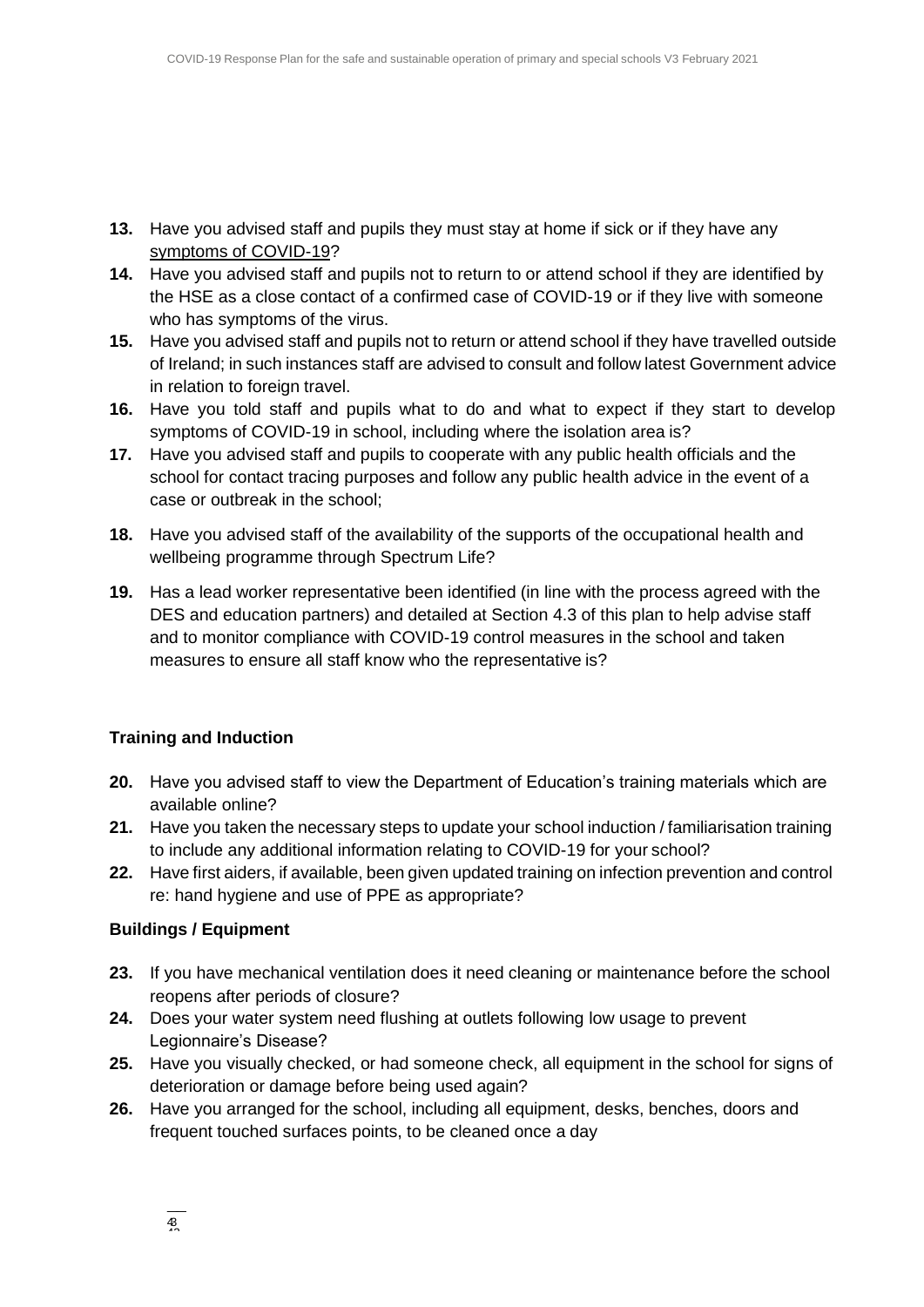### **Infection Prevention Control Measures in place**

### **Hand / respiratory hygiene**

- **27.** Have you accessed supplies of hand sanitisers and any necessary PPE equipment in line with the interim HPSC health guidance from the national framework provided by the Department?
- **28.** Are there hand washing/hand sanitising stations in place to accommodate staff, pupils and visitors adhering to hand hygiene measures in accordance with Department guidance?
- **29.** Have arrangements been made for staff and pupils to have regular access to handwashing/hand sanitising facilities as appropriate?
- **30.** Are hand sanitisers easily available and accessible for all staff, pupils and visitors e.g. in each classroom and at entry and exit points to school buildings?
- **31.** Have you made arrangements to ensure hand hygiene facilities are regularly checked and well-stocked?
- **32.** Does the alcohol-based hand sanitiser have at least 60% ethanol or 70% isopropanol as the active ingredient?
- **33.** Have you informed staff about the importance of hand washing?
- **34.** Have you arranged for staff to view [how to wash their hands](https://www2.hse.ie/wellbeing/how-to-wash-your-hands.html) (with soap and water for at least 20 seconds) and dry them correctly through the use of the HSE video resource?
- **35.** Have you shown staff and pupils how to use hand sanitiser correctly and where handsanitising stations are located?
- **36.** Have you [displayed posters](https://www.gov.ie/en/collection/ee0781-covid-19-posters-for-public-use/) on how to wash hands correctly in appropriate locations?
- **37.** Have you told staff and pupils when they need to wash their hands or use hand sanitiser? This includes:
	- $\triangleright$  before and after eating and preparing food
	- $\triangleright$  after coughing or sneezing
	- $\triangleright$  after using the toilet
	- $\triangleright$  where hands are dirty
	- $\triangleright$  before and after wearing gloves
	- $\triangleright$  before and after being on public transport
	- $\triangleright$  before leaving home
	- $\triangleright$  when arriving/leaving the school /other sites
	- $\triangleright$  when entering and exiting vehicles
	- $\triangleright$  after touching potentially contaminated surfaces
	- $\triangleright$  if in contact with someone displaying any COVID-19 symptoms
- **38.** Has you told staff and pupils of the importance of good respiratory measures to limit the spread of the virus?
	- $\triangleright$  avoid touching the face, eyes, nose and mouth
	- $\triangleright$  cover coughs and sneezes with an elbow or a tissue
	- $\triangleright$  dispose of tissues in a covered bin

### **Physical Distancing:**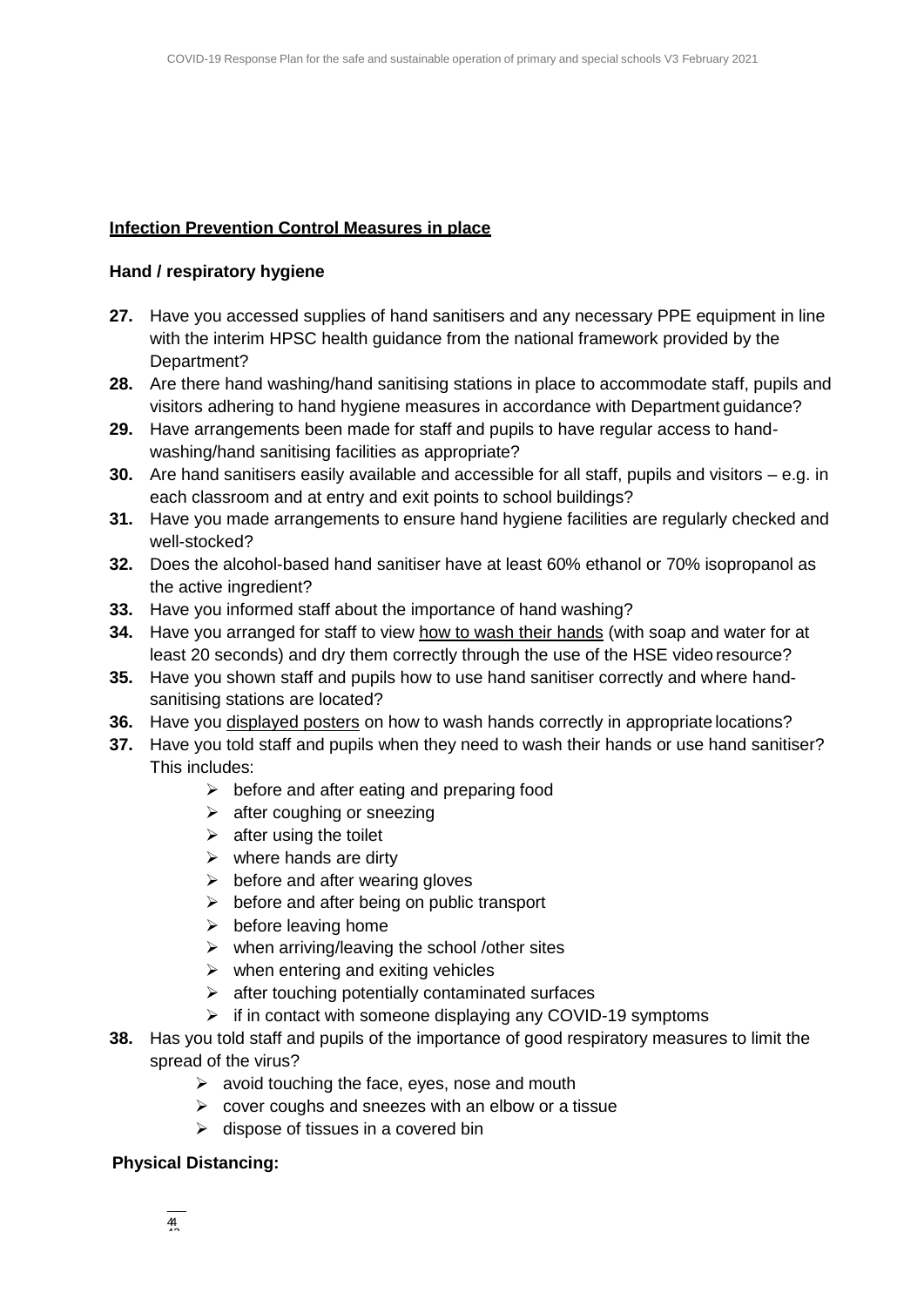- **39.** Have you identified all available school space to be used to maximise physical distancing?
- **40.** Have you reviewed the templates provided by the Department of Education which show options for revised layout of school rooms to meet physical distancing requirements?
- **41.** Have you arranged to revise the layout of the rooms and furniture as per the Department guidelines if necessary?
- **42.** Have you arranged in each room that the teacher's desk should be at least 1m and where possible 2m away from pupil desks?
- **43.** Have you arranged in each room that pupils would be at least 1m away from each other?
- **44.** Have you allocated work stations consistently to the same staff and children rather than having spaces that are shared?
- **45.** Have you structured pupils and their teachers into Class Bubbles (i.e. a class grouping which stays apart from other classes as much as possible) and discrete groups or "Pods" within those class bubbles to the extent that this is practical?
- **46.** If you have divided a class into Pods, have you arranged at least 1m distance between individual Pods within the class bubble and between individuals in the pod, whenever possible?
- **47.** Have you taken steps to limit contact and sharing of common facilities between people in different Class Bubbles (and Pods within those class bubbles) as much as possible?
- **48.** Have you arranged Pod sizes to be as small as it is likely to be reasonably practical in the specific classroom context?
- **49.** Have you arranged to the greatest extent possible for pupils and teaching staff to be consistently in the same Class Bubbles acknowledging that this will not be possible at all times?
- **50.** Have you arranged where possible that different class bubbles to have separate breaks and meal times or separate areas at break or meal times?
- **51.** Have you made arrangements to limit interaction on arrival and departure from school and in other shared areas?
- **52.** Have you encouraged walking or cycling to school as much as possible?
- **53.** Have you made arrangements, in so far as practicable, to open additional access points to school to reduce congestion?
- **54.** Can you provide a one system for entering and exiting the school, where practical?
- **55.** Have you arranged for staff meetings to be held remotely or in small groups or in large spaces to facilitate physical distancing?
- **56.** Have you a system to regularly remind staff and pupils to maintain physical distancing
- **57.** Have you advised staff not to shake hands and to avoid any physical contact?
- **58.** Have you advised staff of the Department's guidance to achieve good ventilation
- **59.** Have you checked any mechanical ventilation systems to ensure an adequate supply of fresh air is used

### **Visitors to Schools**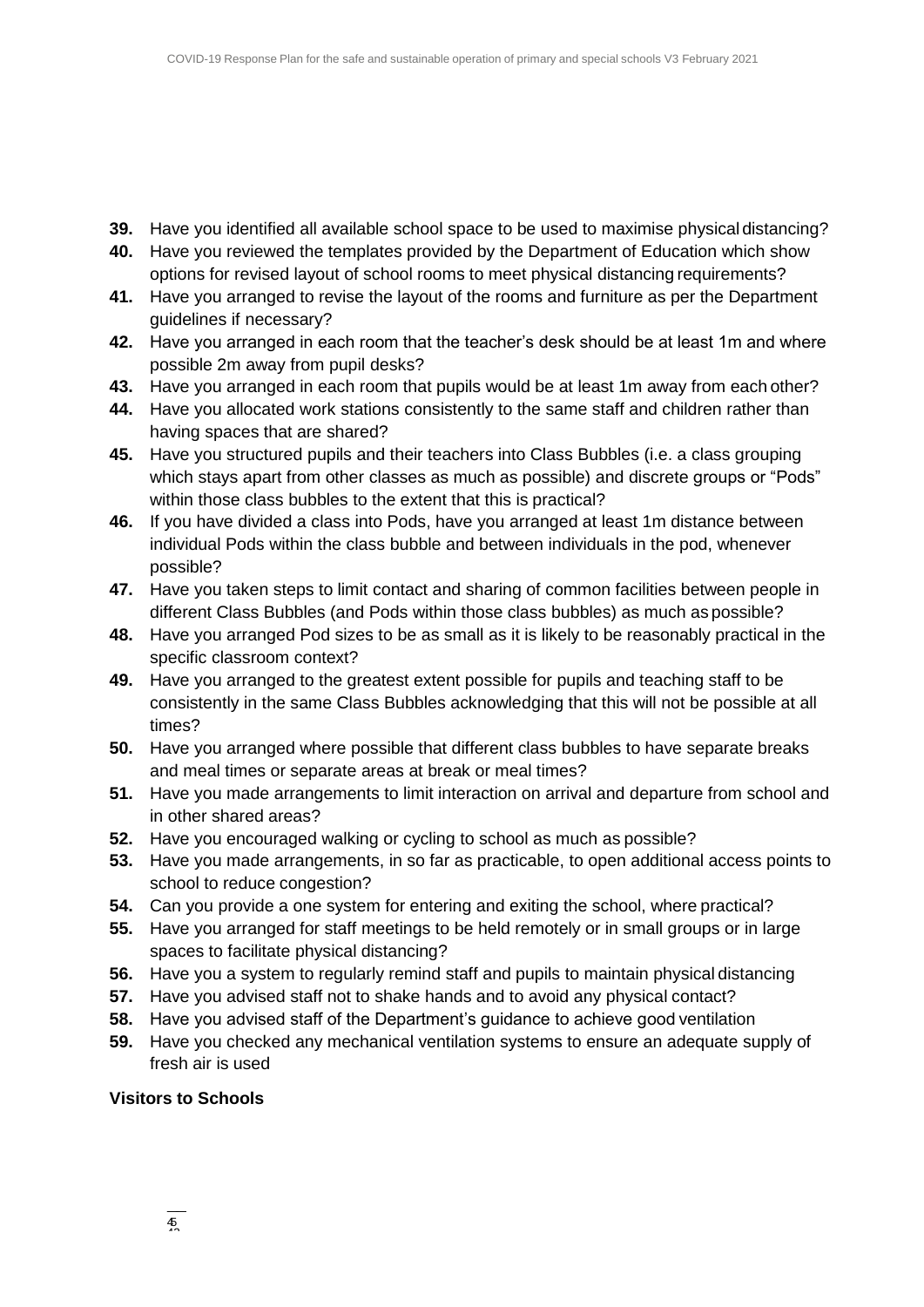- **60.** Have you identified the activities that involve interacting with essential visitors to the school, made arrangements to minimise the number of such visitors and put in place measures to prevent physical contact, as far as possible?
- **61.** Are there arrangements in place to inform essential visitors to the school of the measures to help prevent the spread of infection?
- **62.** Have you a system in place for all visitors who do need to come to the school to make appointment, arrange to contact a central point and to record their visit using the contact tracing log?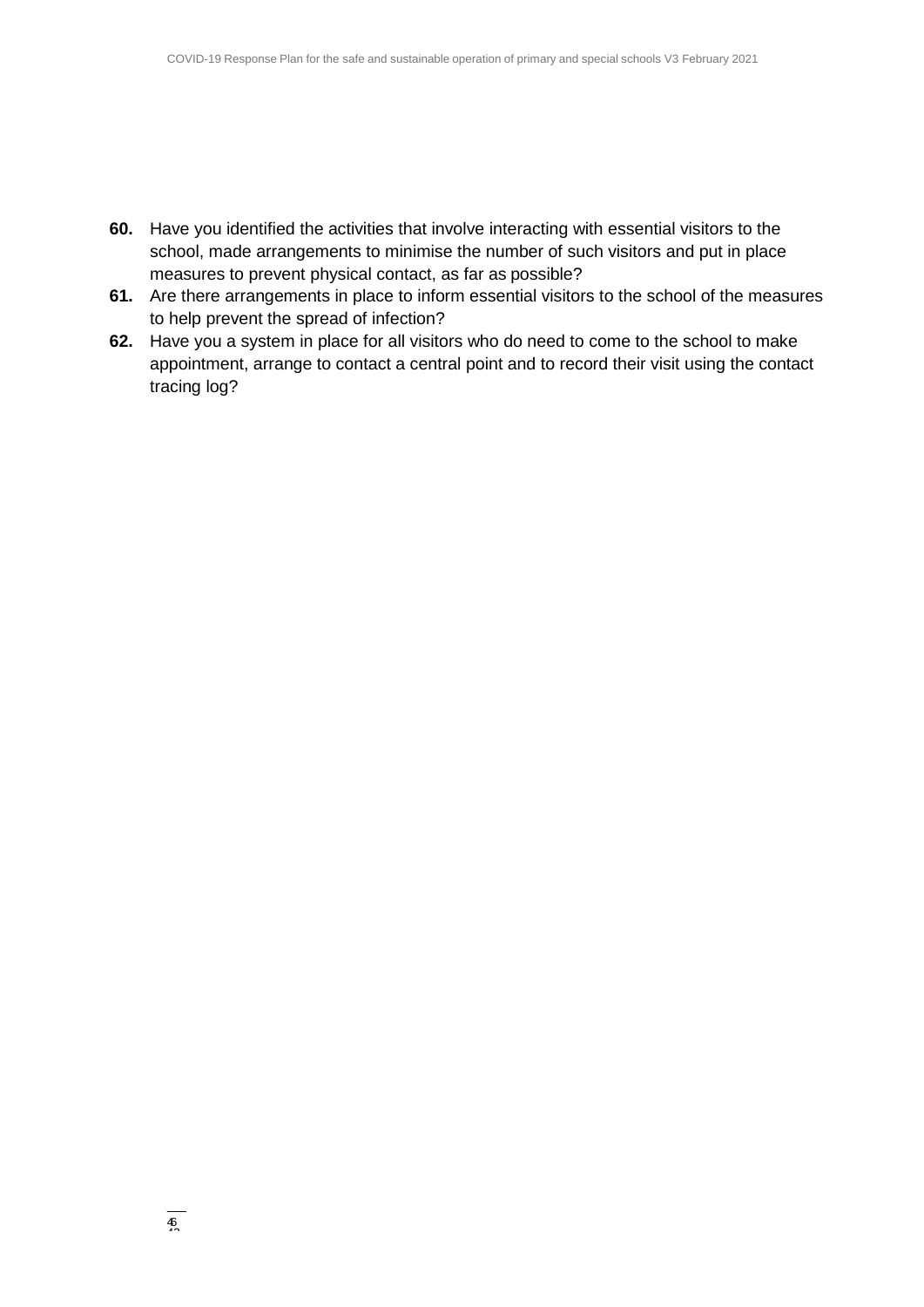## **Appendix 7 Checklist for dealing with a suspected case of COVID-19**

Staff members will be required to manage a suspected case in line with the protocol and training.

A nominated member of the school management team will be nominated as the designated contact person for ensuring that all aspects of the protocol to deal with suspected cases have been adhered to.

### **Isolation Area**

- **1.** Have you identified a place that can be used as an isolation area, preferably with a door that can close?
- **2.** The isolation area does not have to be a separate room but if it is not a room it should be 2m away from others in the room.
- **3.** Is the isolation area accessible, including to staff and pupils with disabilities?
- **4.** Is the route to the isolation area accessible?
- **5.** Have you a contingency plan for dealing with more than one suspected case of COVID-19?
- **6.** Are the following available in the isolation area(s)?
	- $\triangleright$  Tissues
	- $\triangleright$  Hand sanitiser
	- Disinfectant/wipes
	- Gloves/Masks
	- $\triangleright$  Waste Bags
	- $\triangleright$  Bins

#### **Isolating a Person**

- **7.** Are procedures in place to accompany the infected person to the isolation area, along the isolation route with physical distancing from them?
- **8.** Are staff familiar with this procedure?
- **9.** Have others been advised to maintain a distance of at least 2m from the affected person at all times?
- **10.** Is there a disposable mask to wear for the affected person while in the common area and when exiting the building?

### **Arranging for the affected person to leave the school**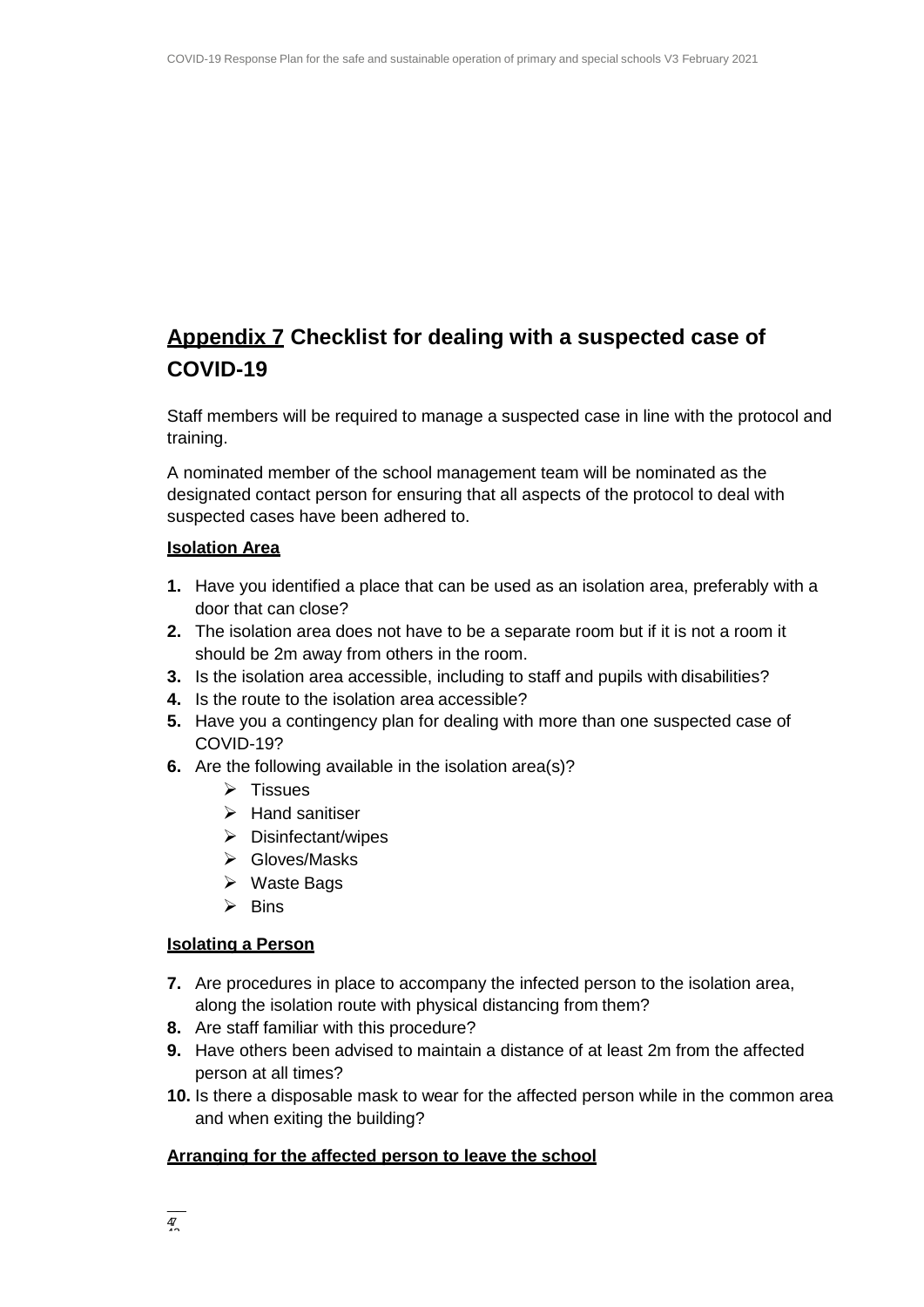- **11.** Staff have you established by asking them if the staff members feel well enough to travel home?
- **12.** Pupil have you immediately contacted their parents/guardians and arranged for them to collect their pupil? Under no circumstances can a pupil use public or school transport to travel home if they are a suspected case of COVID-19.
- **13.** The affected person should be advised to avoid touching other people, surfaces and objects.
- **14.** The affected person been advised to cover their mouth and nose with disposable tissue(s) when they cough or sneeze, and to put the tissue in the bin.
- **15.** Has transport home or to an assessment centre been arranged if the affected person has been directed to go there by their GP?
- **16.** Has the affected person been advised not to go to their GP's surgery or any pharmacy or hospital?
- **17.** Has the affected person been advised they must not use public transport?
- **18.** Has the affected person been advised to continue wearing the face mask until the reach home?

### **Follow up**

- **19.** Have you carried out an assessment of the incident to identify any follow-up actions needed?
- **20.** Are you available to provide advice and assistance if contacted by theHSE?

### **Cleaning**

- **21.** Have you taken the isolation area out-of-use until cleaned and disinfected?
- **22.** Have you made arrangements to clean and disinfect any classroom space where the staff or pupils were located?
- **23.** Have you arranged for cleaning and disinfection of the isolation area and any other areas involved, as soon as practical after the affected person has left thebuilding?
- *24.* Have the cleaners been trained in dealing with contaminated areas and supplied with the appropriate PPE?*).*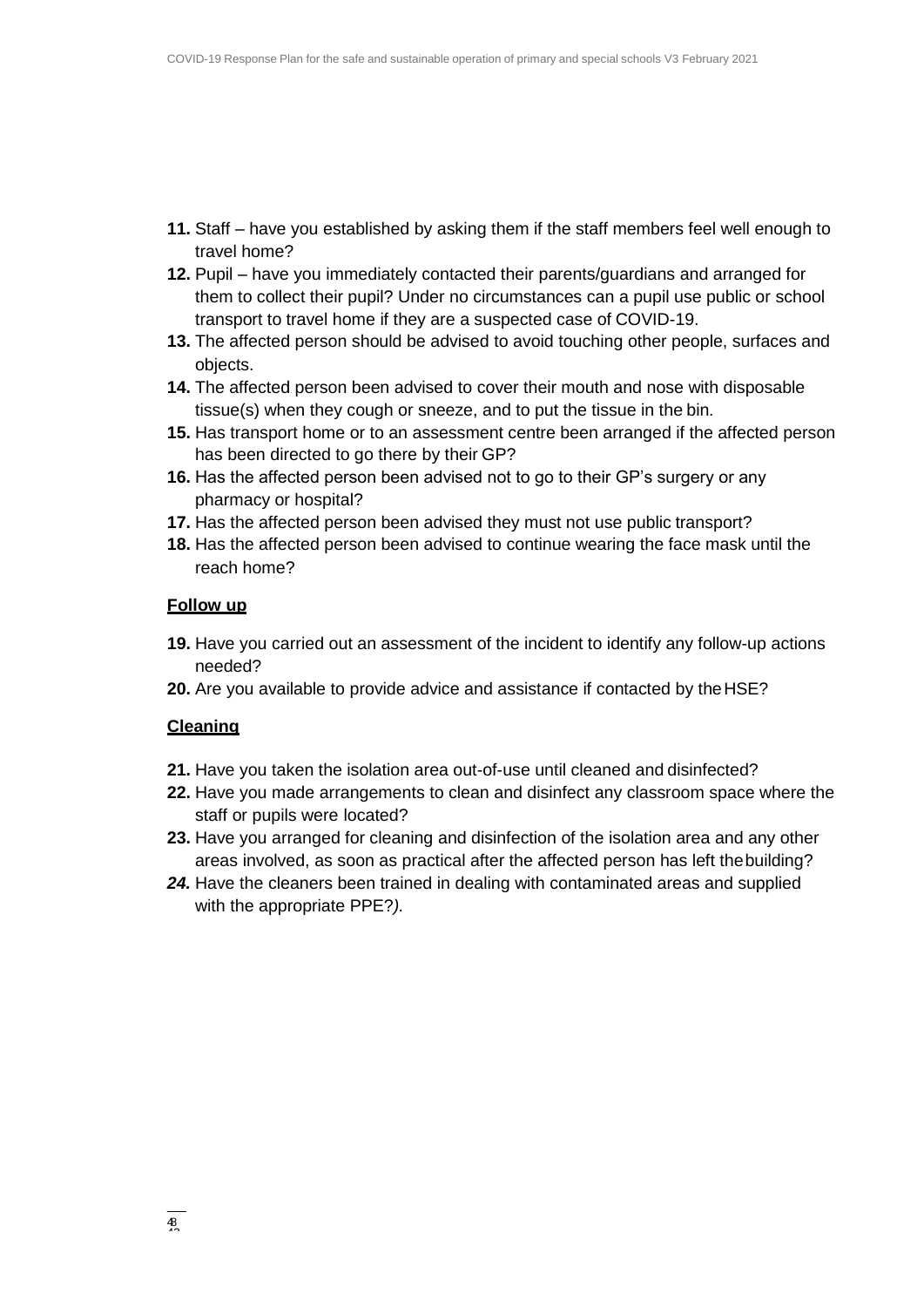### **Appendix 8 Checklist Lead Worker Representative**

- *1.* Have you agreed with your school to act as a Lead worker representative for your school? (*Process for agreeing on lead worker representative/s in schools to be agreed centrally and implemented locally).*
- *2.* Have you been provided with information and training in relation to the role of lead worker representative? (*Training for this role is currently being explored with the HSA).*
- **3.** Are you keeping up to date with the latest COVID-19 advice from Government?
- **4.** Are you aware of the [signs and symptoms of](https://www2.hse.ie/conditions/coronavirus/symptoms.html) COVID-19?
- **5.** Do you know [how the virus is](https://www2.hse.ie/conditions/coronavirus/how-coronavirus-is-spread.html) spread?
- **6.** Do you know how to help prevent the spread of COVID-19?
- **7.** Have you watched and do you understand the online Induction Training provided by the Department of Education before returning to school?
- **8.** Are you helping in keeping your fellow workers up to date with the latest COVID-19 advice from Government?
- **9.** Have you completed the COVID-19 return-to-work form and given it to your school? *(Department template Return-to-Work form available)*
- *10.*Are you aware of the control measures your school has put in place to minimise the risk of you and others being exposed to COVID-19? (*Checklist for School Management available)*
- *11.* Did your school consult with you when putting control measures in place? *Control measures will be agreed centrally between the Department and education partners. Consultation at school level should take place on any specific local arrangements necessary to implement the protocol*
- **12.** Have you a means of regular communication with the person with overall responsibility for the school COVID-19 plan?
- **13.**Are you co-operating with your school to make sure these control measures are maintained?
- **14.** Have you familiarised yourself with the cleaning requirements needed to help prevent cross contamination? (*Checklist for Cleaning and Disinfectionavailable*)
- **15.** Have you been asked to walk around and check that the control measures are in place and are being maintained?
- **16.**Are you reporting immediately to the person with overall responsibility for the school COVID-19 plan any problems, areas of non-compliance or defects that you see?
- **17.**Are you keeping a record of any problems, areas of non-compliance or defects and what action was taken to remedy the issue?
- **18.**Are you familiar with what to do in the event of someone developing the symptoms of COVID-19 while at school?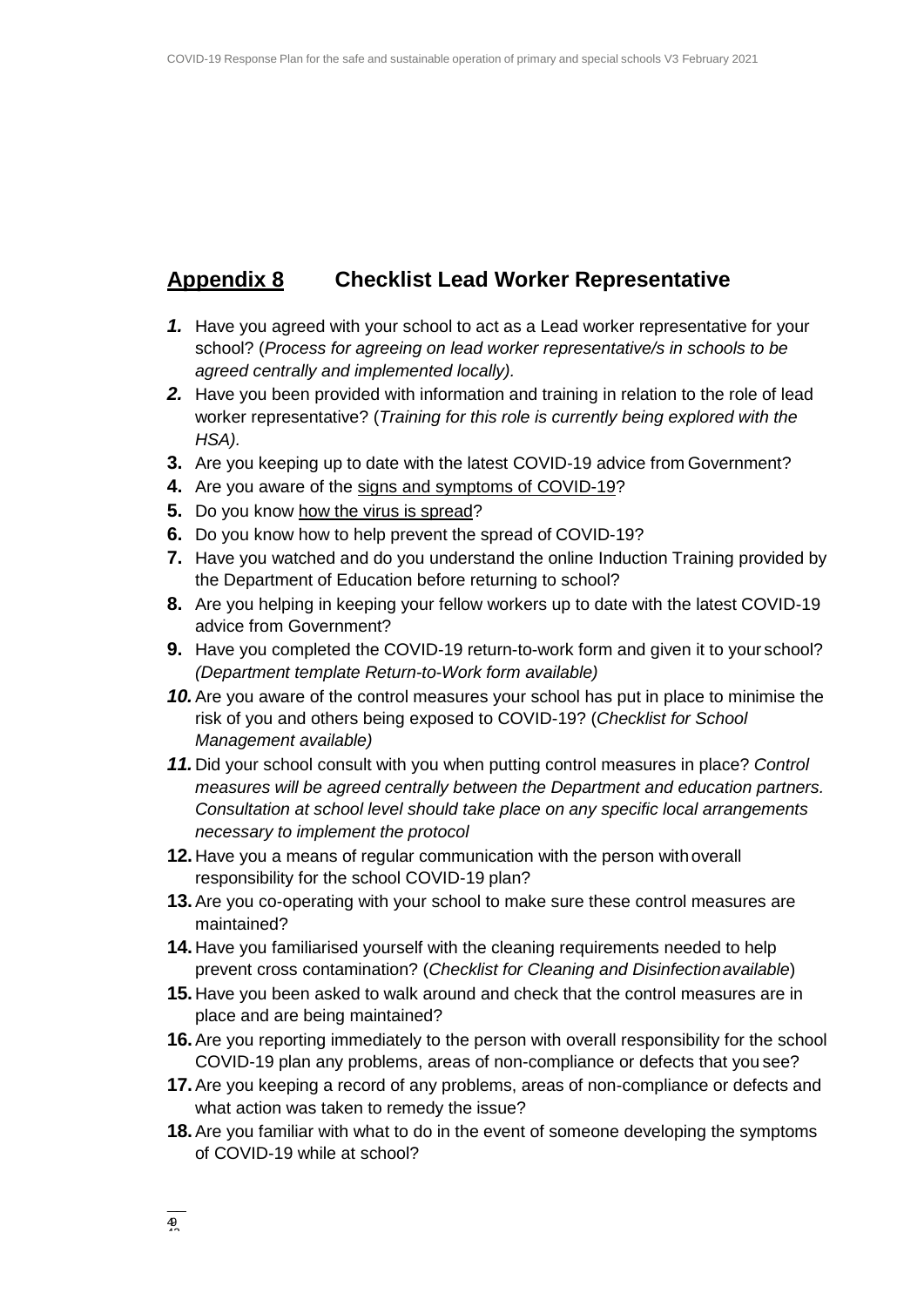- *19.*Are you co-operating with your school in identifying an isolation area and a safe route to that area? (*Checklist for dealing with suspected case of COVID-19 available)*
- **20.**Are you helping in the management of someone developing symptoms of COVID-19 while at school?
- **21.**Once the affected person has left the school, are you helping in assessingwhat follow-up action is needed?
- **22.**Are you helping in maintaining the contact log?
- **23.** Have you been made aware of any changes to the emergency plans or first aid procedures for your school?
- **24.**Are you making yourself available to fellow staff to listen to any COVID-19 control concerns or suggestions they may have?
- **25.**Are you raising those control concerns or suggestions with your school and feeding back the response to the worker who raised the issue?
- **26.**Are you aware of the availability of the Spectrum Life Wellbeing Together Programme?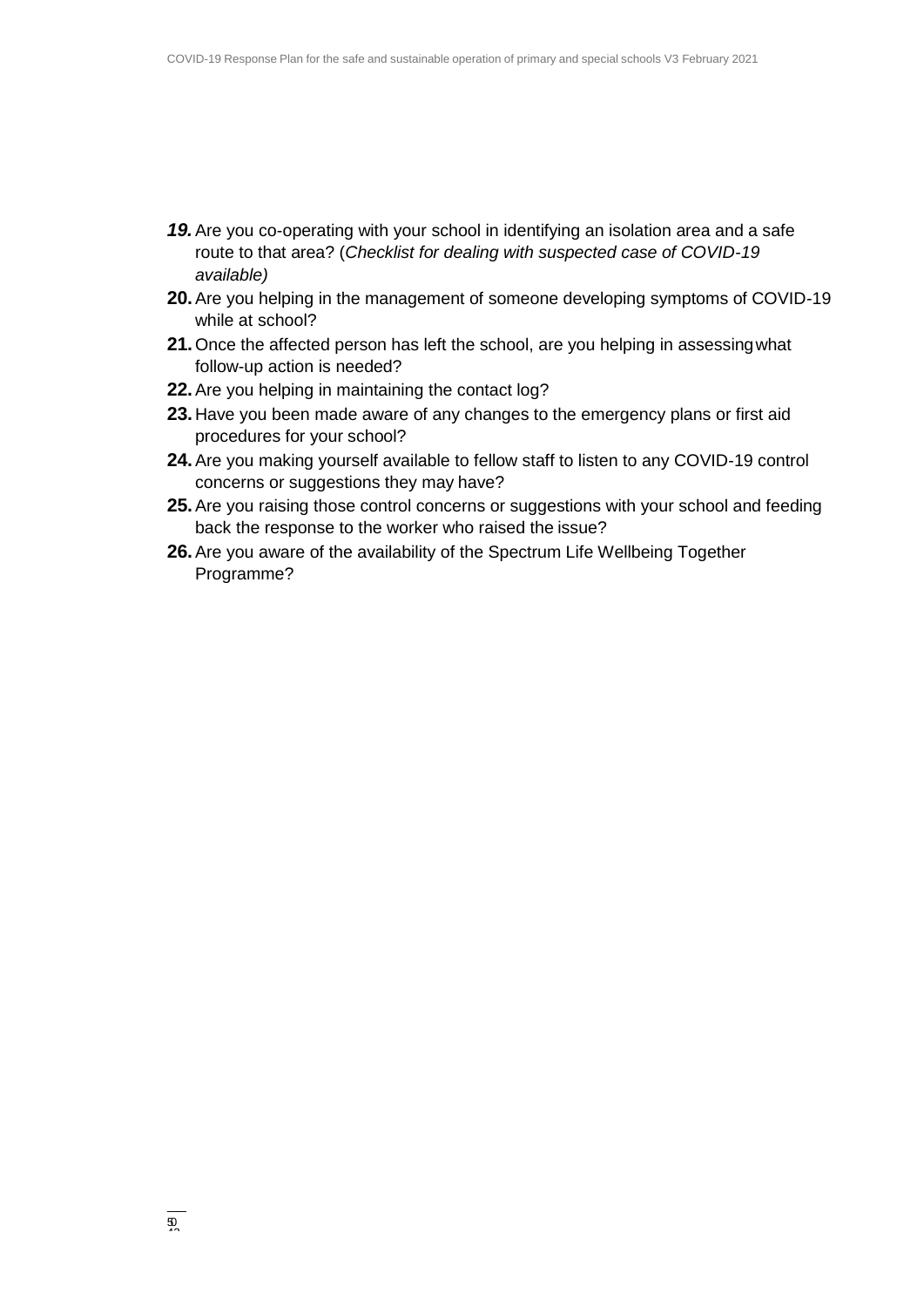### **Appendix 9 Checklist for Cleaning**

- **1.** Have you a system in place for checking and keeping up to date with the latest public health advice from Government and the Department of Education, to ensure that advice is made available in a timely manner in order to adjust your cleaning procedures in line with that advice?
- **2.** Have you reviewed the HPSC interim health advice for the safe reopening of schools, in particular *Section 5.6 Environmental Hygiene*?
- **3.** Have you explained the need for the enhanced cleaning regime to staff?
- **4.** Are you aware that cleaning is best achieved using a general purpose detergent and warm water, clean cloths, mops and the mechanical action of wiping and cleaning, following by rinsing and drying?
- **5.** Have you sufficient cleaning materials in place to support the enhanced cleaning regime?
- **6.** Have you provided training for cleaning staff on the enhanced cleaning regime?
- **7.** Have you made arrangements for the regular and safe emptying of bins?
- **8.** Are you familiar with the cleaning options for school settings set out in the interim HPSC health advice for schools for surfaces, toilets, cleaning equipment, PPE and waste management?
- **9.** Are you aware that each school setting should be cleaned once per day?
- **10.** Have you provided cleaning materials to staff so that they can clean their own desk or immediate workspace?
- **11.** Have you advised staff that they are responsible for cleaning personal items that have been brought to work and are likely to be handled at work or during breaks (for example, mobile phone and laptops) and to avoid leaving them down on communal surfaces or they will need to clean the surface after the personal item is removed?
- **12.** Have you advised staff and pupils to avoid sharing items such as cups, bottles, cutlery, and pens?
- **13.** Have you put in place a written cleaning schedule to be made available to cleaning staff including:
	- $\triangleright$  Items and areas to be cleaned
	- $\triangleright$  Frequency of cleaning
	- $\triangleright$  Cleaning materials to be used
	- $\triangleright$  Cleaning of frequently touched surfaces such as vending machines, coffee machines and door handles
	- $\triangleright$  Equipment to be used and method of operation?
- *14.* Details of how to clean following a suspected case of COVID-19 are at *Section 7 of the Plan above*
- **15.** If disinfection of contaminated surfaces is required, is a system in place to do this following cleaning?